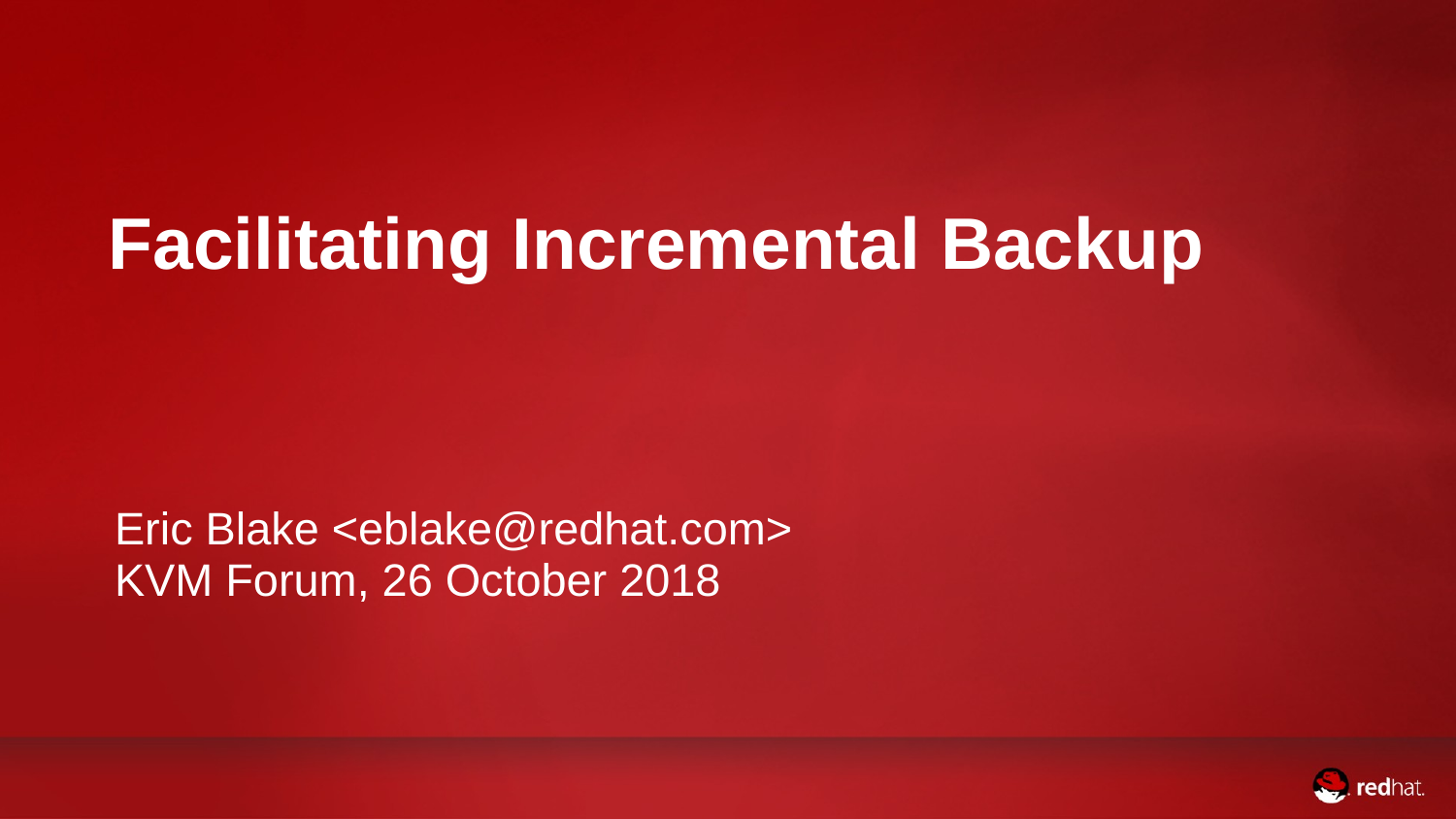### **In this presentation**

- •Existing use of libvirt to capture disk backups from live guest
- •Basics of proposed new API for capturing backups
- Third-party access via NBD
- •Power of new API for capturing incremental backups

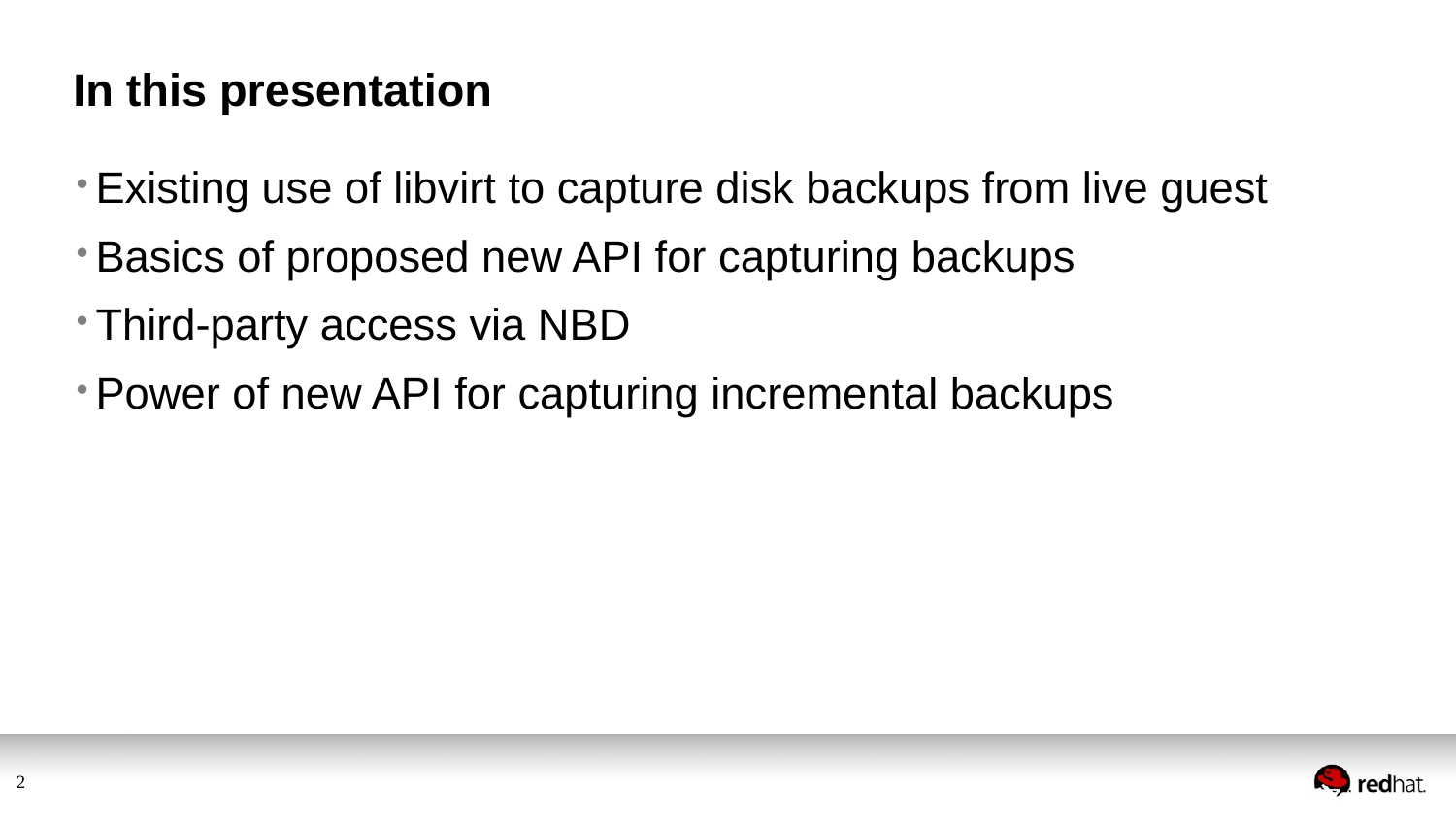### **Conventions in these slides**

- Read-only image: blue shading
- Image being modified by guest or gemu: green shading
- Image being modified outside of libvirt: red shading
- Image1  $\leftarrow$  Image2: dependency (Image2 is based on Image1)
- \$ command line command output
- for libvirt/QMP API calls

# • virAPI(argument1, argument2) [qmp]: magenta/orange shading

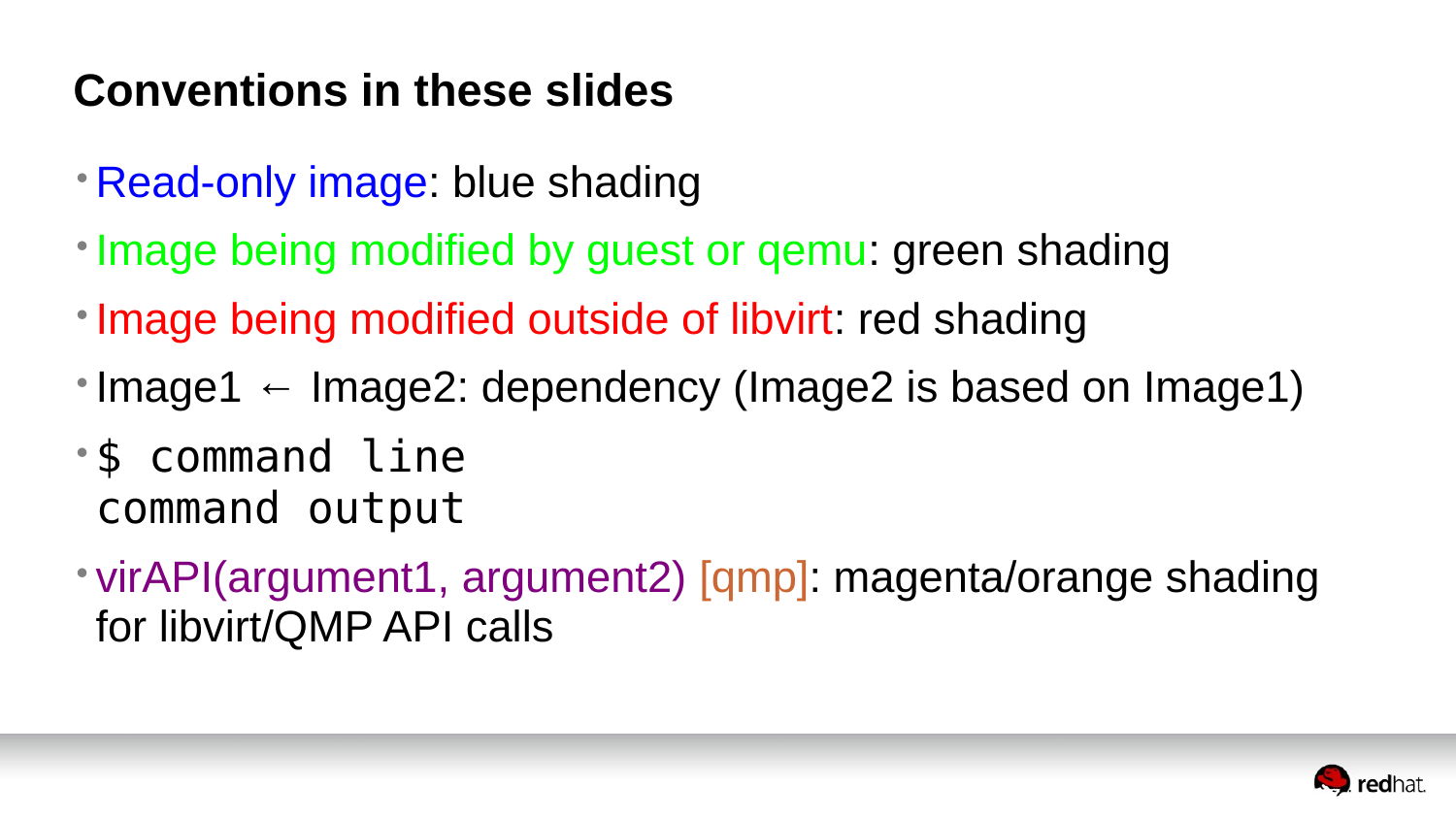### **Conventions in these slides**

- Read AAAA - - lage: blue shading
- Imag AAAA---- modified by guest or qemu: green shading
- Imag AAAA---- modified outside of libvirt: red shading
- Image1  $\leftarrow$  Image2: dependency (Image2 is based on Image1)
- \$ command line command output
- for libvirt/QMP API calls

# • virAPI(argument1, argument2) [qmp]: magenta/orange shading

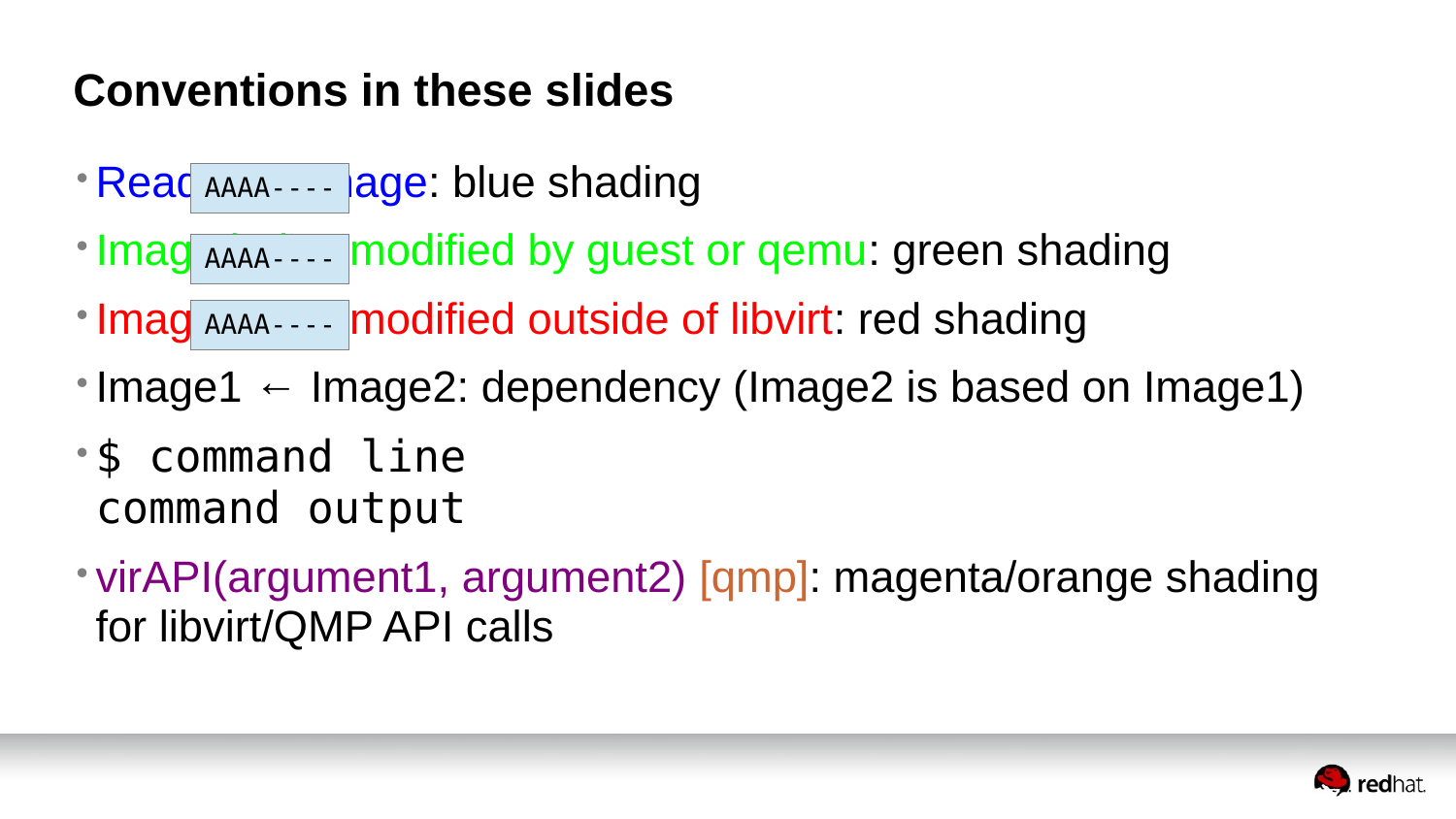### **Conventions in these slides**

- Read AAAA - - lage: blue shading
- Imag AABBBB-- modified by guest or qemu: green shading
- Imag AAACC --- modified outside of libvirt: red shading
- Image1  $\leftarrow$  Image2: dependency (Image2 is based on Image1)
- \$ command line command output
- for libvirt/QMP API calls

# • virAPI(argument1, argument2) [qmp]: magenta/orange shading

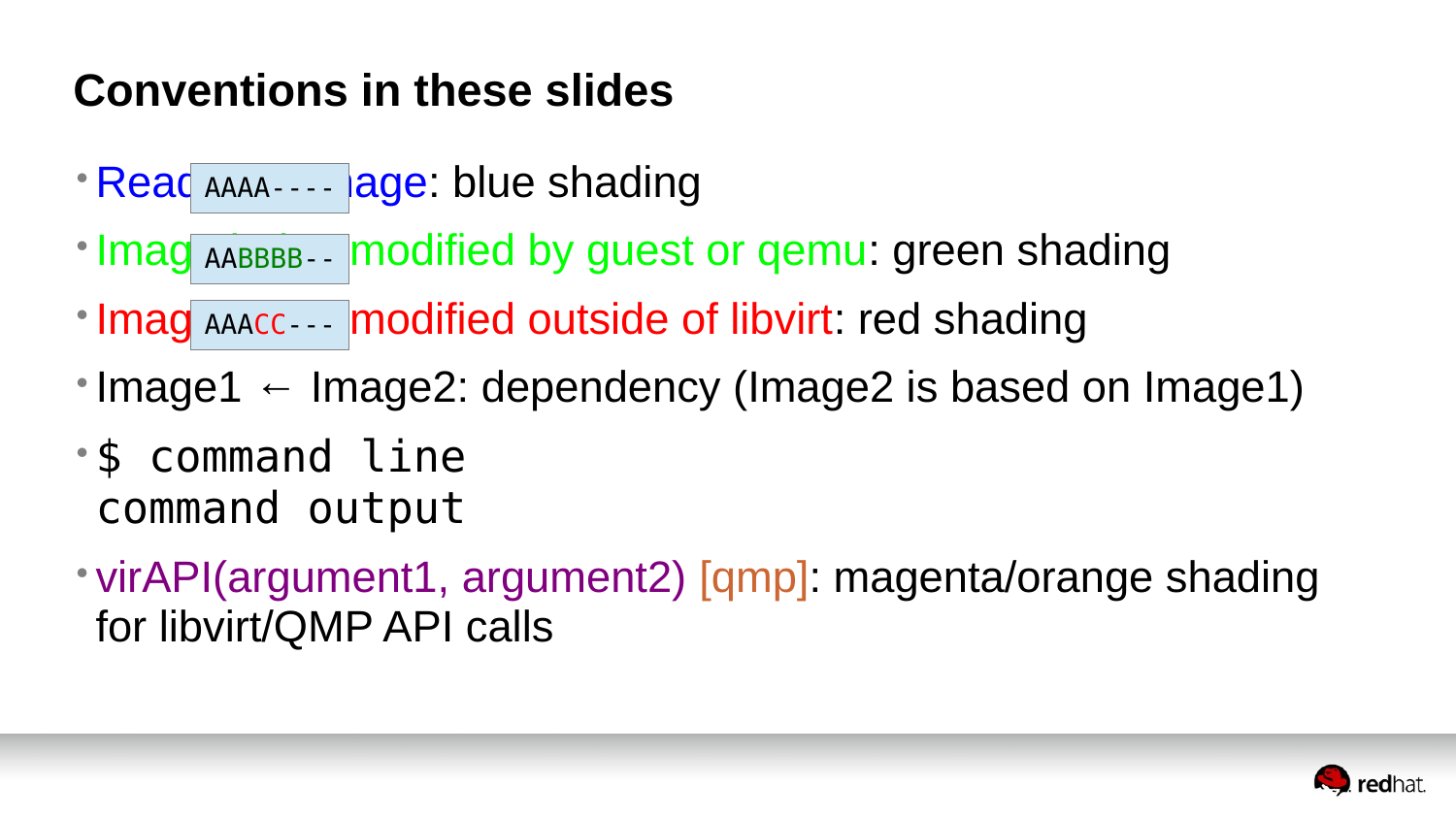#### **Baseline**

- qemu 3.0 (14 Aug 2018)
- libvirt 4.8 (1 Oct 2018), plus patches for new API
	- https://repo.or.cz/libvirt/ericb.git/shortlog/refs/tags/backup-v3
	- https://www.redhat.com/archives/libvir-list/2018-October/msg01254.html
- New APIs shown here have been proposed on libvir-devel list, but may undergo subtle changes before going upstream

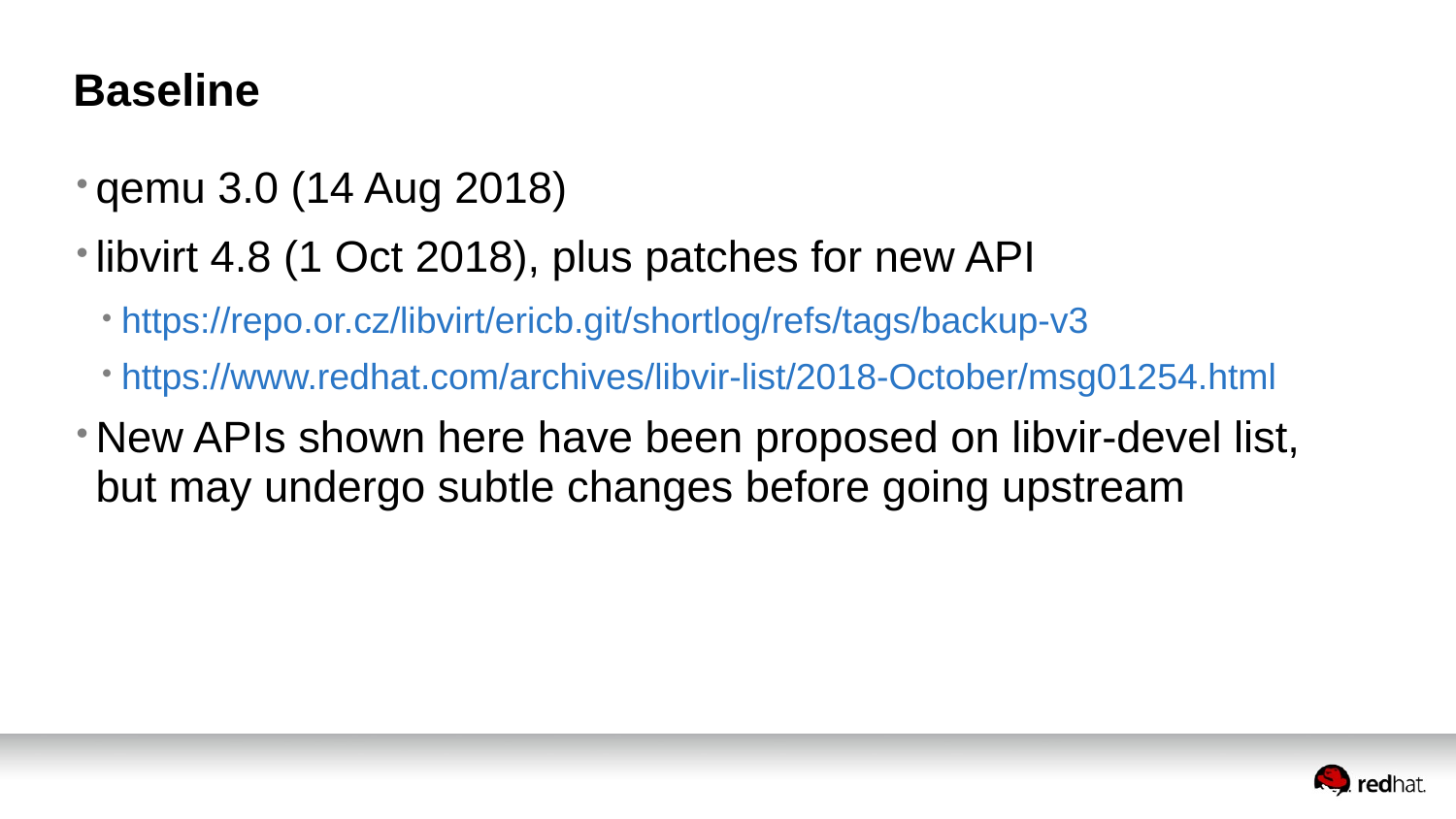# **Part I [Existing libvirt live guest backup](https://www.redhat.com/archives/libvir-list/2018-October/msg01254.html)**



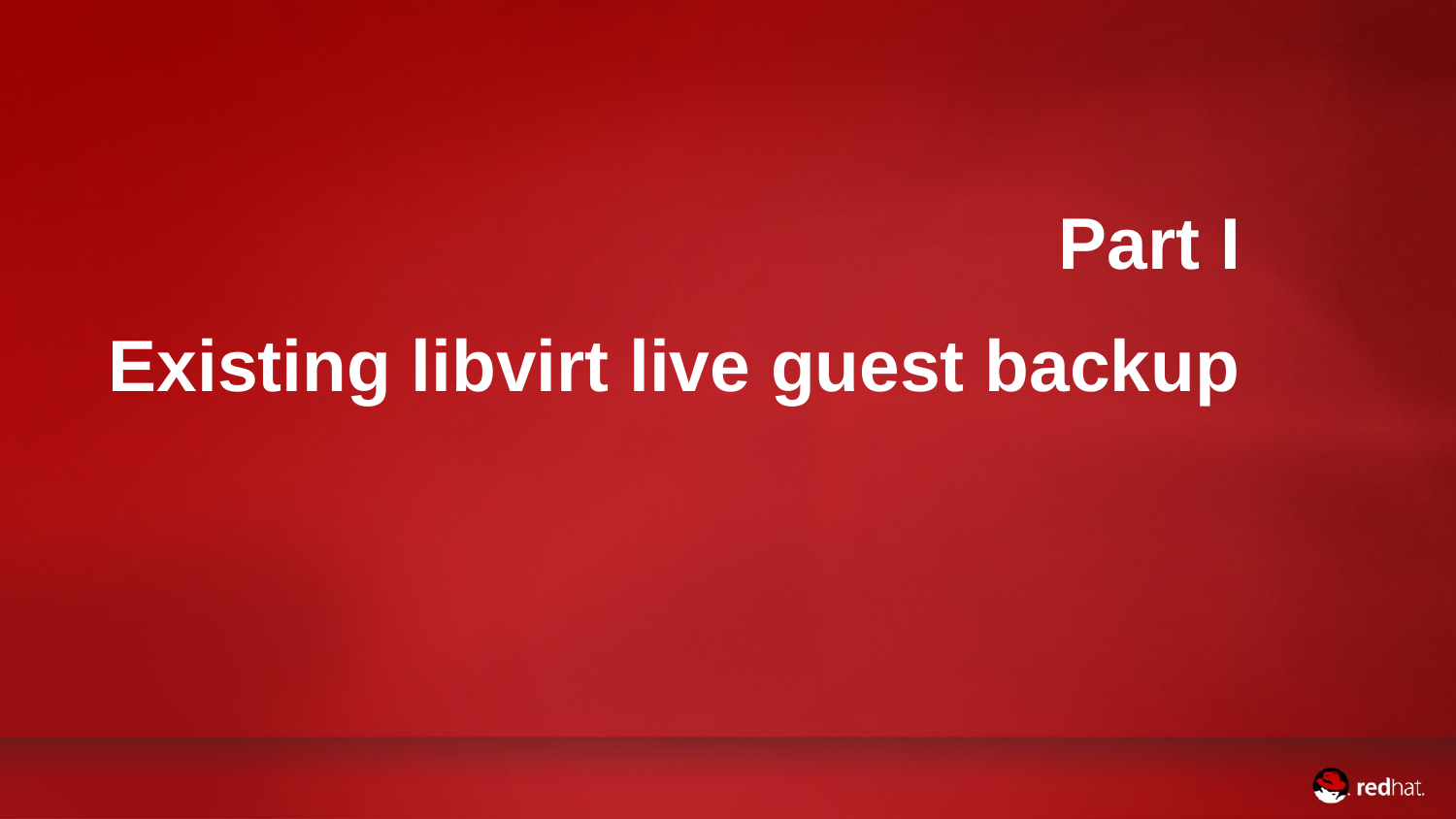#### **Setup**

- Create a guest with two thin-provisioned disks:
- 
- \$ truncate Base2.img --size=100M
- \$ qemu-img create -f qcow2 -F raw -b Base1.img Active1.qcow2
- \$ qemu-img create -f qcow2 -F raw -b Base2.img Active2.qcow2
- $\frac{1}{2}$  virt-install --import --name=f25 --ram=2048 --os-variant=fedora25 \ --disk=path=Active1.qcow2,format=qcow2 \ --disk=path=Active2.qcow2,format=qcow2
- $\cdot$  \$ dom=f25

•  $\frac{1}{2}$  virt-builder fedora-25 -o Base1.img --format=raw --hostname=f25 \ --ssh-inject=root --root-password=password:12345 --selinux-relabel

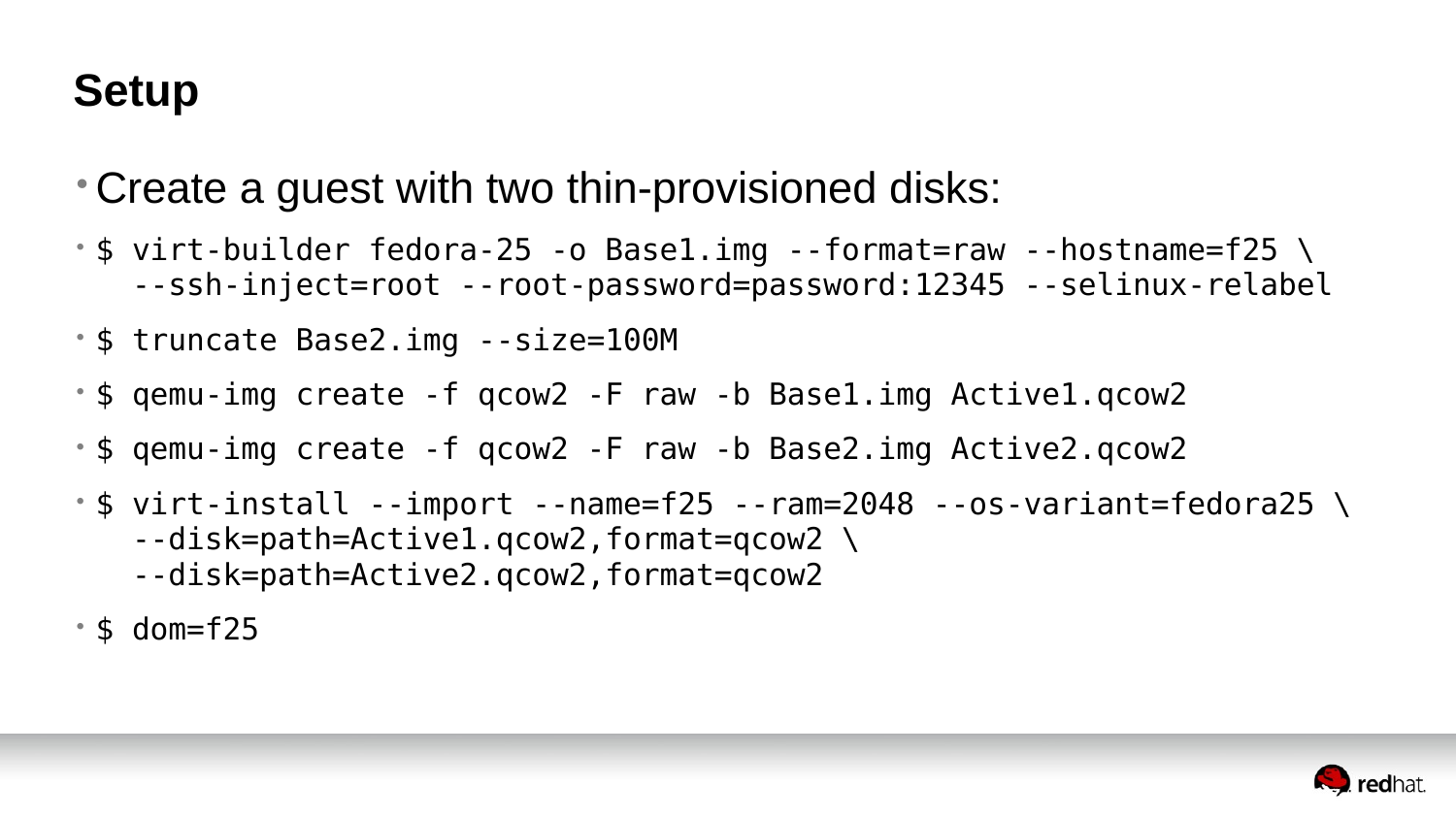# **Running guest**

- Time to start the guest
- \$ virsh start \$dom
- •Base1.img ← Active1.qcow2
- •Base2.img ← Active2.qcow2

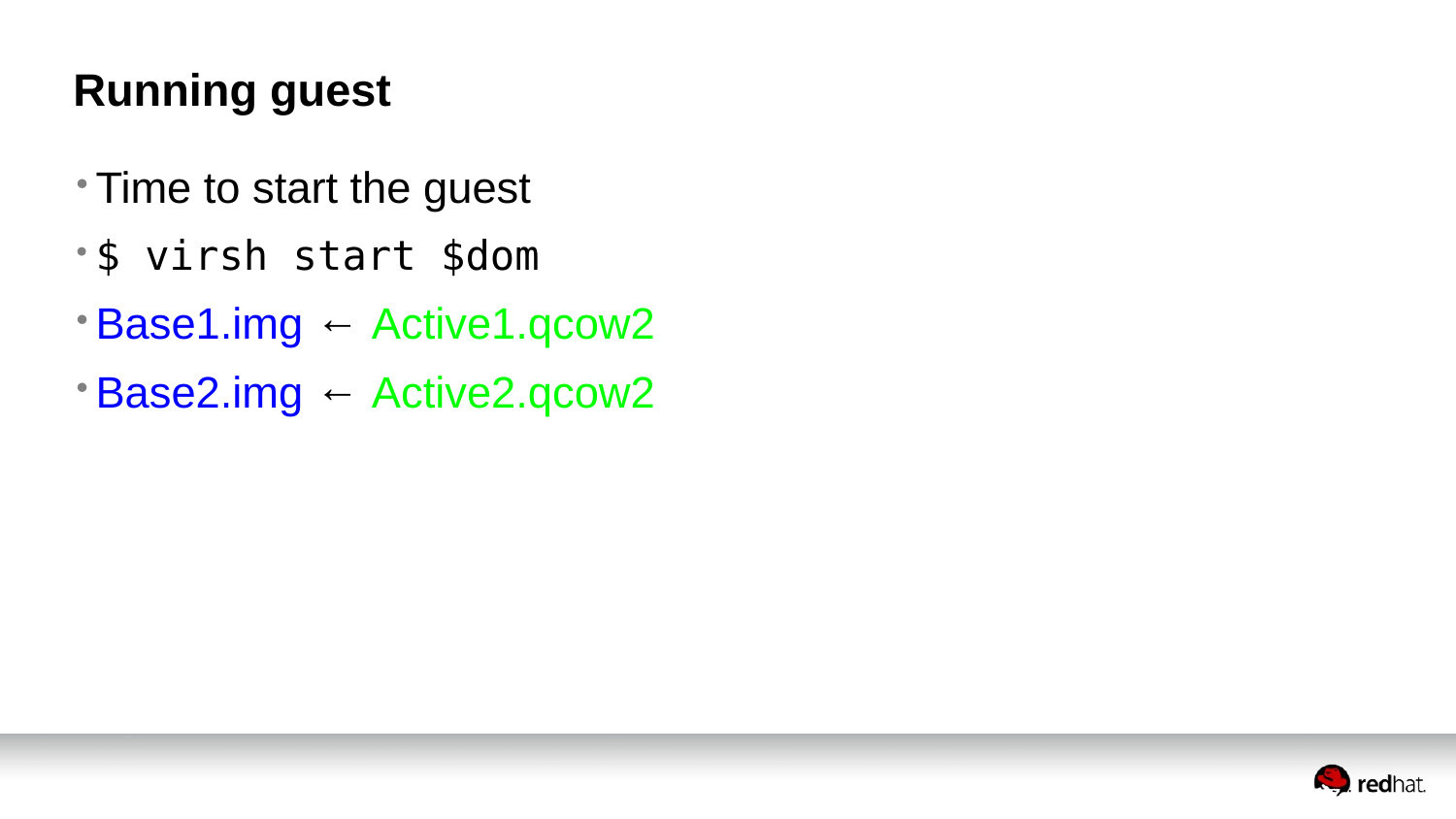# **Running guest**

- Time to start the guest
- \$ virsh start \$dom



#### $AAAA---$

#### XXXX----

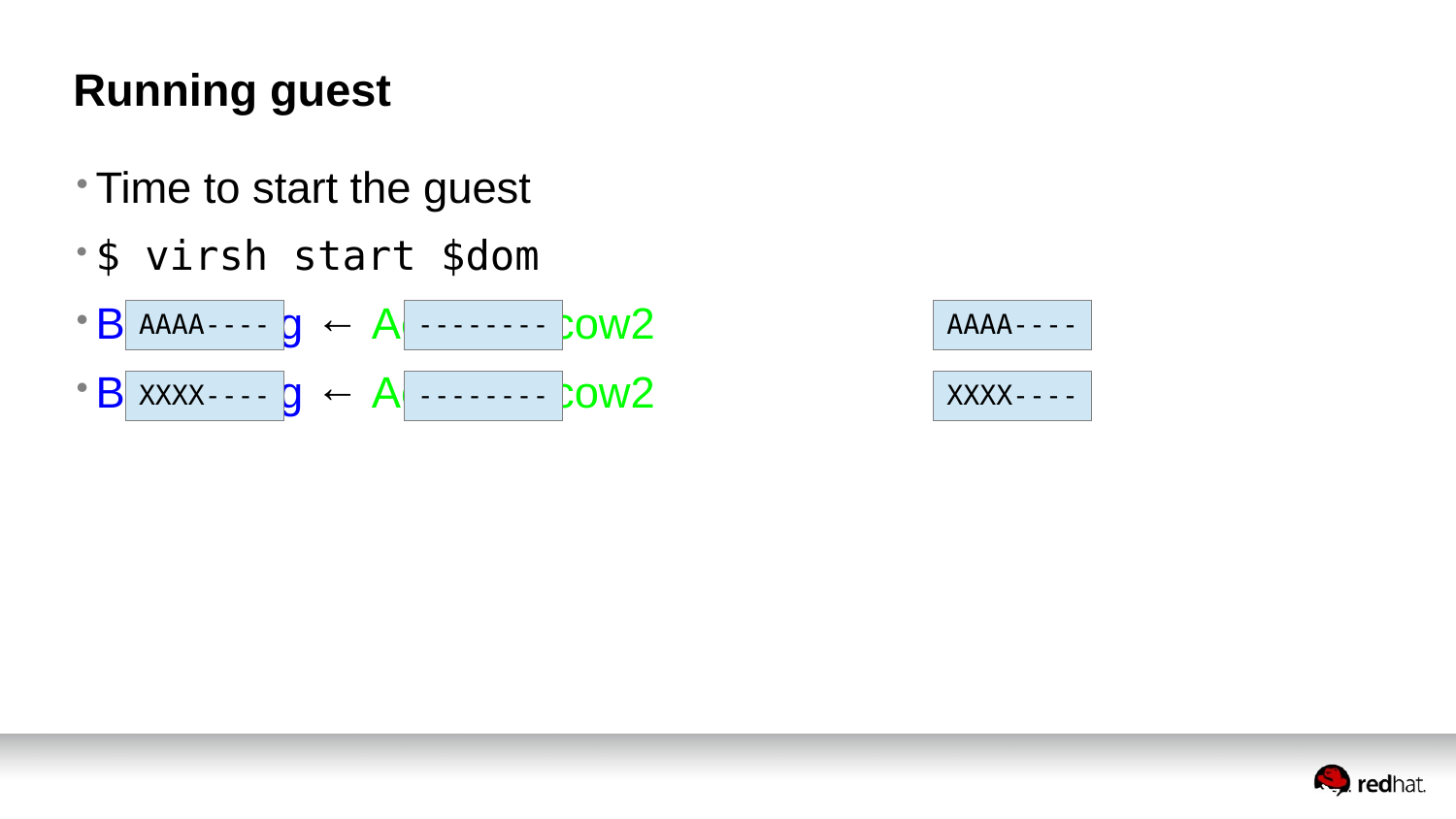# **Running guest**

- Time to start the guest
- \$ virsh start \$dom

 $\cdot$  B AAAA----  $g \leftarrow A$  -BBBB---  $1.0002$ • B xxxx - - - - g ← A - YYYY- - - bow2  $AAAA-- Q$   $\leftarrow$   $A$   $-BBBB---$ 

#### ABBBB---

#### XYYYY---

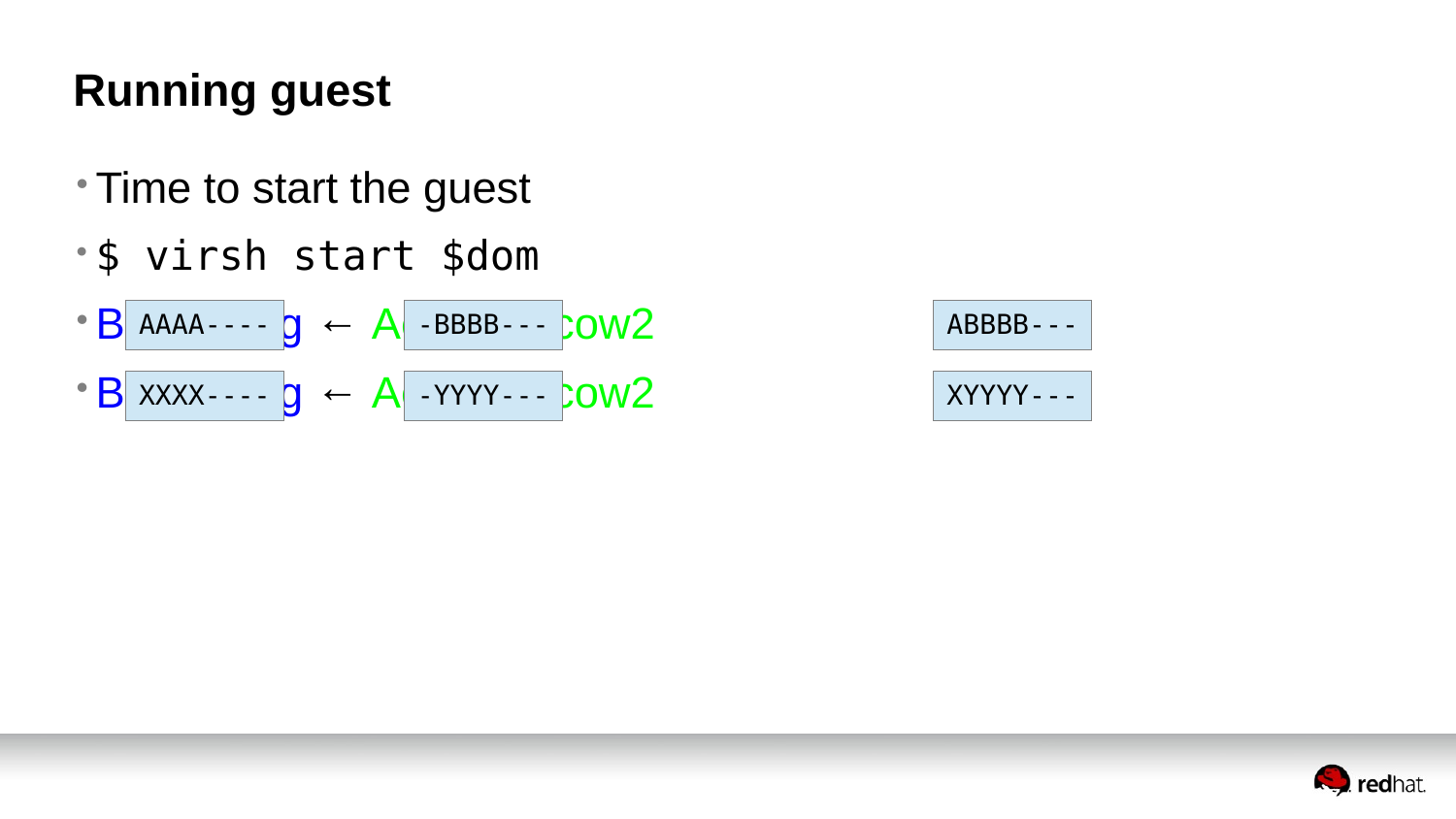

### **Backup via blockcopy – wait for synchronization**

- \$ virsh blockcopy \$dom Active1.qcow2 Backup1.1.qcow2 \ --shallow --transient-job --wait &
- \$ virsh blockcopy \$dom Active2.qcow2 Backup2.full.raw \ --format raw --transient-job --wait
- \$ wait \$!
- •Base1.img ← Active1.qcow2 \– Backup1.1.qcow2
- •Base2.img ← Active2.qcow2 Backup2.full.raw

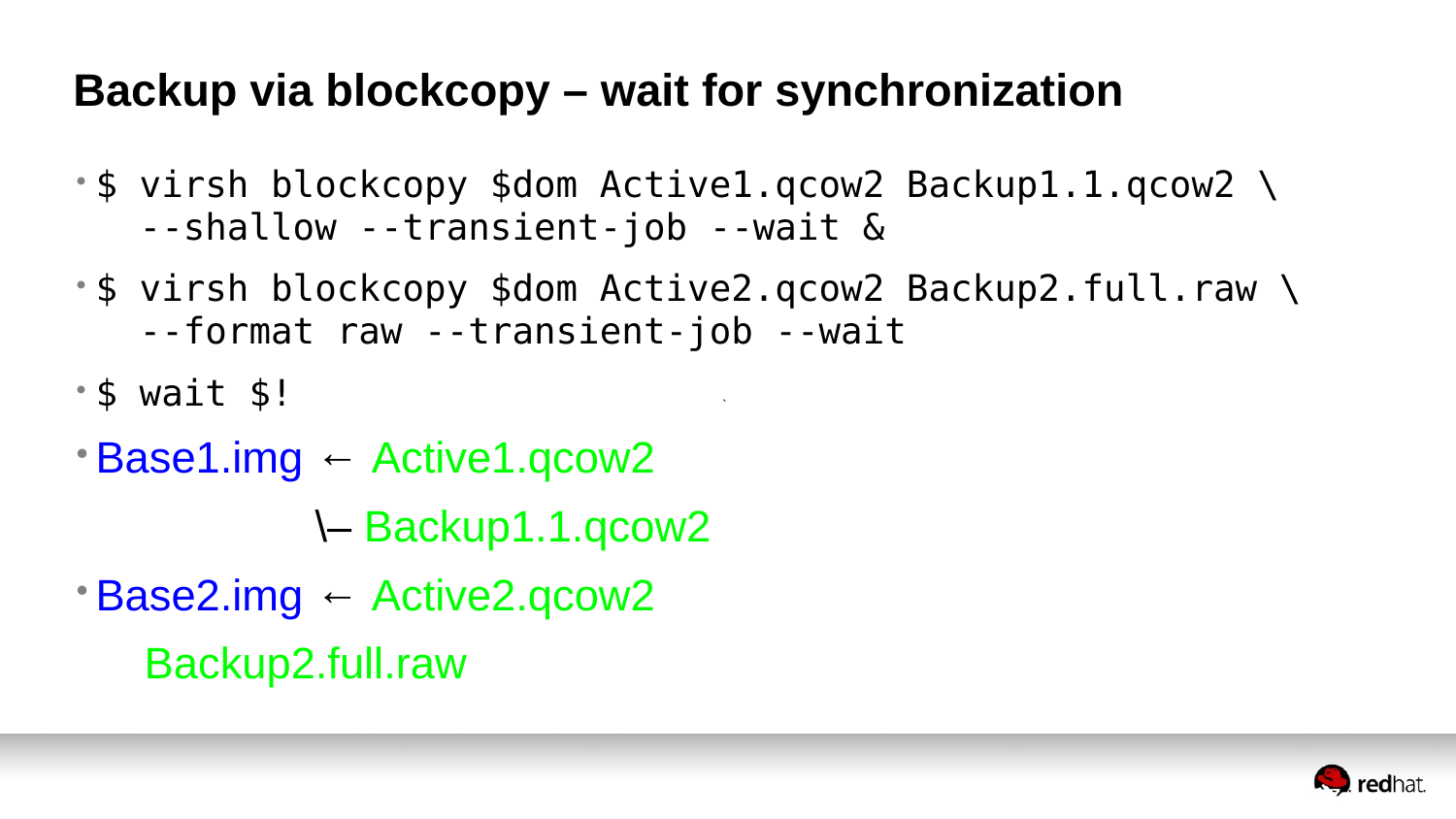### **Backup via blockcopy – wait for synchronization**

- \$ virsh blockcopy \$dom Active1.qcow2 Backup1.1.qcow2 \ --shallow --transient-job --wait &
- \$ virsh blockcopy \$dom Active2.qcow2 Backup2.full.raw \ --format raw --transient-job --wait

• \$ wait \$!

$$
\begin{array}{rcl}\n\cdot & \text{BAAA} & \cdots & \text{IG} \\
\cdot & \text{A} & \text{BBBB} & \cdots & \text{OW2} \\
\cdot & \text{B} & \cdots & \cdots & \text{Q} & \text{OW2} \\
\cdot & \text{B} & \cdots & \text{S} & \text{OW2} \\
\end{array}
$$

$$
ABBB--
$$

$$
XYYYY---
$$

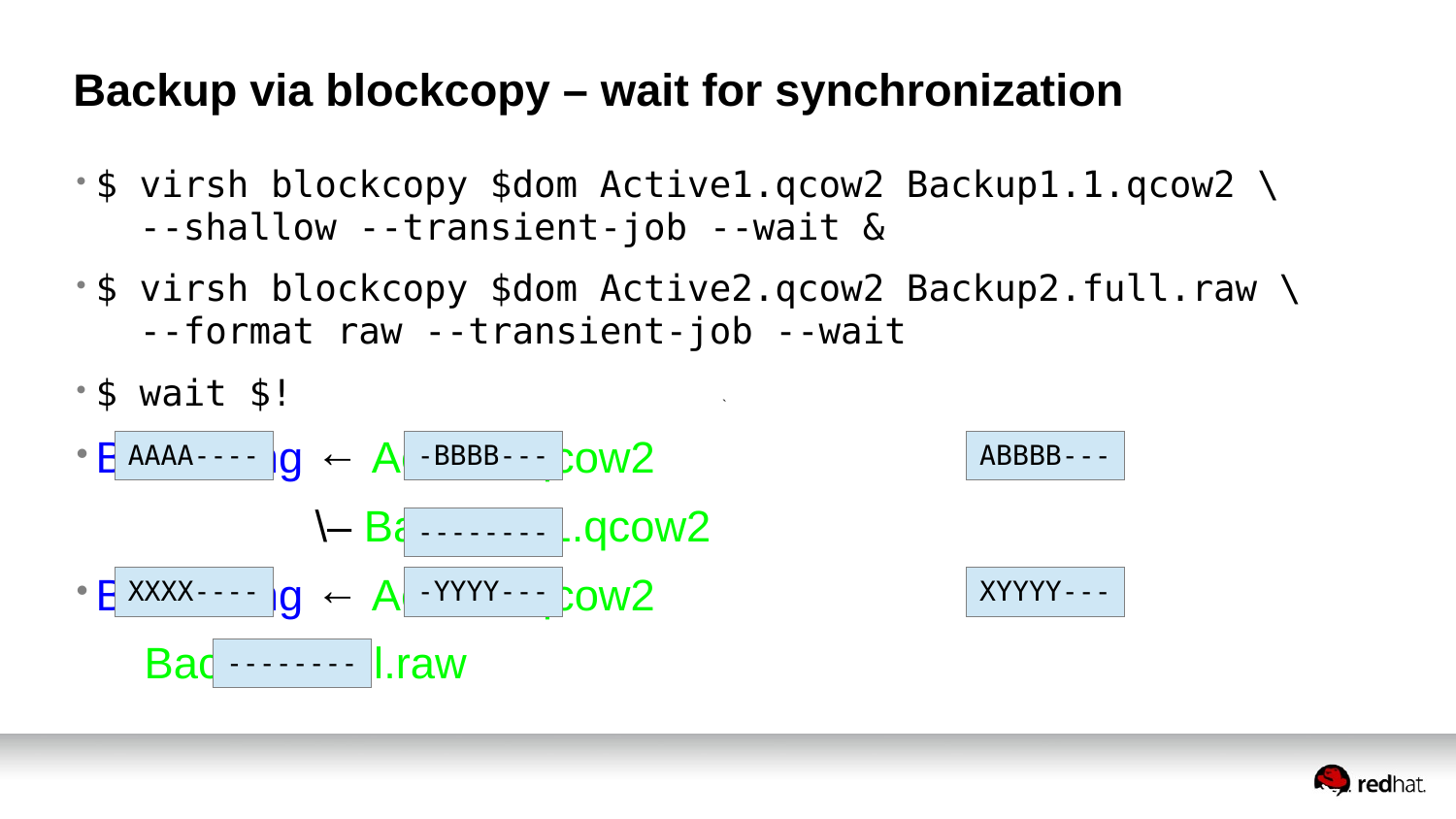### **Backup via blockcopy – wait for synchronization**

- \$ virsh blockcopy \$dom Active1.qcow2 Backup1.1.qcow2 \ --shallow --transient-job --wait &
- \$ virsh blockcopy \$dom Active2.qcow2 Backup2.full.raw \ --format raw --transient-job --wait

- \$ wait \$!
- $\cdot$  E AAAA----  $|g \leftarrow A$  -BBBB---  $10$  $B<sub>i</sub>$  -BB-----  $-$ .qcow2 •Base2.img ← Active2.qcow2 XXXX---- -YYYY--- Bac XY------ | raw XY------

$$
ABBB--
$$

$$
XYYYY---
$$

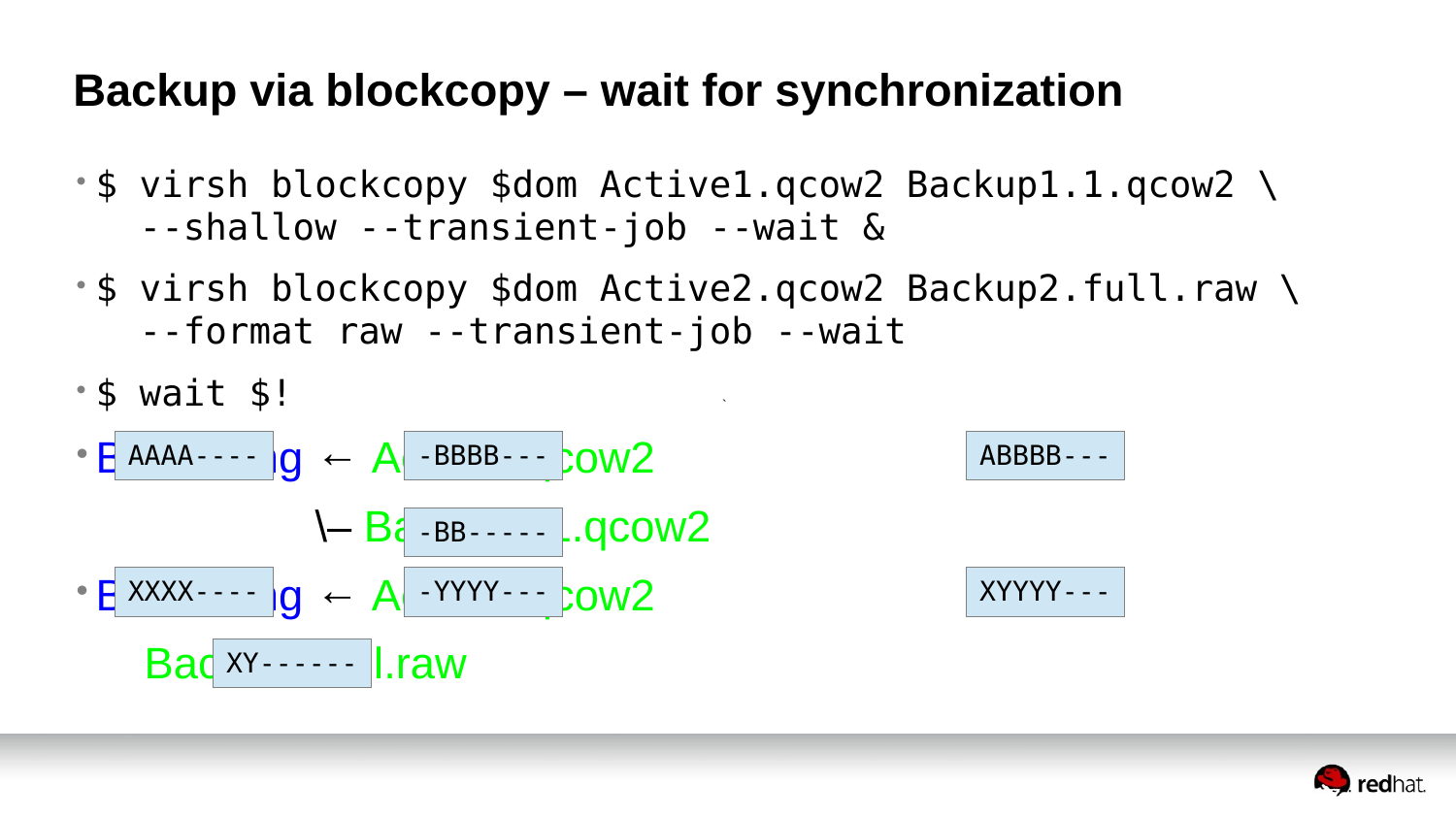### **Backup via blockcopy – wait for synchronization**

- \$ virsh blockcopy \$dom Active1.qcow2 Backup1.1.qcow2 \ --shallow --transient-job --wait &
- \$ virsh blockcopy \$dom Active2.qcow2 Backup2.full.raw \ --format raw --transient-job --wait

• \$ wait \$!

\n- $$
E
$$
 AAAA--- $|g \leftarrow A$ -BCCC--- $1$ OW2
\n- $E$  XXXX--- $|g \leftarrow A$ -YZZZ--- $1$ OW2
\n- $Bac$  XYZZZ--- $1$ raw
\n

#### ABCCCC--

$$
XYZZZZ--
$$

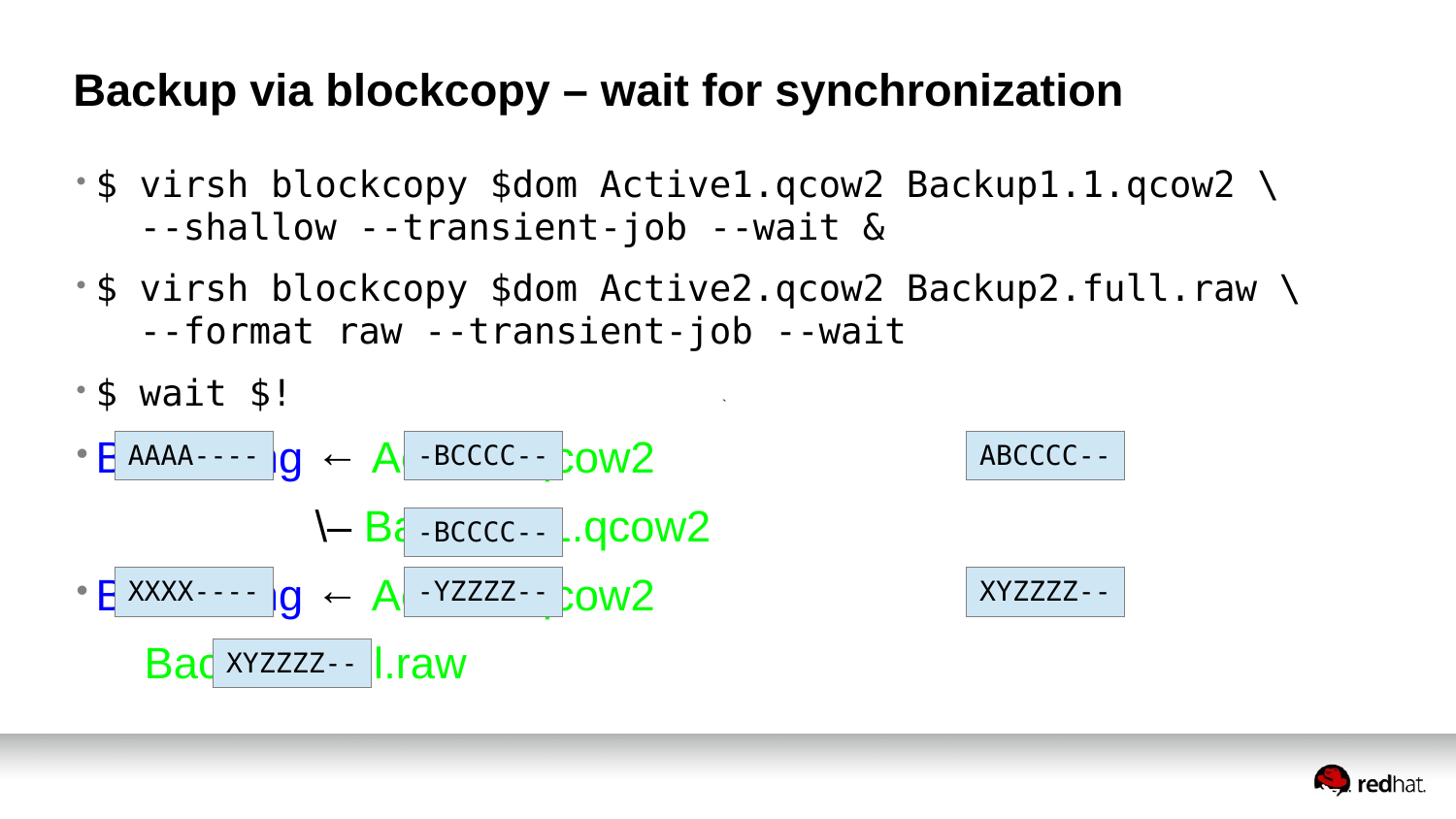## **End the blockcopy job**

- \$ virsh suspend \$dom
- \$ virsh blockjob \$dom Active1.qcow2 --abort
- \$ virsh blockjob \$dom Active2.qcow2 --abort
- \$ virsh resume \$dom
- •Base1.img ← Active1.qcow2
- •Base1.img ← Backup1.1.qcow2
- •Base2.img ← Active2.qcow2
- •Backup2.full.raw



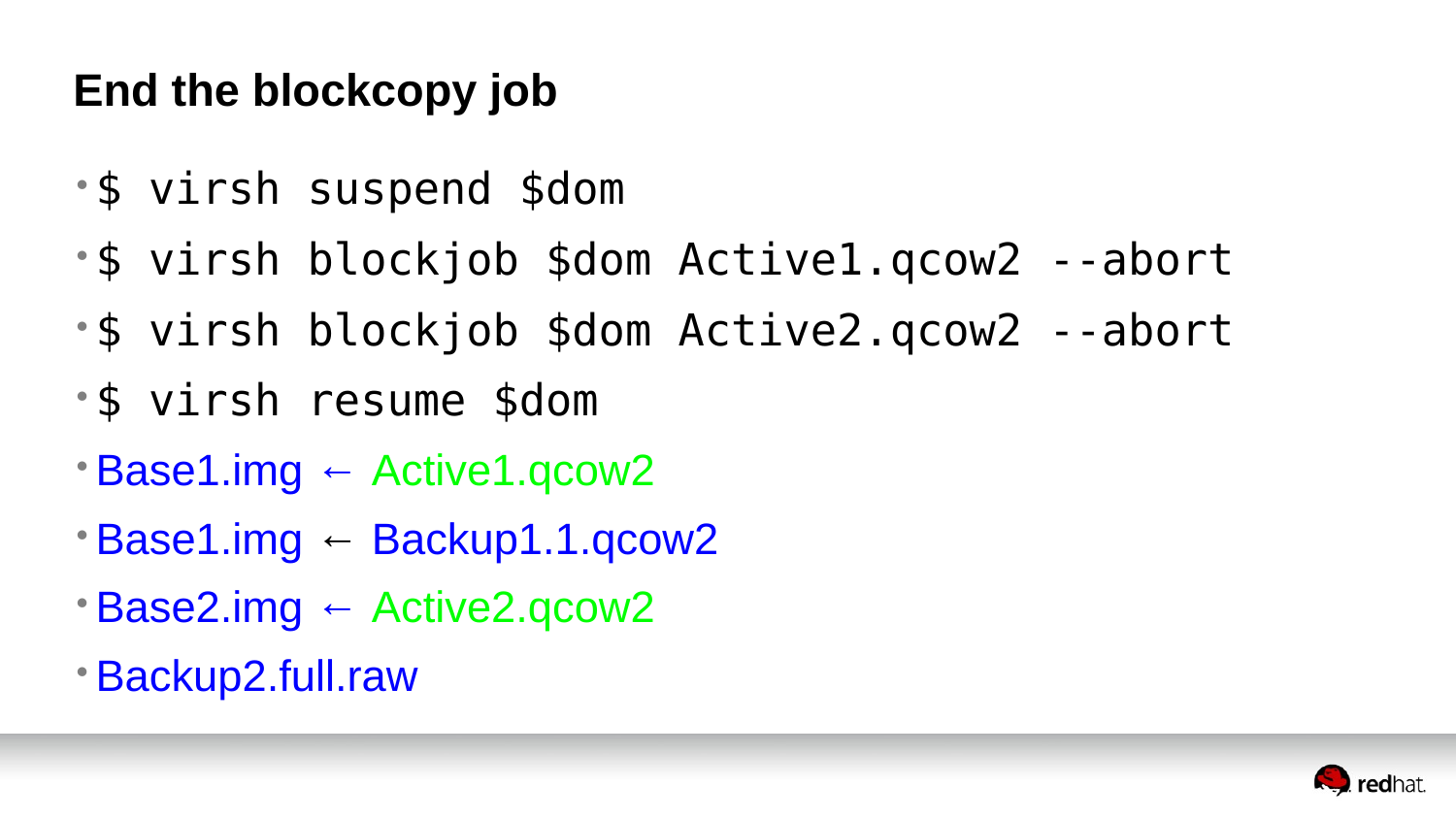## **End the blockcopy job**

- \$ virsh suspend \$dom
- \$ virsh blockjob \$dom Active1.qcow2 --abort
- \$ virsh blockjob \$dom Active2.qcow2 --abort
- \$ virsh resume \$dom
- E AAAA---- 1g ← A -BCDDDD- COW2
- $\bullet$  E AAAA----  $|0 \leftarrow B|$  -BCCCC-- 1.0COW2 AAAA---- -BCCCC--
- E XXXX---- Ig ← A -YZWWWW- bow2
- E xyzzzz - |full.raw XYZZZZ--



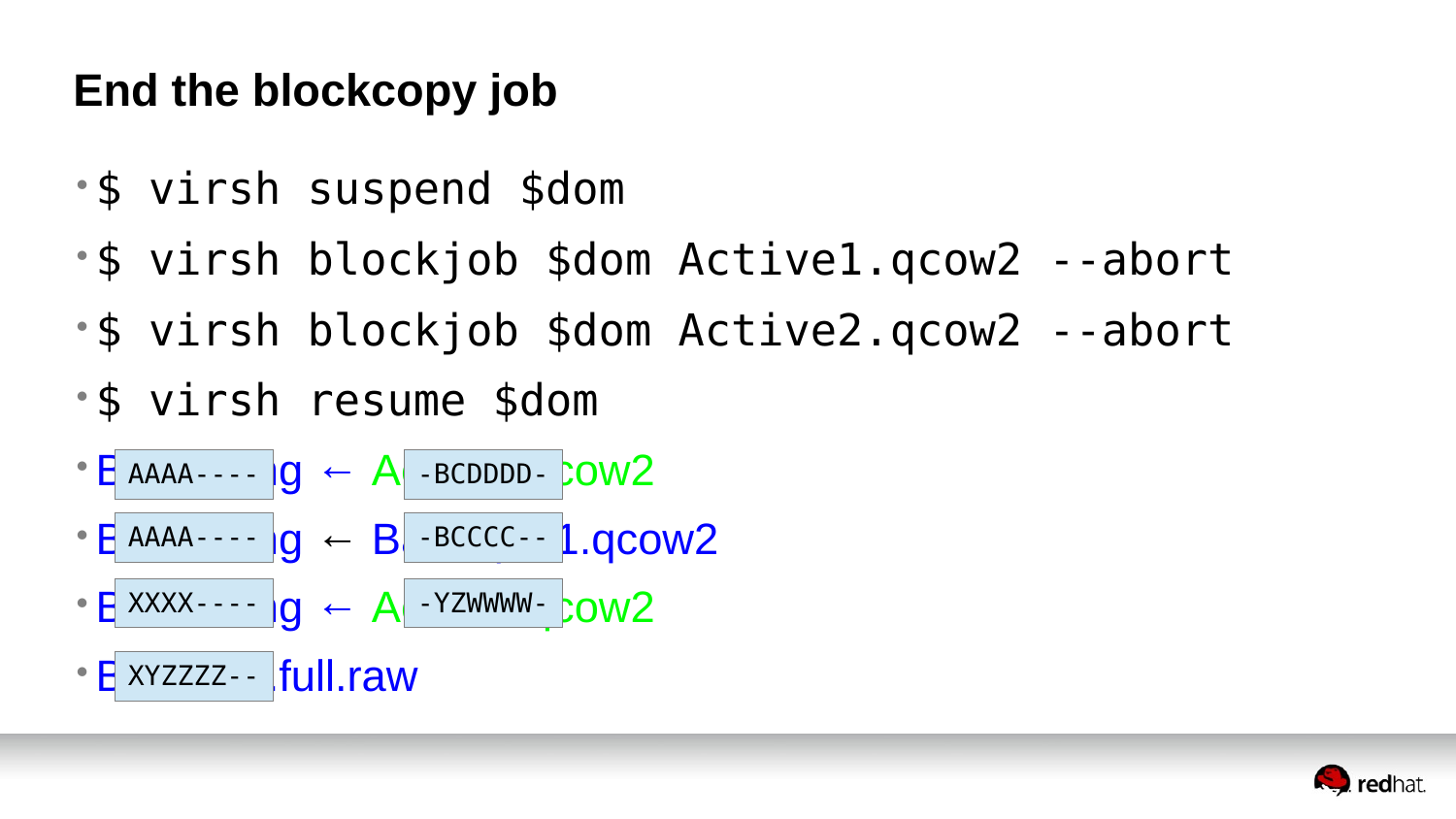### **Under the hood**

# VIR DOMAIN EVENT ID\_BLOCK\_JOB, ...) [JOB\_READY] and/or virDomainGetBlockJobInfo(…) [query-block-jobs] to track

- virDomainBlockCopy(...) [drive-mirror] to start job
- virConnectDomainEventRegisterAny(…, job progress
- virDomainBlockJobAbort(…) [block-job-cancel] to end job
- provide multi-disk synchronicity

• virDomainSuspend(…) [stop] and virDomainResume(…) [cont] to

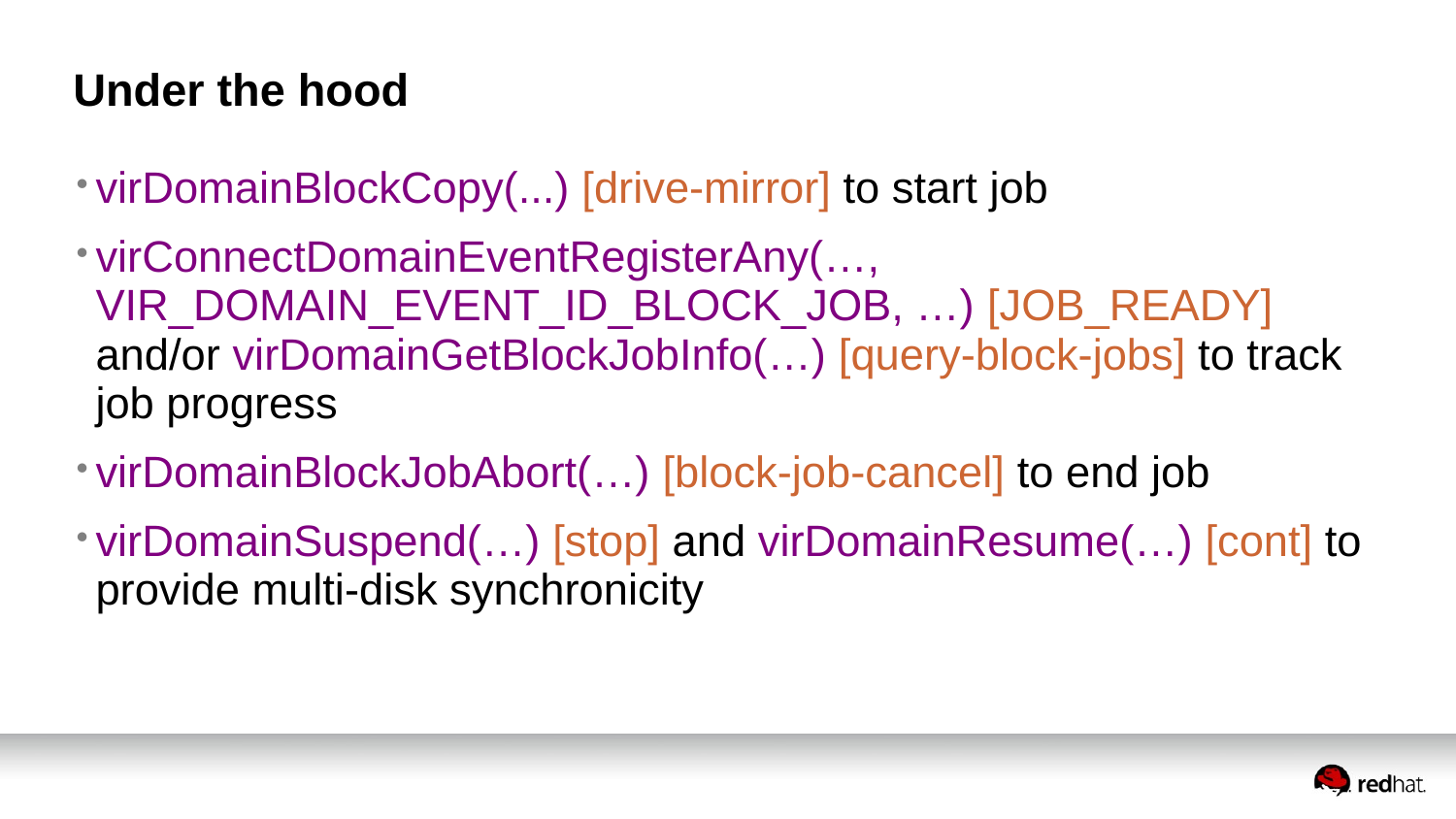### **Comparison table**

|                                           | blockcopy                    | snap/commit | Backup push | <b>Backup pull</b> |
|-------------------------------------------|------------------------------|-------------|-------------|--------------------|
| Point in time                             | End                          |             |             |                    |
| <domain> XML</domain>                     | Unmodified                   |             |             |                    |
| <b>Multiple disks</b><br>at point-in-time | Manual sync,<br>guest paused |             |             |                    |
| <b>Shallow copy</b>                       | Supported                    |             |             |                    |
| <b>API calls used</b><br>for 2 disks      | 8                            |             |             |                    |
| <b>3rd-party use</b>                      | N <sub>O</sub>               |             |             |                    |
| Incremental                               | N <sub>O</sub>               |             |             |                    |

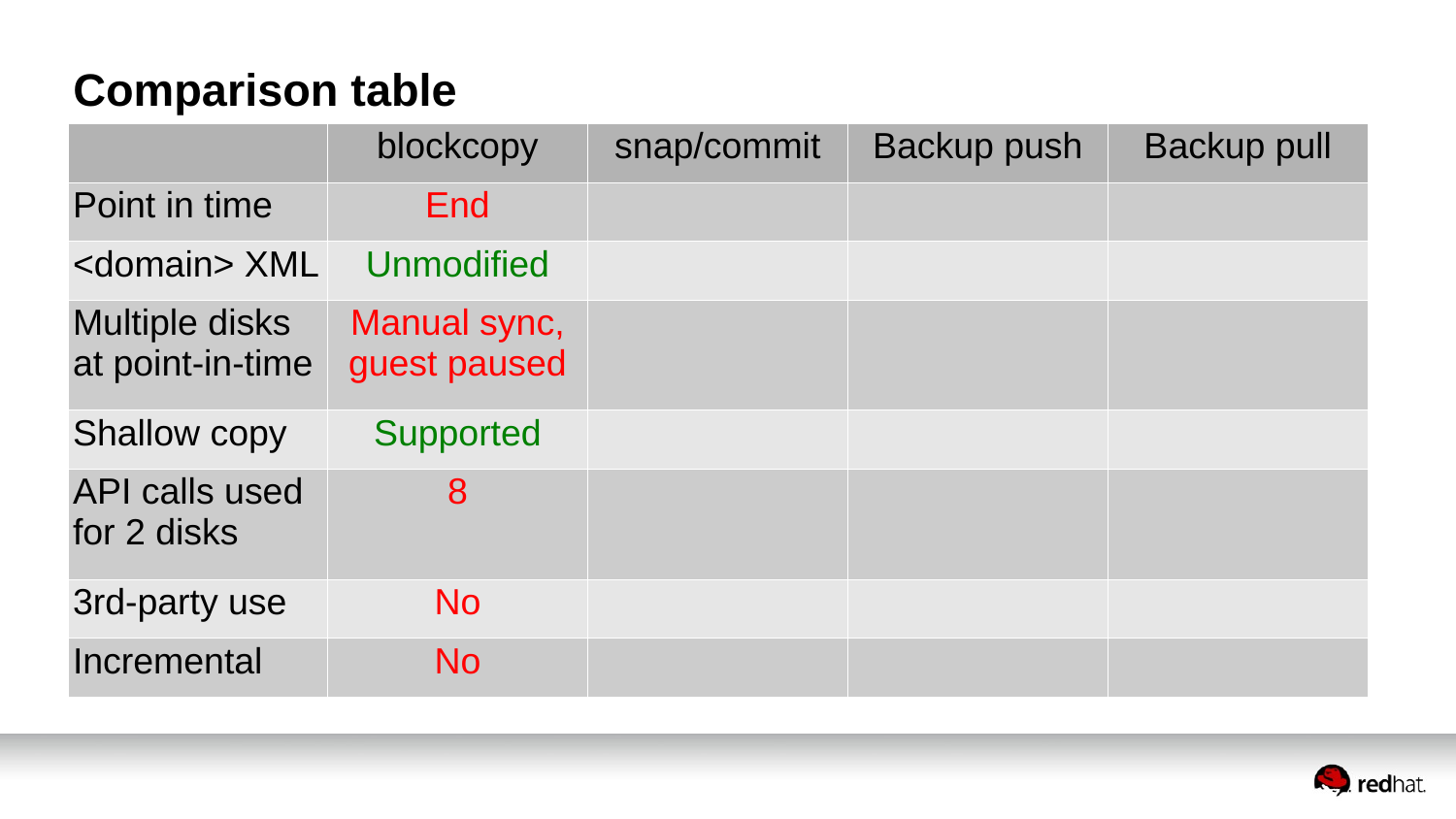#### **Backup via snapshot/commit – temporary snapshot**

- \$ virsh snapshot-create-as \$dom tmp --no-metadata \ --live --disk-only
- •Base1.img ← Active1.qcow2 ← Active1.qcow2.tmp
- •Base2.img ← Active2.qcow2 ← Active2.qcow2.tmp

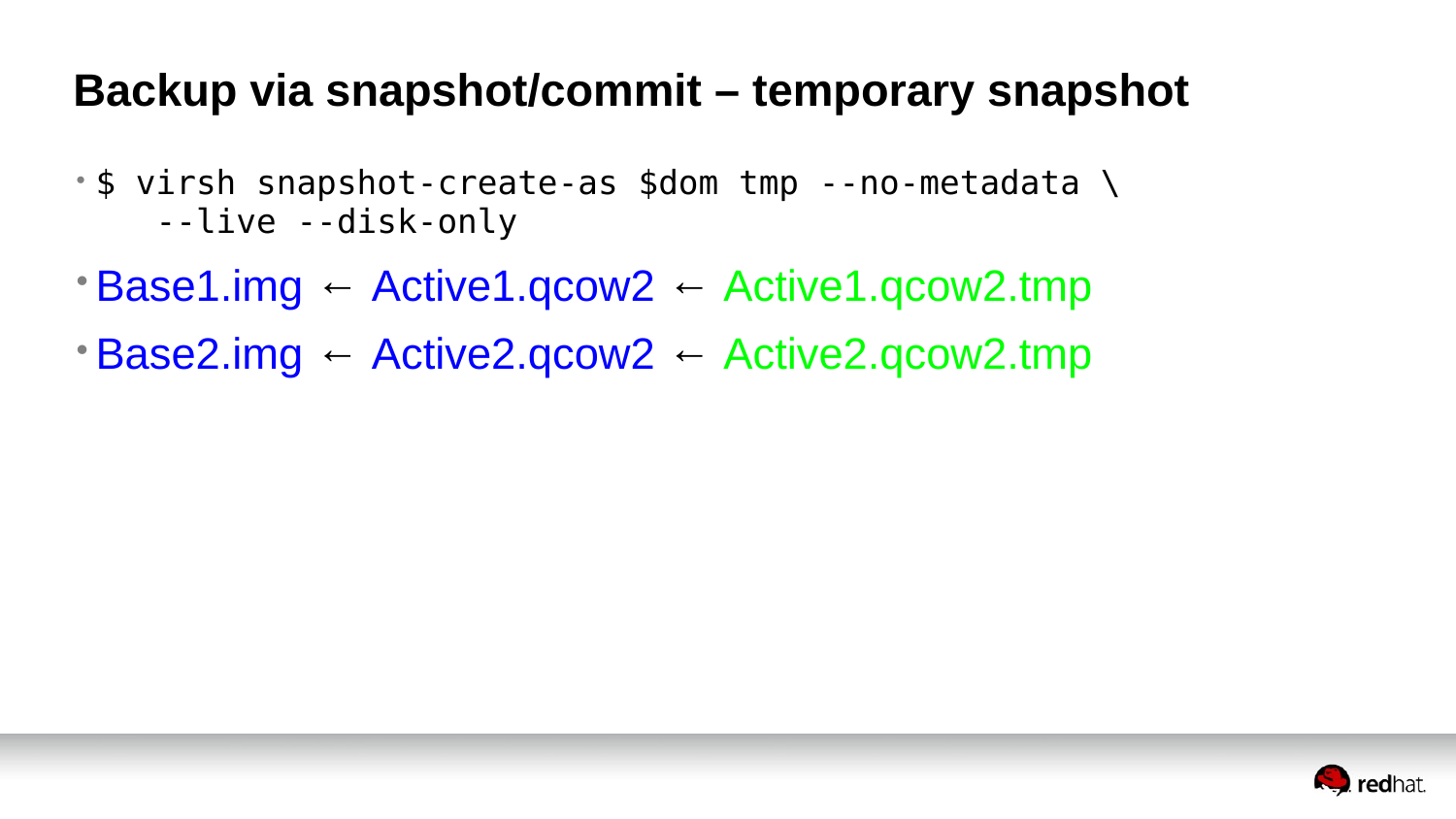#### **Backup via snapshot/commit – temporary snapshot**

- \$ virsh snapshot-create-as \$dom tmp --no-metadata \ --live --disk-only
- E AAAA----  $\vert g \vert \leftarrow A$  -BBBB---  $\vert \text{cow2} \leftarrow \text{Act} \vert$  ------- w2.tmp
- E xxxx----  $\lg \leftarrow A$  -YYYY---  $\text{cow2} \leftarrow \text{Act}$  ------- W2.tmp

-------- -------- ABBBB--- XYYYY---

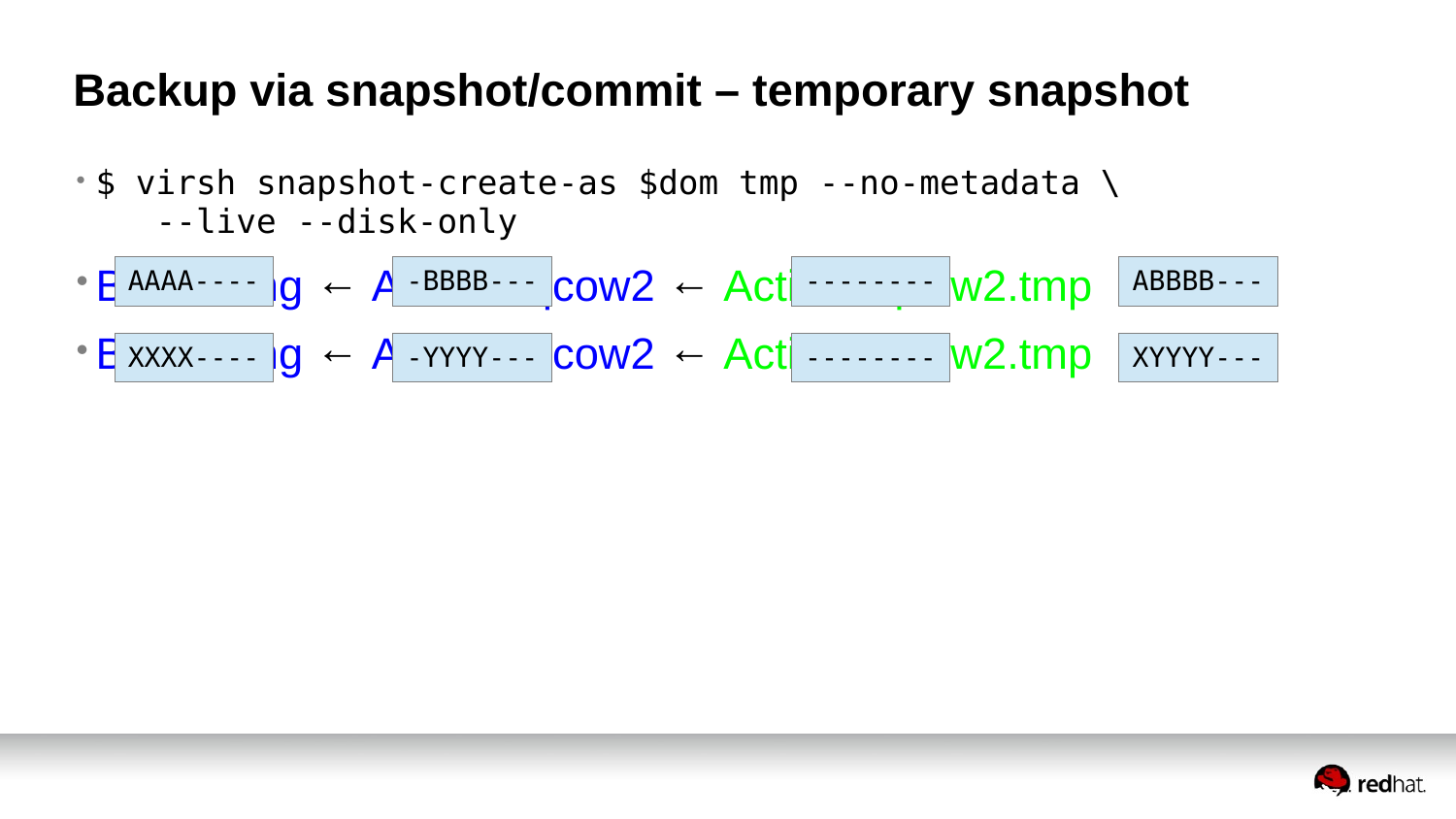#### **Backup via snapshot/commit – temporary snapshot**

- \$ virsh snapshot-create-as \$dom tmp --no-metadata \ --live --disk-only
- $\bullet$  E AAAA----  $\vert g \vert \leftarrow A$  -BBBB---  $\vert \text{conv2} \leftarrow \text{Act} \vert$  --CCCC--  $\vert w2.\text{tmp} \vert$
- E xxxx----  $\left| g \leftarrow A$  -YYYY---  $\left| \text{conv2 } \leftarrow \text{Act} \right|$  --ZZZZ--  $\left| w2.\text{tmp} \right|$

--CCCC-- --ZZZZ-- ABCCCC-- XYZZZZ--

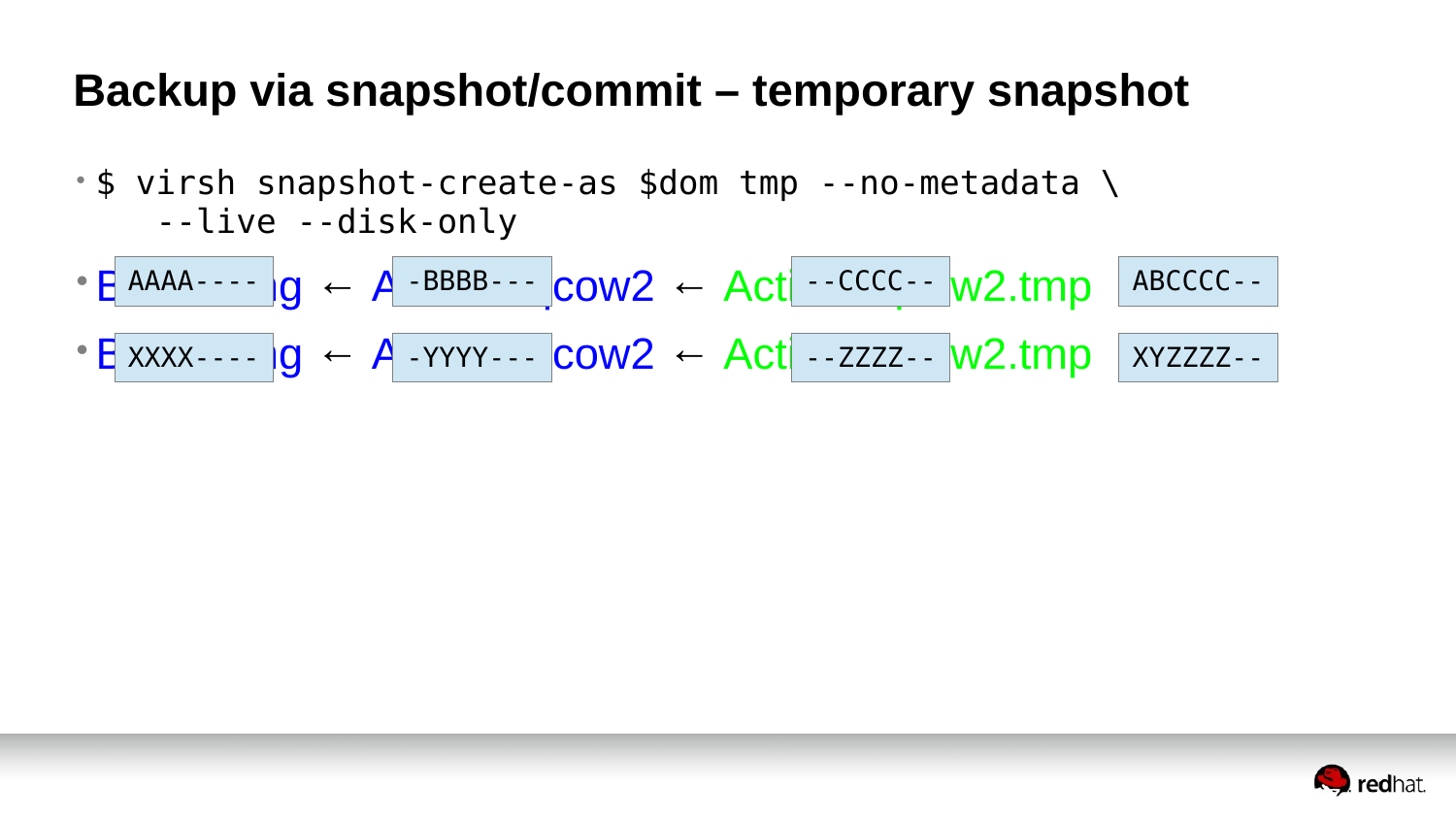- \$ cp --reflink=always Active1.qcow2 Backup1.1.qcow2 • \$ qemu-img convert -O raw Active2.qcow2 Backup2.full.raw  $\cdot$  Base1.img ← Active1.qcow2 ← Active1.qcow2.tmp
- 

 $\ddot{\phantom{0}}$ 

## **Copy files**

- 
- •Base1.img ← Backup1.1.qcow2
- •Base2.img ← Active2.qcow2 ← Active2.qcow2.tmp
- •Backup2.full.raw

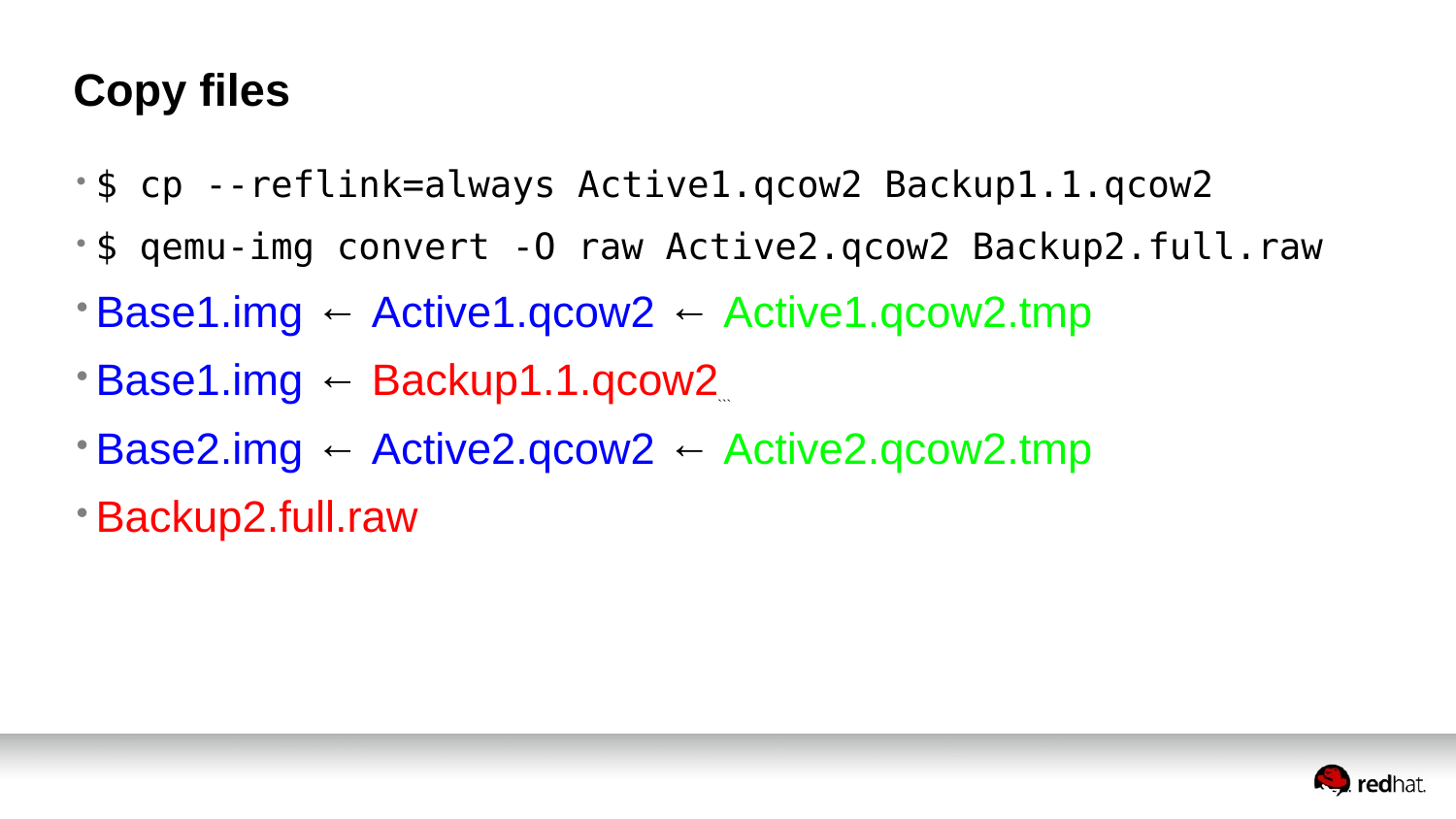- \$ cp --reflink=always Active1.qcow2 Backup1.1.qcow2
- 
- E AAAA----  $\log$  ← A -BBBB---  $\text{row2}$  ← Active ------- 2.tmp
- $\bullet$   $\bullet$  AAAA----  $\bullet$  Ig ← B ------- 1.qcow2
- Exxxx----  $\lg \leftarrow A$  -YYYY---  $\text{row2} \leftarrow \text{Activity}$  ------- 2.tmp  $\begin{array}{ccc} \text{XXX}\text{-}\text{-}\text{-}\text{-}\text{N} & \text{N} & \text{N} & \text{N} & \text{N} & \text{N} & \text{N} & \text{N} & \text{N} & \text{N} & \text{N} & \text{N} & \text{N} & \text{N} & \text{N} & \text{N} & \text{N} & \text{N} & \text{N} & \text{N} & \text{N} & \text{N} & \text{N} & \text{N} & \text{N} & \text{N} & \text{N} & \text{N} & \text{N} & \text{N} & \text{N} & \text{N} & \text{N}$
- $\cdot$  E -------  $\blacksquare$ .full.raw

### **Copy files**

# $\ddot{\phantom{0}}$ • \$ qemu-img convert -O raw Active2.qcow2 Backup2.full.raw  $A$ A $A$ ----  $Q \leftarrow A$  -BBBB---  $COWZ \leftarrow ACIIV$  -------  $Z.tmp$  ABBBB---XYYYY---

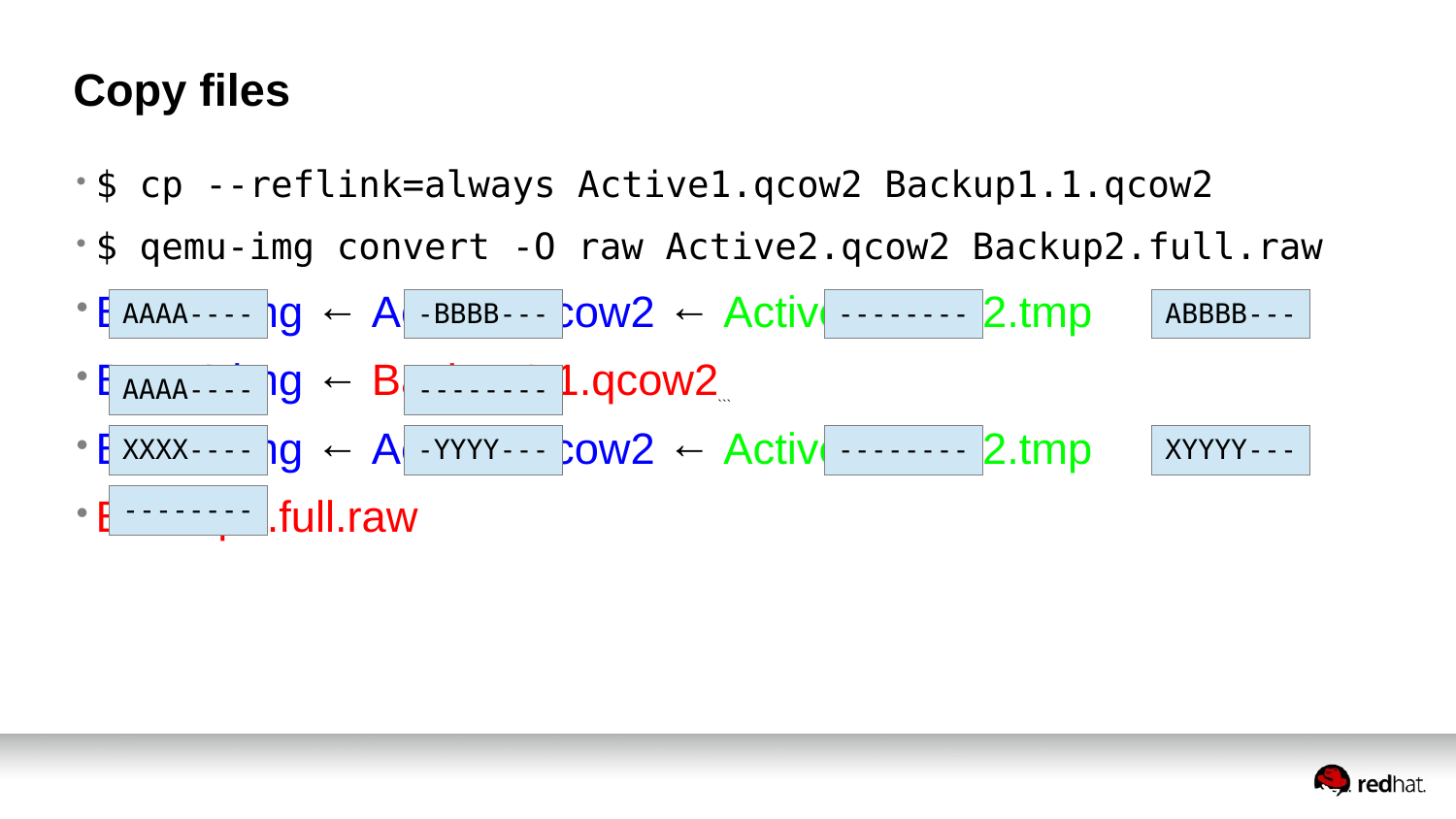### **Copy files**

- $\ddot{\phantom{0}}$ • \$ cp --reflink=always Active1.qcow2 Backup1.1.qcow2 • E AAAA----  $\log$  ← A -BBBB---  $\text{row2}$  ← Active --CCCC-- 2.tmp  $\bullet$   $\bullet$  AAAA----  $\bullet$   $\bullet$  B  $\bullet$  -BBBB--- 1.qcow2  $A$  -BBBB---  $\text{row2} \leftarrow \text{Activity} \leftarrow \text{CCCC} \leftarrow \text{2} \cdot \text{imp}$  ABCCCC--
- 
- 
- \$ qemu-img convert -O raw Active2.qcow2 Backup2.full.raw
- Exxxx----  $\log$  ← A YYYY---  $\text{row2}$  ← Active -- Zzzz-- 2.tmp XXXX---- 10 ← A -YYYY--- COW2 ← ACTIVI --ZZZZ--
- E XYYYY--- Full.raw



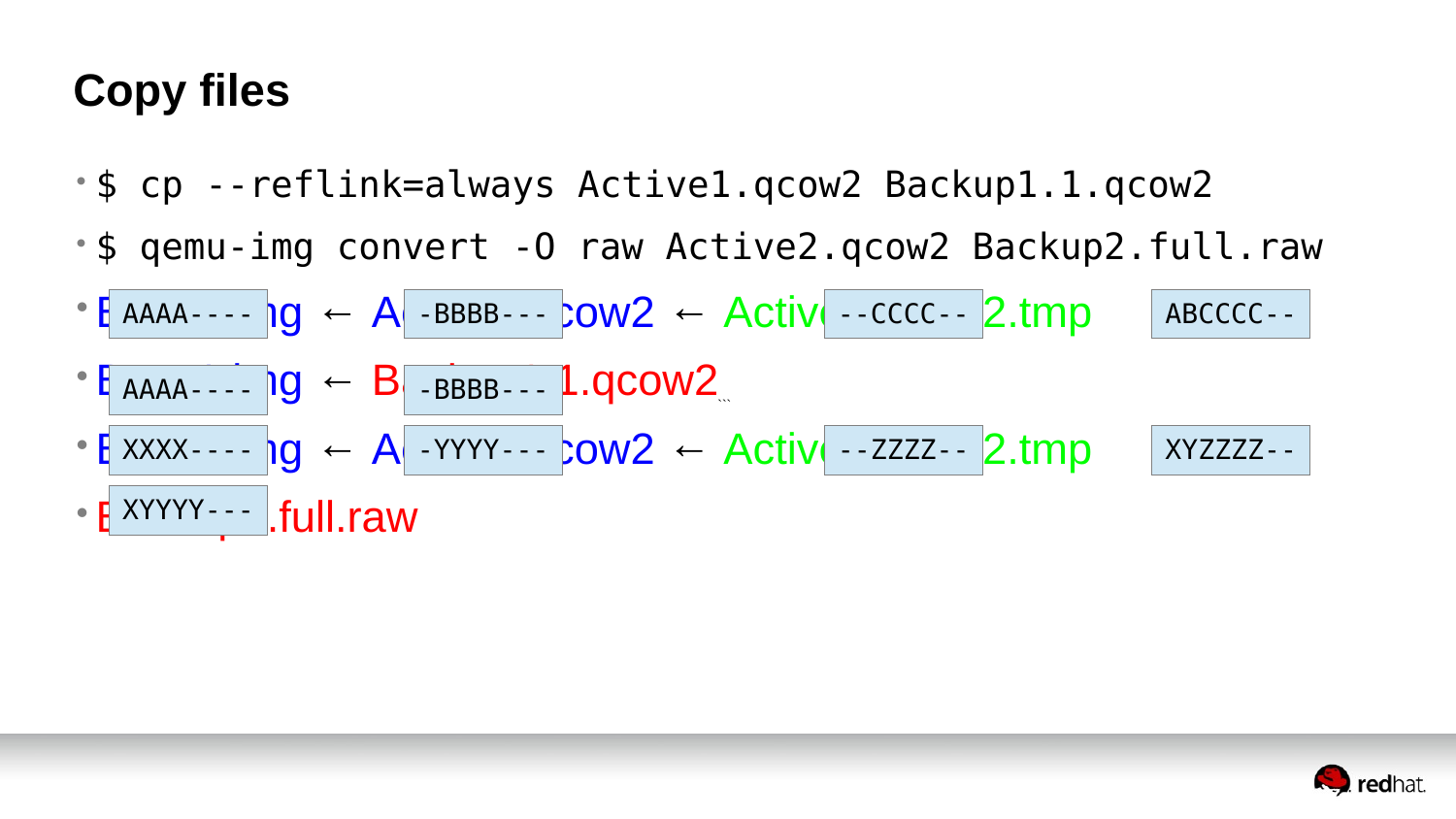### **End job and cleanup**

- \$ virsh blockcommit \$dom vda --shallow --pivot • \$ virsh blockcommit \$dom vdb --shallow --pivot • \$ rm Active[12].qcow2.tmp
- 
- 
- •Base1.img ← Active1.qcow2
- •Base1.img ← Backup1.1.qcow2
- •Base2.img ← Active2.qcow2
- •Backup2.full.raw

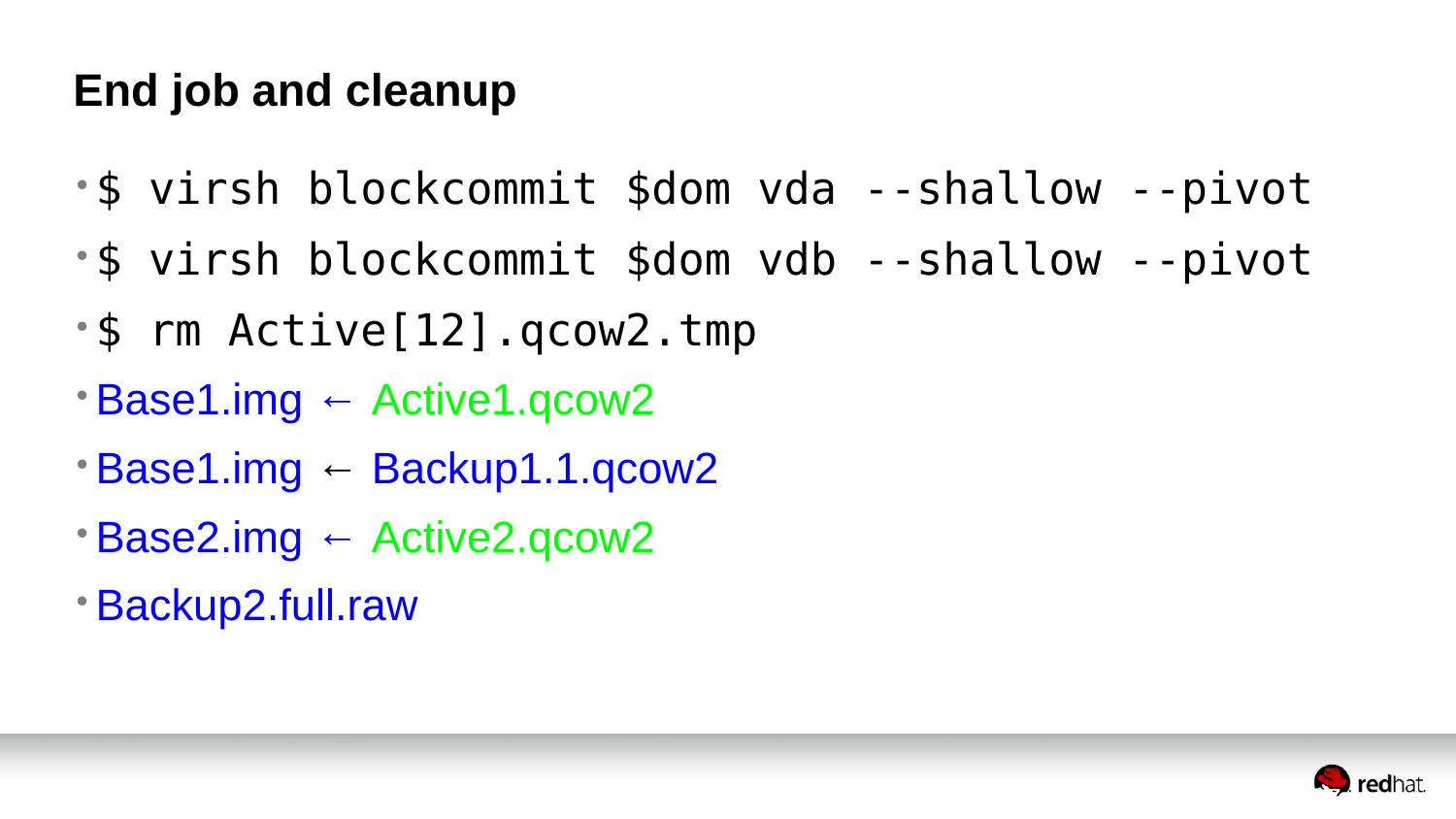#### **End job and cleanup**

- 
- 
- \$ virsh blockcommit \$dom vda --shallow --pivot • \$ virsh blockcommit \$dom vdb --shallow --pivot • \$ rm Active[12].qcow2.tmp
- $\bullet$   $\rightarrow$  A  $\rightarrow$  A  $\rightarrow$  BBBB---  $\rightarrow$  COW2 --CCCC-- ABCCCC--
- $\bullet$  E AAAA----  $\circ$   $\bullet$  B BBBB---  $\circ$  1.qcow2 AAAA---- -BBBB---
- $\bullet$  E XXXX----  $\log$  ← A -YYYYY---  $\text{conv2}$  $XXX---- 0 \leftarrow A - YYY--$   $COMZ$   $-- ZZZZ--$   $XYZZZZ--$
- E XYYYY--- |full.raw



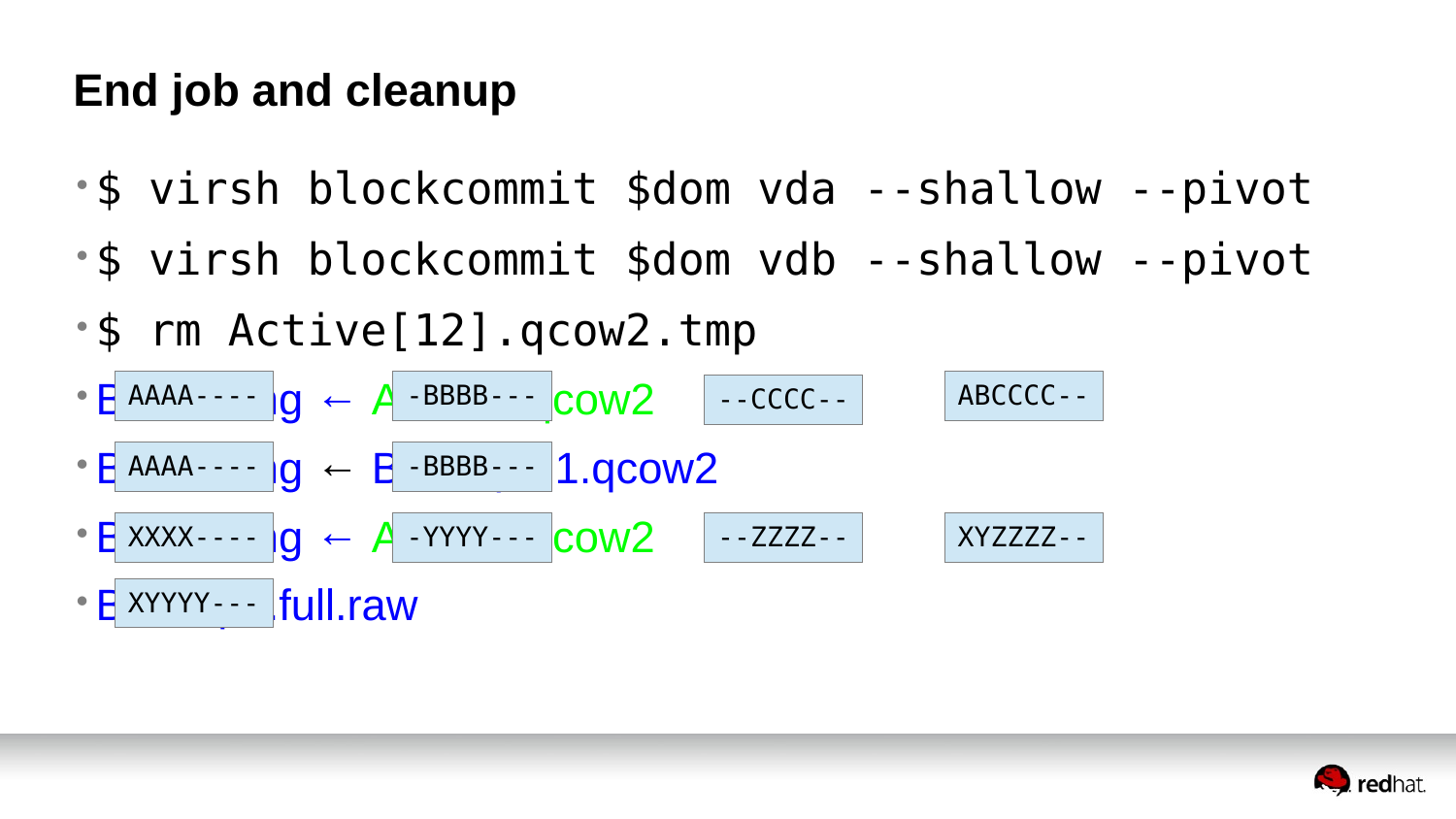#### **End job and cleanup**

- 
- 
- \$ virsh blockcommit \$dom vda --shallow --pivot • \$ virsh blockcommit \$dom vdb --shallow --pivot • \$ rm Active[12].qcow2.tmp
- $A = A + B = B = B$  +  $A B = B = B$  +  $B = B$
- $\bullet$  E AAAA----  $\circ$   $\bullet$  B BBBB---  $\circ$  1.qcow2 AAAA---- -BBBB---
- E xxxx - - | g ← A YZWWWW- COW2  $XXX - - - 10 \leftarrow A - YZWWW - COW2$  XYZWWWW-
- E XYYYY--- |full.raw

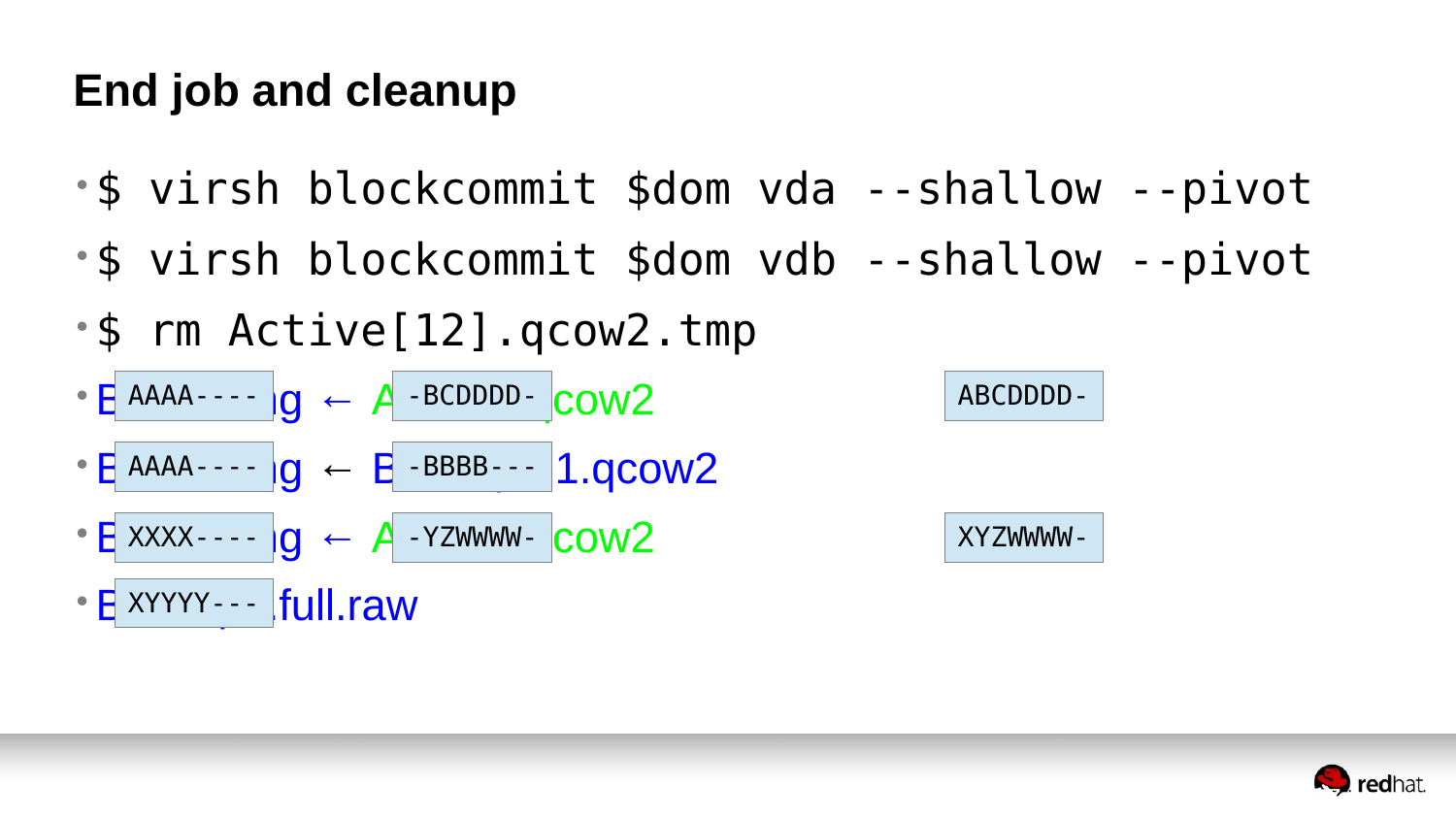#### **Under the hood**

VIR DOMAIN EVENT ID BLOCK\_JOB, ...) [JOB\_READY] and/or virDomainGetBlockJobInfo(...) [query-block-jobs] to track



- virDomainSnapshotCreateXML(...) [transaction:blockdevsnapshot-sync] to create external snapshot
- snapshot
- virConnectDomainEventRegisterAny(…, commit job progress

• virDomainBlockJobAbort(...) [block-job-complete] to end job

• virDomainBlockCommit(...) [block-commit] to commit temporary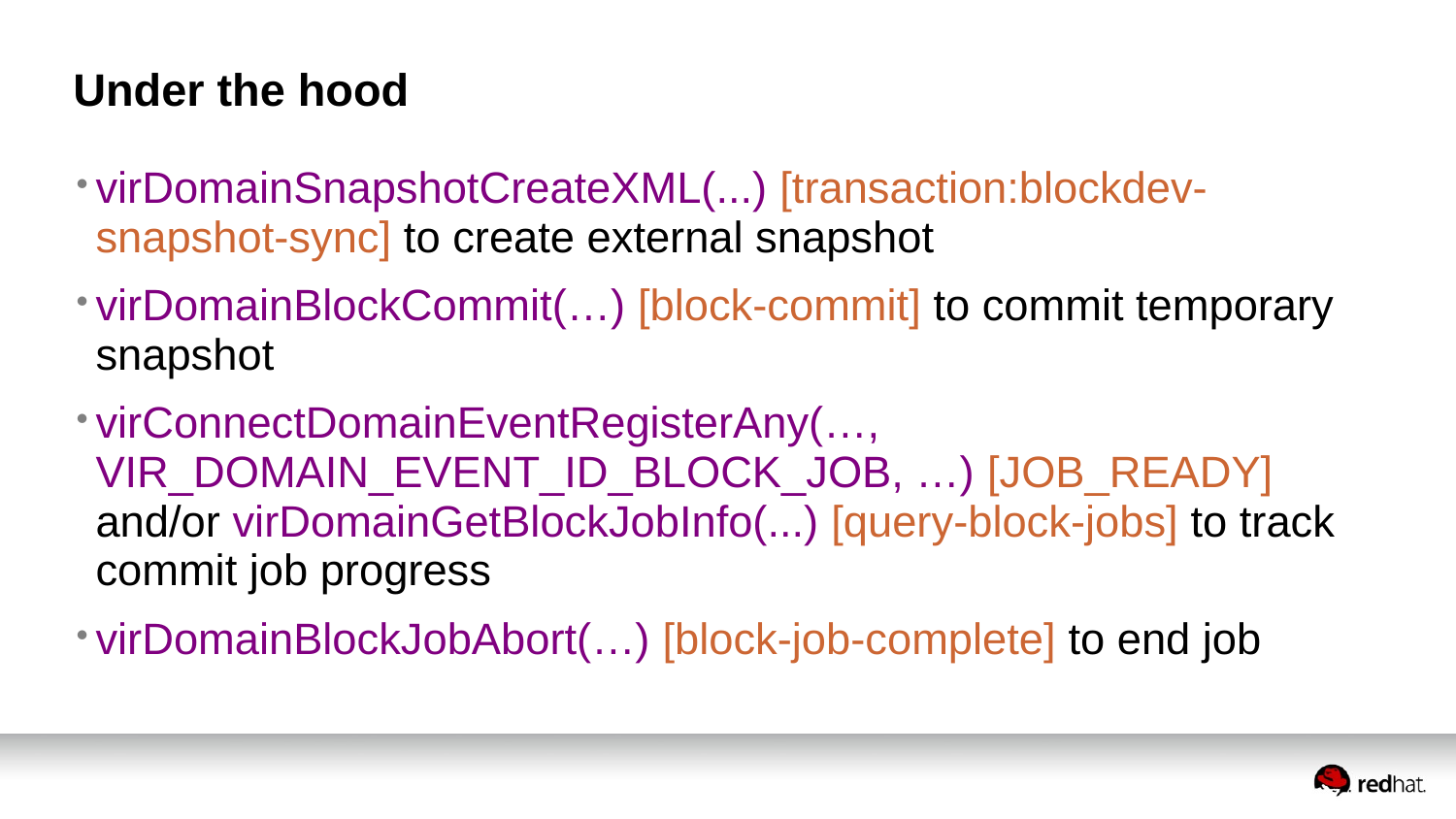### **Comparison table**

|                                           | blockcopy                    | snap/commit                    | <b>Backup push</b> | <b>Backup pull</b> |
|-------------------------------------------|------------------------------|--------------------------------|--------------------|--------------------|
| Point in time                             | <b>End</b>                   | <b>Start</b>                   |                    |                    |
| <domain> XML</domain>                     | Unmodified                   | <b>Temporarily</b><br>changed  |                    |                    |
| <b>Multiple disks</b><br>at point-in-time | Manual sync,<br>guest paused | Atomic group                   |                    |                    |
| <b>Shallow copy</b>                       | Supported                    | Supported                      |                    |                    |
| API calls used<br>for 2 disks             | 8                            |                                |                    |                    |
| 3rd-party use                             | <b>No</b>                    | Limited to<br>snapshots        |                    |                    |
| Incremental                               | <b>No</b>                    | <b>Limited to</b><br>snapshots |                    |                    |

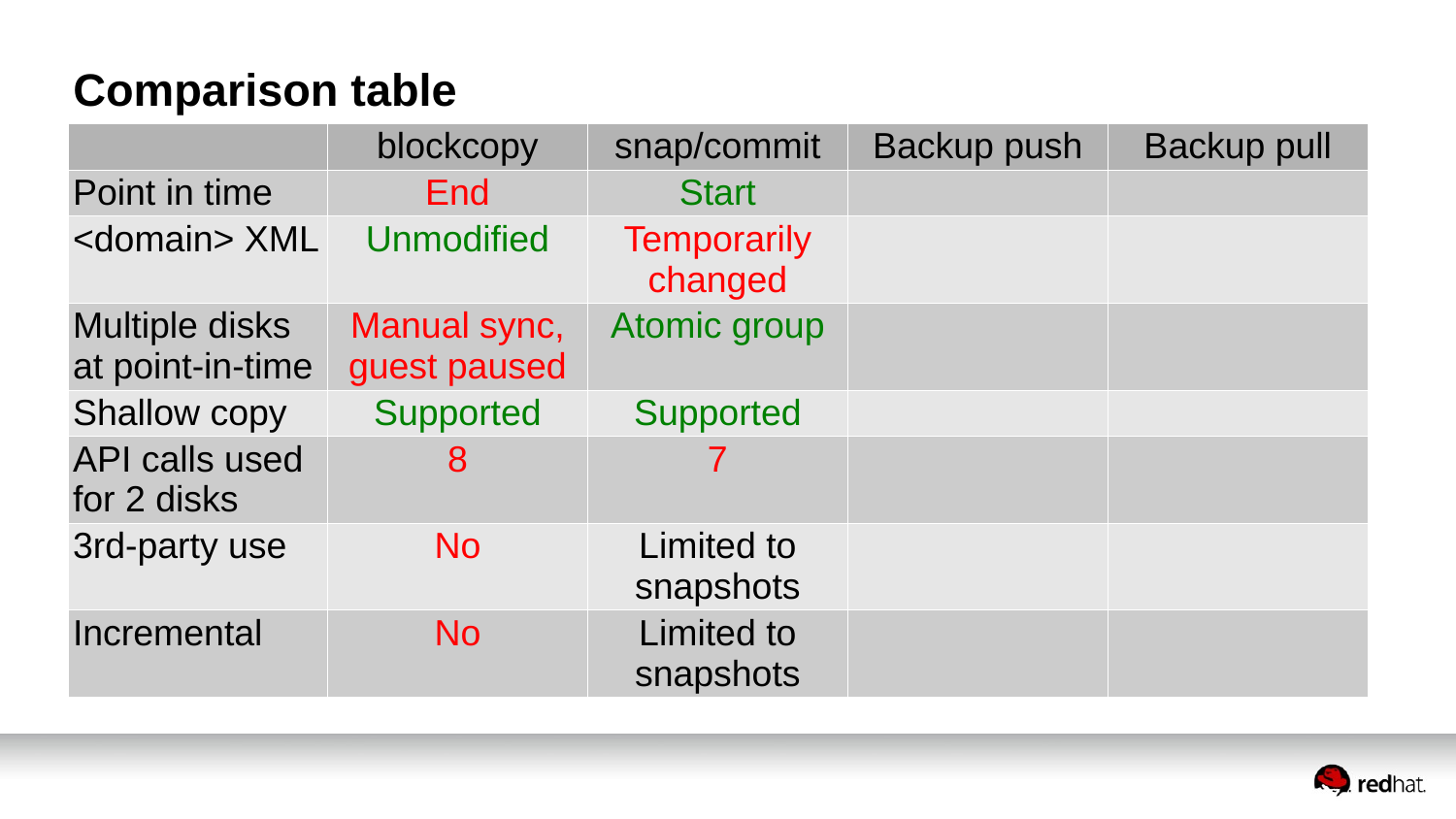**Part II**





# **Full backups with new API**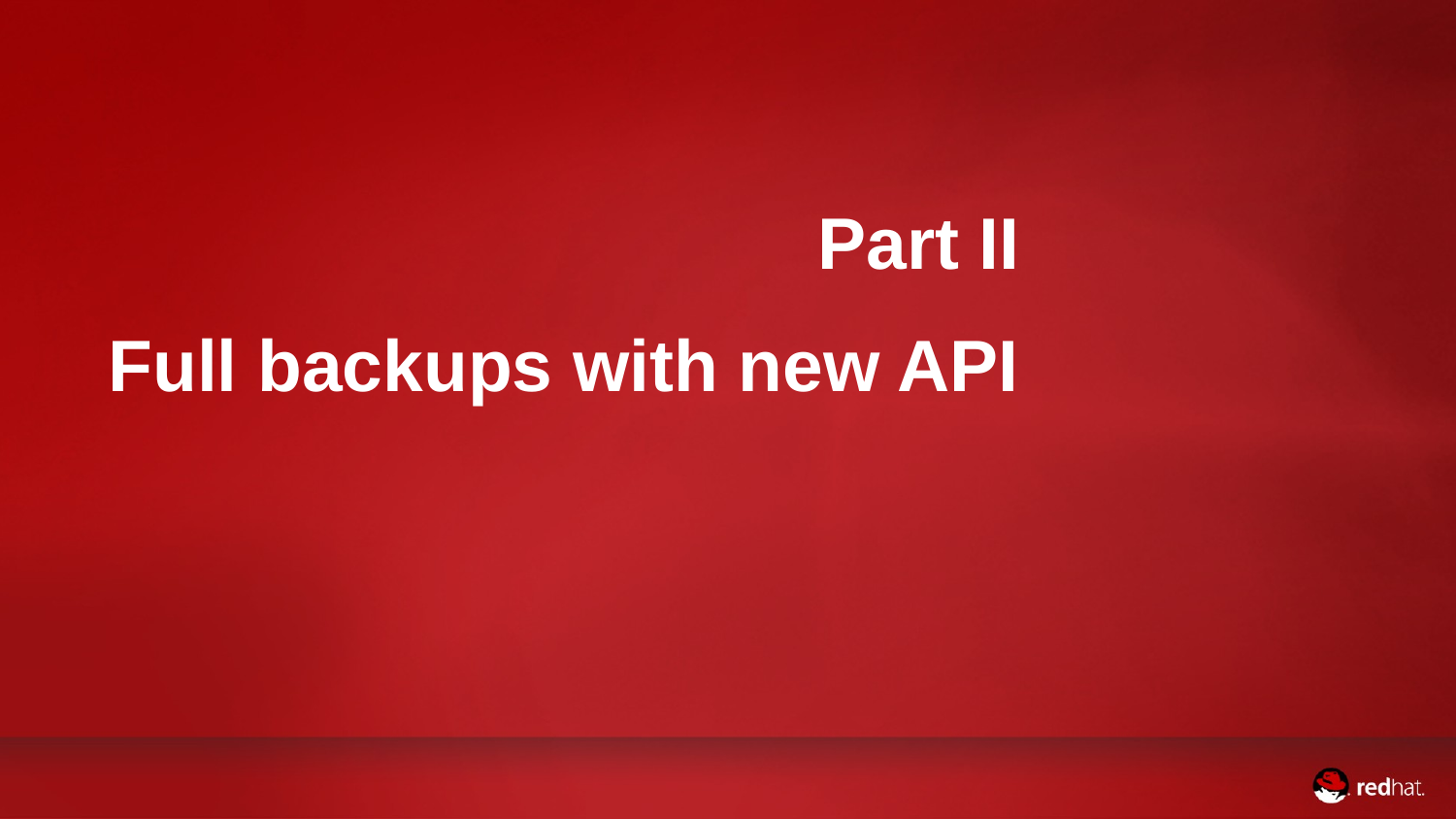### **Creating a full backup via push**

• \$ cat backup\_push\_full.xml <domainbackup mode="push"> <disks> <disk name="vda" type="file"> <target file="/home/eblake/Backup1.1.qcow2"/> <driver type="qcow2" shallow="on"/> </disk> <disk name="vdb" type="file"> <target file="/home/eblake/Backup2.full.raw"/> <driver type="raw"/> </disk> </disks> </domainbackup>

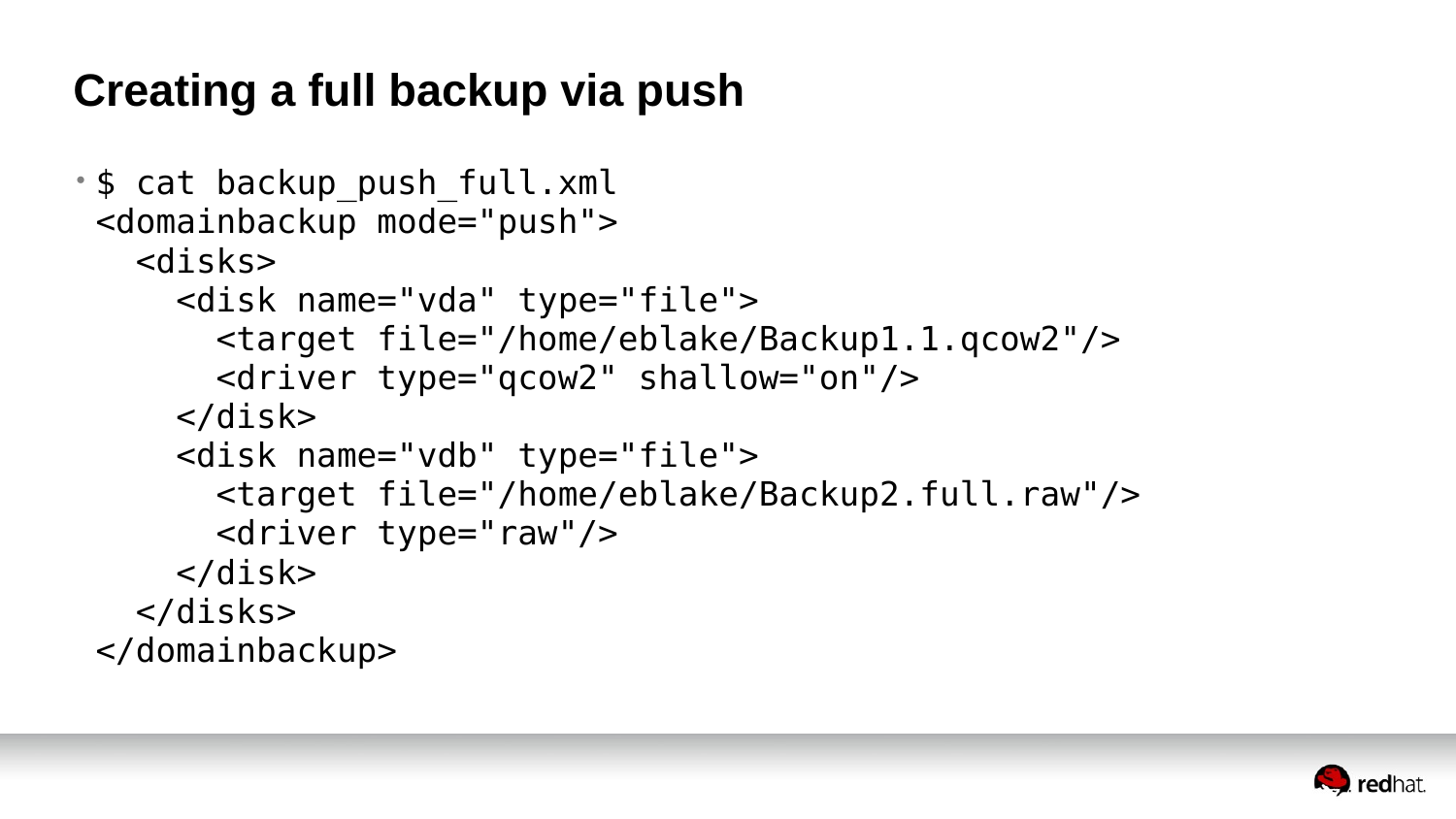- \$ virsh backup-begin \$dom backup\_push\_full.xml Backup id 1 created backup used description from 'backup push full.xml'
- Base1.img ← Active1.qcow2
	- \– Backup1.1.qcow2
- •Base2.img ← Active2.qcow2 Backup2.full.raw

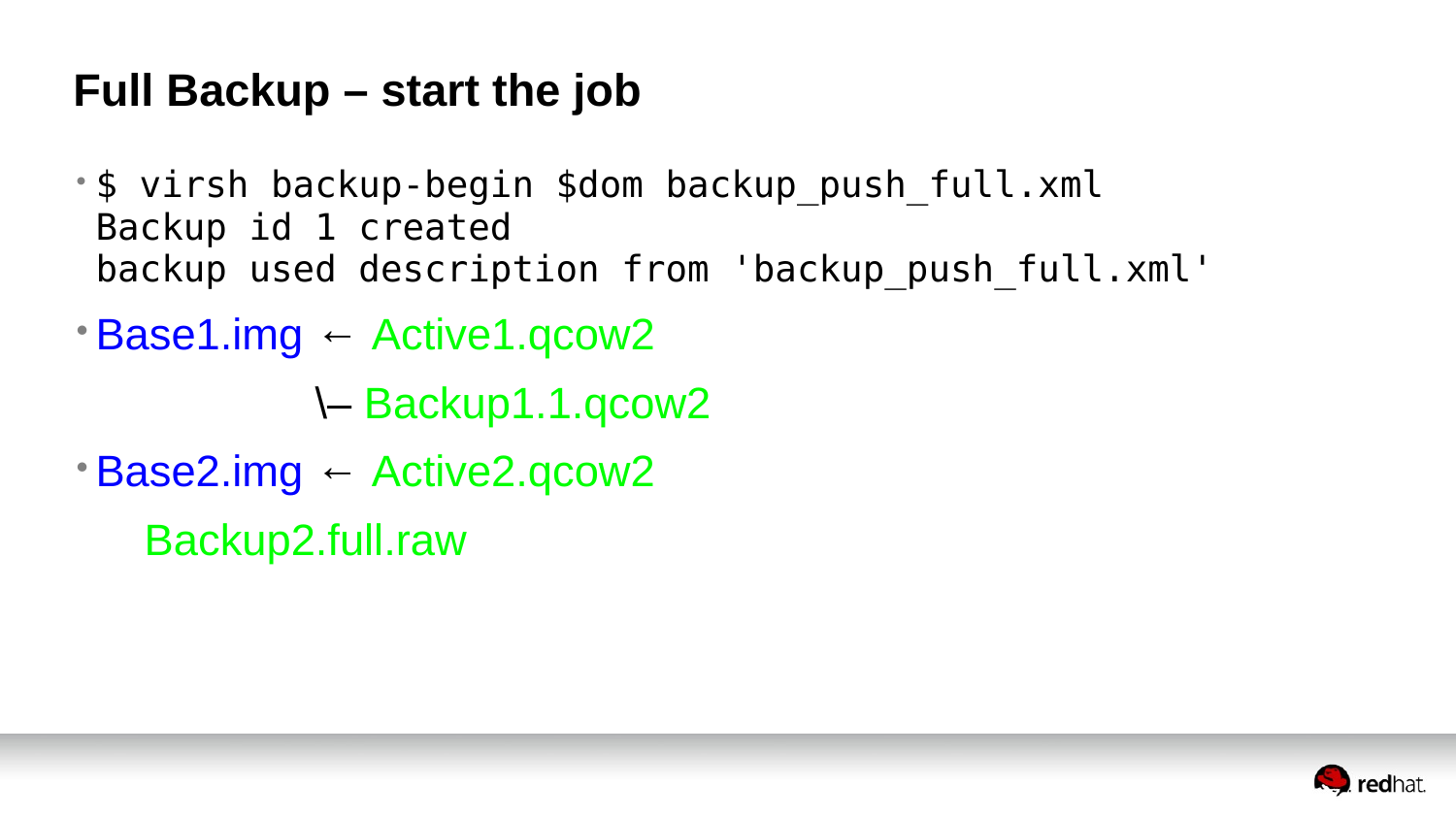• \$ virsh backup-begin \$dom backup\_push\_full.xml Backup id 1 created backup used description from 'backup push full.xml'

$$
\begin{array}{rcl}\n\cdot B \text{ AAAA} & -\cdot B & & -\text{BBBB} \\
 & -\cdot B & -\cdot -\cdot -\cdot B \cdot \text{Q} \\
\cdot B \text{ XXX} & -\cdot B & -\cdot -\cdot -\cdot B \cdot \text{Q} \\
\cdot B \text{ AXX} & -\cdot B & -\cdot -\cdot B \cdot \text{Q} \\
\cdot B \text{A} & -\cdot B & -\cdot B \cdot \text{Q} \\
\cdot B \text{A} & -\cdot B & -\cdot B \cdot \text{Q} \\
\cdot B \text{A} & -\cdot B & -\cdot B \cdot \text{Q} \\
\cdot B \text{A} & -\cdot B & -\cdot B \cdot \text{Q} \\
\cdot B \text{A} & -\cdot B & -\cdot B \cdot \text{Q} \\
\cdot B \text{A} & -\cdot B & -\cdot B \cdot \text{Q} \\
\cdot B \text{A} & -\cdot B & -\cdot B \cdot \text{Q} \\
\cdot B \text{A} & -\cdot B & -\cdot B \cdot \text{Q} \\
\cdot B \text{A} & -\cdot B & -\cdot B \cdot \text{Q} \\
\cdot B \text{A} & -\cdot B & -\cdot B \cdot \text{Q} \\
\cdot B \text{A} & -\cdot B & -\cdot B \cdot \text{Q} \\
\cdot B \text{A} & -\cdot B & -\cdot B \cdot \text{Q} \\
\cdot B \text{A} & -\cdot B & -\cdot B \cdot \text{Q} \\
\cdot B \text{A} & -\cdot B & -\cdot B \cdot \text{Q} \\
\cdot B \text{A} & -\cdot B & -\cdot B \cdot \text{Q} \\
\cdot B \text{A} & -\cdot B & -\cdot B \cdot \text{Q} \\
\cdot C \text{B} & -\cdot B & -\cdot B \cdot \text{Q} \\
\cdot C \text{B} & -\cdot B & -\cdot B \cdot \text{Q} \\
\cdot C \text{B} & -\cdot B & -\cdot B \cdot \text{Q} \\
\cdot C \text{B} & -\cdot B & -\cdot B \cdot \text{Q} \\
\cdot C \text{C} & -\cdot B & -\cdot B \
$$

ABBBB---

XYYYY---

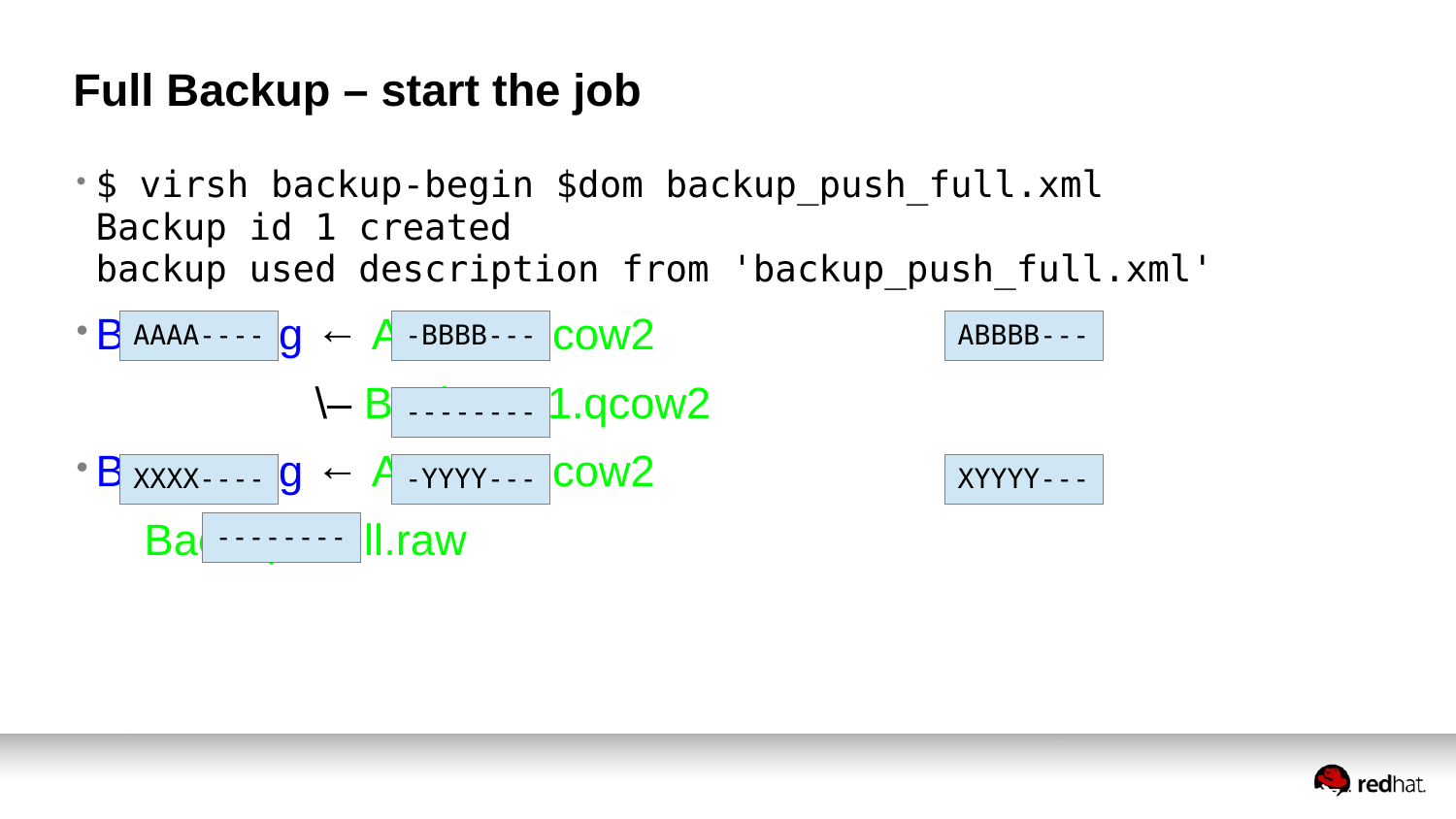• \$ virsh backup-begin \$dom backup\_push\_full.xml Backup id 1 created backup used description from 'backup push full.xml'

$$
\begin{array}{rcl}\n\cdot B \text{ AAAA} & - - & \cdot B \text{ BACCC} \\
\cdot B & - & \cdot B \text{ BBA} \\
\cdot B & - & \cdot B \text{ BBA} \\
\cdot B & - & \cdot B \text{ BBA} \\
\cdot B & - & \cdot Y \text{ Y70} \\
\cdot B & - & \cdot Y \text{ Y80} \\
\cdot B & - & \cdot Y \text{ Y80} \\
\cdot B & - & \cdot Y \text{ Y80} \\
\cdot B & - & \cdot Y \text{ Y80} \\
\cdot B & - & \cdot Y \text{ Y80} \\
\cdot B & - & \cdot Y \text{ Y80} \\
\cdot B & - & \cdot Y \text{ Y80} \\
\cdot B & - & \cdot Y \text{ Y80} \\
\cdot B & - & \cdot Y \text{ Y80} \\
\cdot B & - & \cdot Y \text{ Y80} \\
\cdot B & - & \cdot Y \text{ Y80} \\
\cdot B & - & \cdot Y \text{ Y80} \\
\cdot B & - & \cdot Y \text{ Y80} \\
\cdot B & - & \cdot Y \text{ Y80} \\
\cdot C & - & \cdot Y \text{ S00} \\
\cdot C & - & \cdot Y \text{ S00} \\
\cdot C & - & \cdot Y \text{ S00} \\
\cdot C & - & \cdot Y \text{ S00} \\
\cdot C & - & \cdot Y \text{ S00} \\
\cdot D & - & \cdot Y \text{ S00} \\
\cdot D & - & \cdot Y \text{ S00} \\
\cdot D & - & \cdot Y \text{ S00} \\
\cdot D & - & \cdot Y \text{ S00} \\
\cdot D & - & \cdot Y \text{ S00} \\
\cdot D & - & \cdot Y \text{ S00} \\
\cdot D & - & \cdot Y \text{ S00} \\
\cdot D & - & \cdot Y \text{ S00} \\
\cdot D & - & \cdot Y \text{ S00} \\
\cdot D & - & \cdot Y \text{ S00} \\
\cdot E & - & \cdot Y \text{ S00} \\
\cdot E & - & \cdot
$$

#### ABCCCC--

#### XYZZZZ--

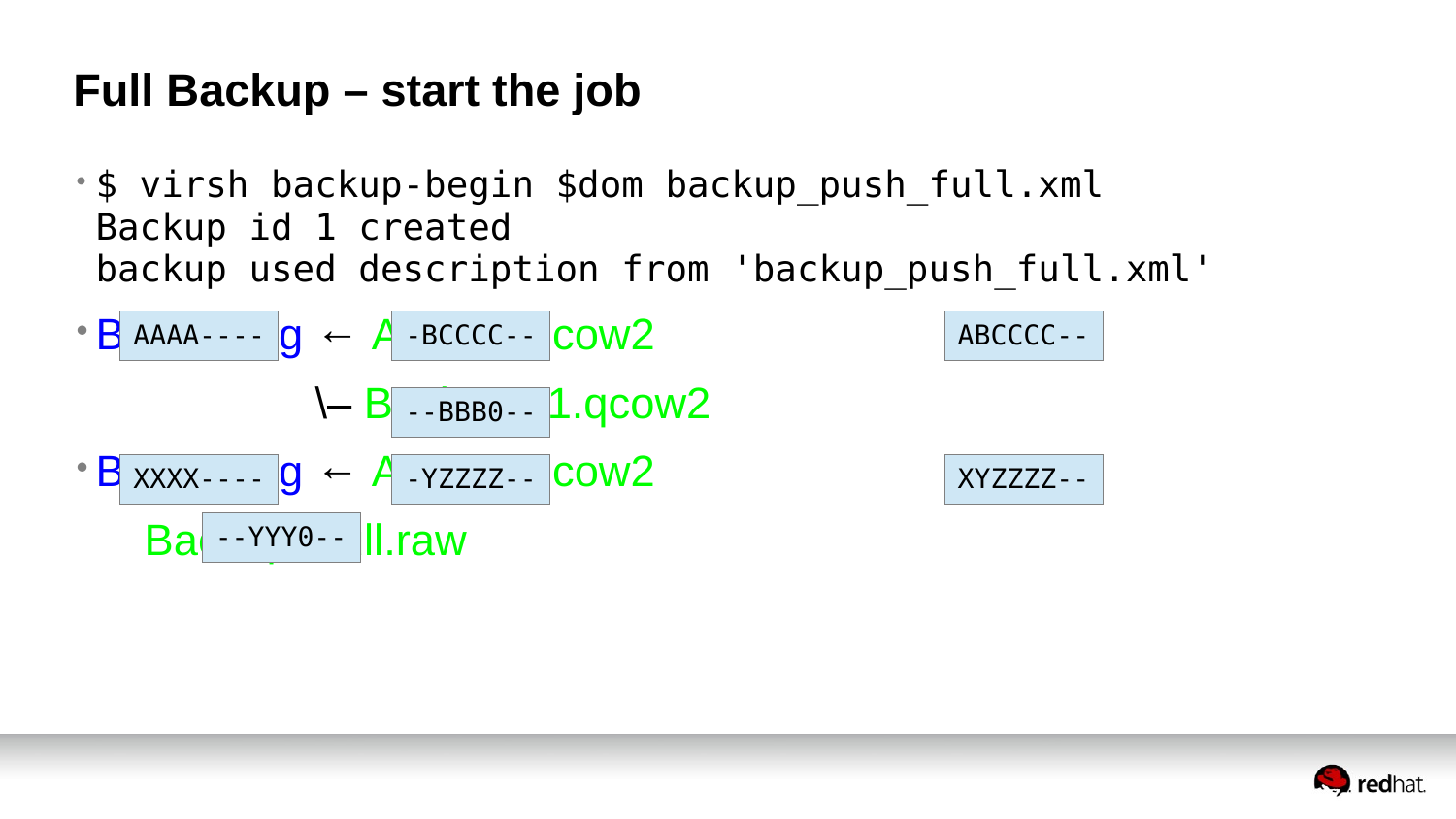• \$ virsh backup-begin \$dom backup\_push\_full.xml Backup id 1 created backup used description from 'backup push full.xml'

$$
\begin{array}{rcl}\n\cdot B \text{ AAAA} & - & - & - & B \text{ CCCC} - & \text{COW2} \\
\downarrow & - & B \text{ ABBBB0} - & 1.9 \text{COW2} \\
\cdot B \text{ XXX} & - & - & 9 \\
\hline\n\text{BA } \text{XYYYY0} & - & \text{II } \text{raw}\n\end{array}
$$

#### ABCCCC--

#### XYZZZZ--

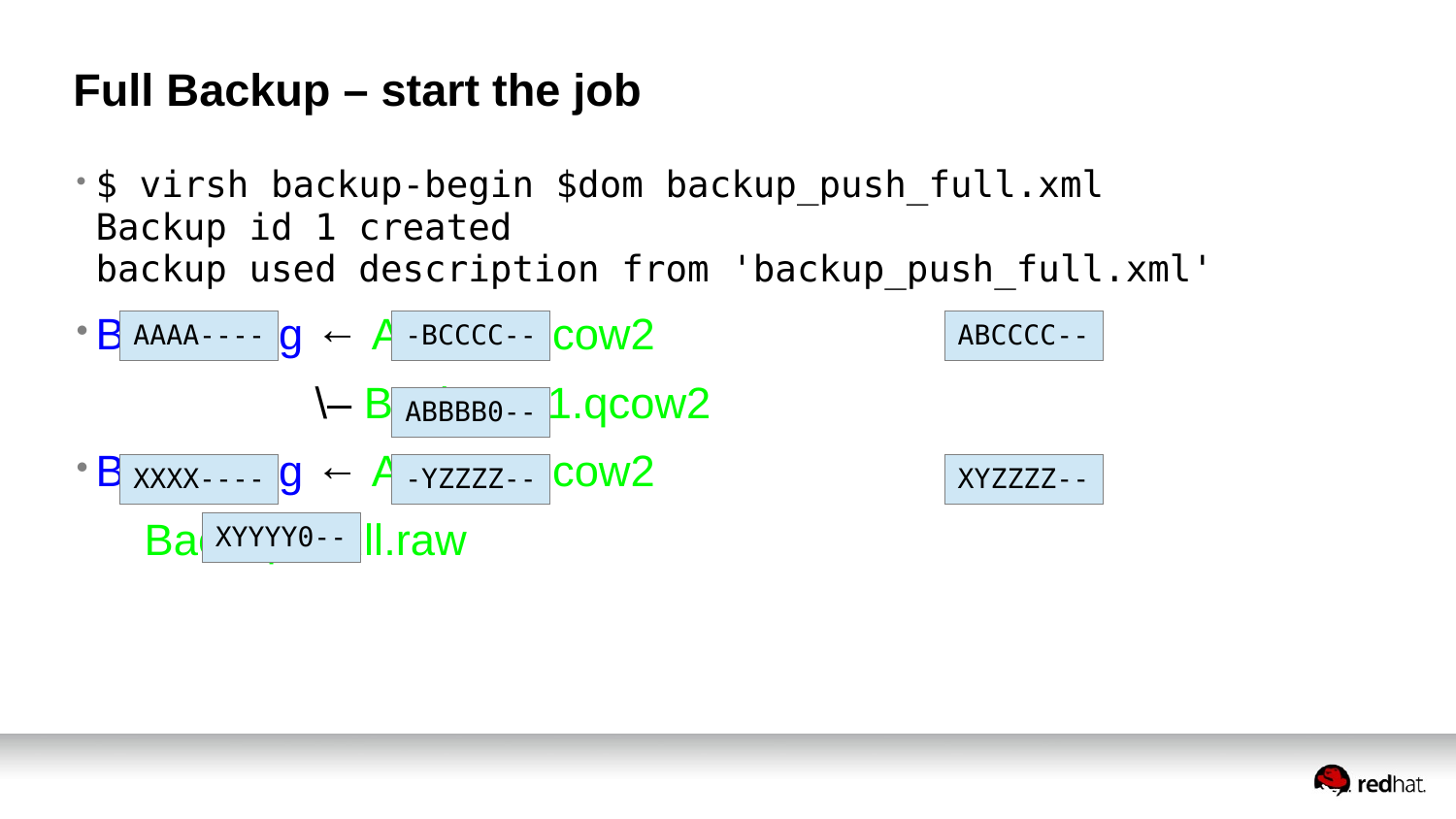#### **Full Backup – wait for completion**

- \$ while virsh backup-end \$dom 1; do virsh domjobinfo \$dom; sleep 1; done Backup id 1 still active, need --abort to end now Job type: Backup … Backup id 1 completed
- •Base1.img ← Active1.qcow2
- •Base1.img ← Backup1.1.qcow2
- •Base2.img ← Active2.qcow2
- •Backup2.full.raw



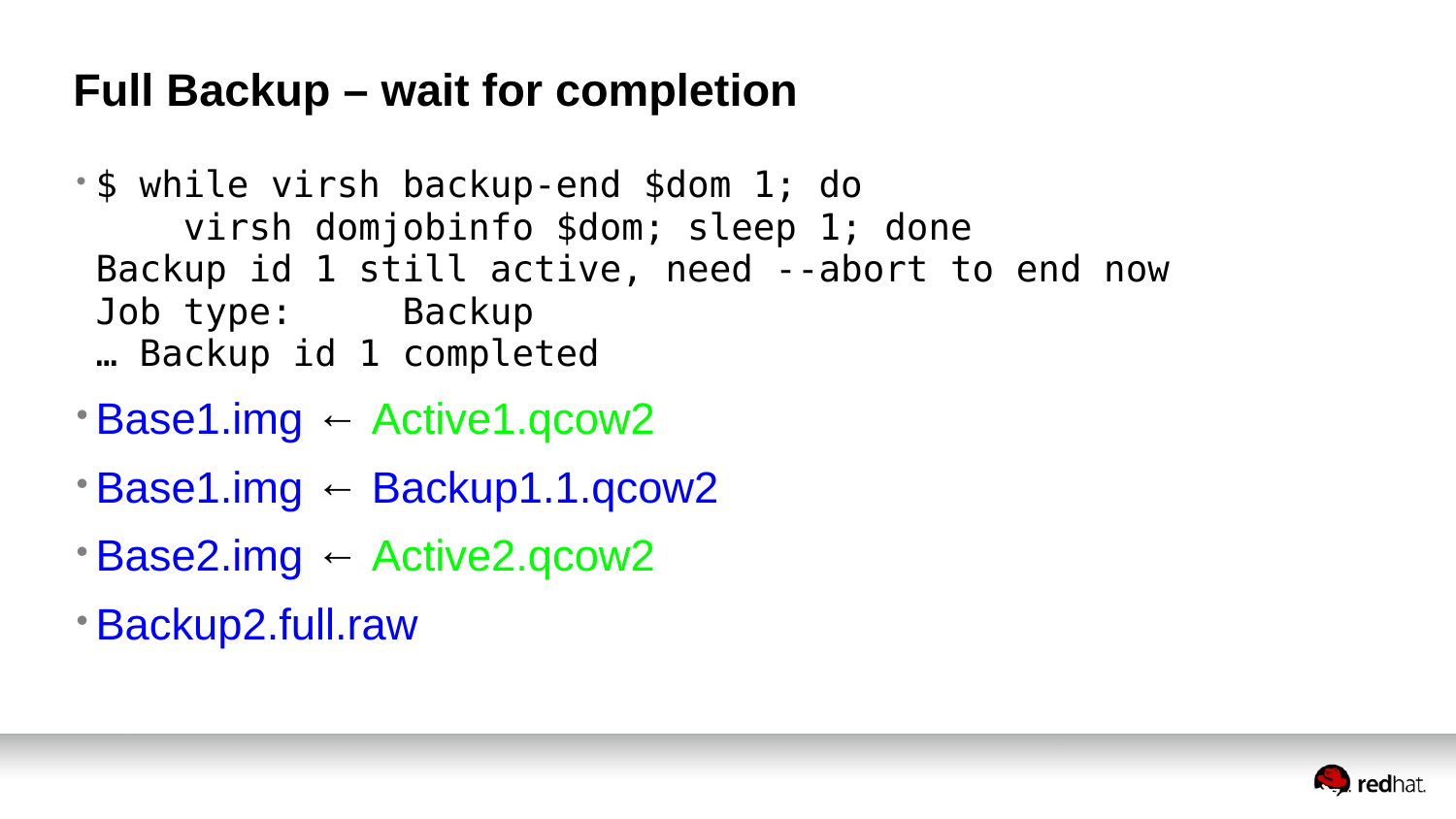#### **Full Backup – wait for completion**

- \$ while virsh backup-end \$dom 1; do virsh domjobinfo \$dom; sleep 1; done Backup id 1 still active, need --abort to end now Job type: Backup … Backup id 1 completed
- $\cdot$  E AAAA----  $\log$  ← A -BCCCC--  $\gamma$ COW2  $AAAA-- \overline{O}$   $\leftarrow$   $\overline{O}$  -BCCCC--
- $\cdot$  E AAAA----  $log$  ← E -BBBB---  $1.9$ COW2
- $\cdot$  E XXXX----  $\log$  ← A-YZZZZ--  $\text{ICOW2}$
- E XYYYY--- | full.raw

#### ABCCCC--



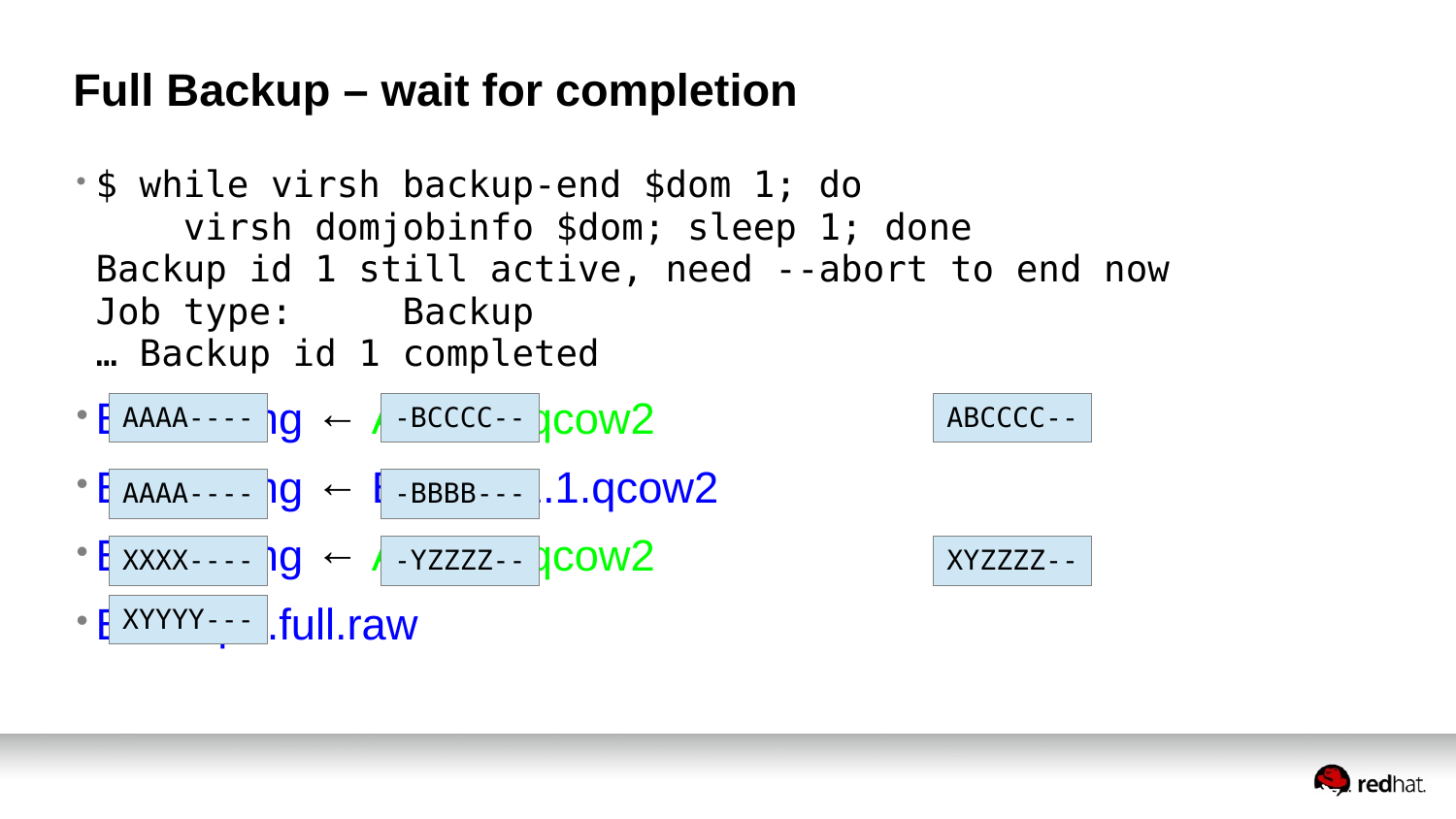#### **Under the hood**

- virDomainBackupBegin(dom, "<domainbackup…", NULL, 0) [blockdev-add, transaction:blockdev-backup] to start the job
- virDomainGetJobStats(...) [query-block-jobs] to track job progress
- virDomainBackupEnd(...) [no QMP] to end job
- Can also use virConnectDomainEventRegisterAny(…, instead of polling

VIR DOMAIN EVENT ID BLOCK\_JOB, ...) [JOB\_COMPLETE]

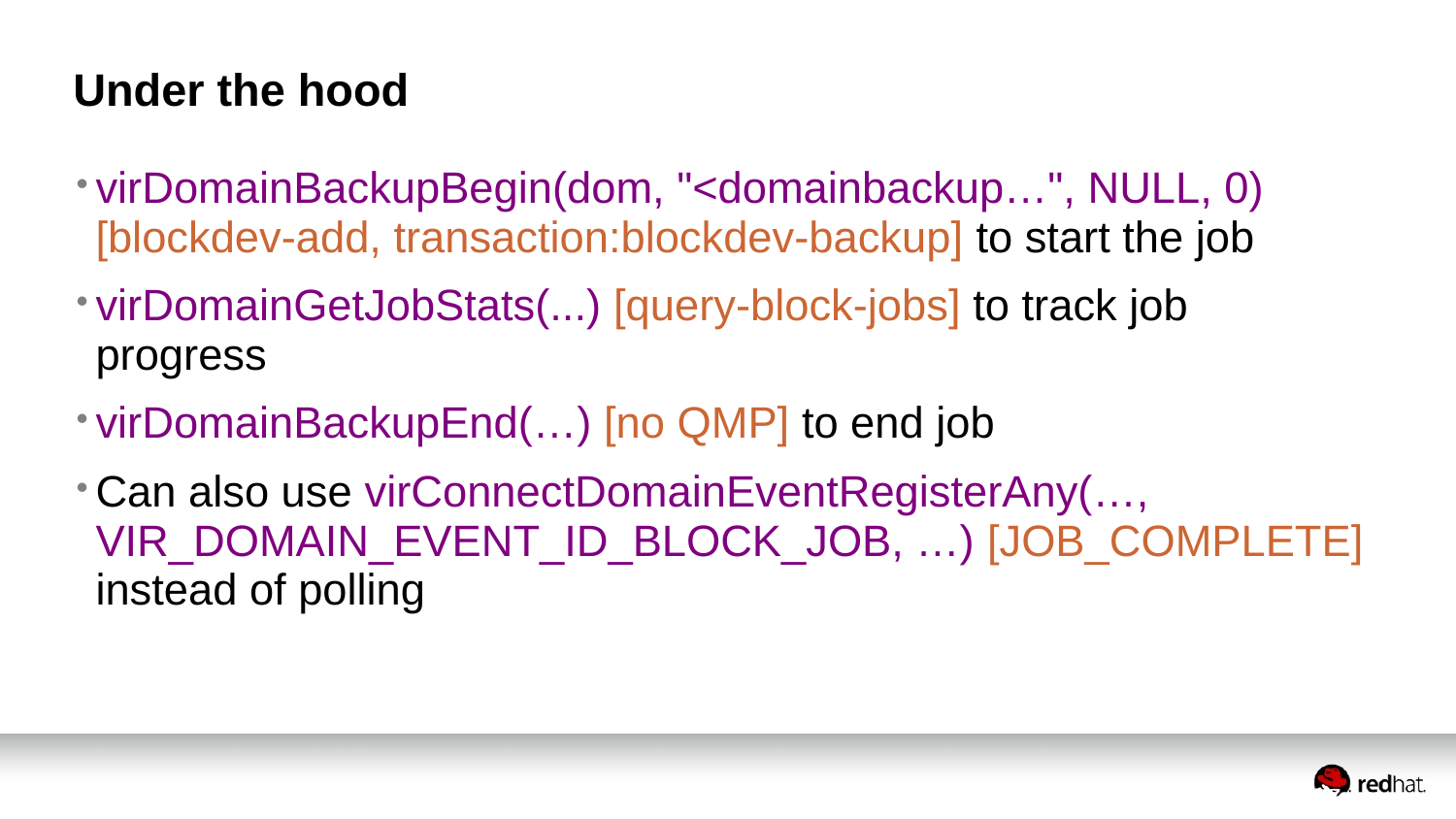### **Comparison table**

|                                      | blockcopy                    | snap/commit                    | <b>Backup push</b> | <b>Backup pull</b> |
|--------------------------------------|------------------------------|--------------------------------|--------------------|--------------------|
| Point in time                        | End                          | <b>Start</b>                   | <b>Start</b>       |                    |
| <domain> XML</domain>                | Unmodified                   | <b>Temporarily</b><br>changed  | Unmodified         |                    |
| Multiple disks<br>at point-in-time   | Manual sync,<br>guest paused | Atomic group                   | Atomic group       |                    |
| <b>Shallow copy</b>                  | Supported                    | Supported                      | Supported          |                    |
| <b>API calls used</b><br>for 2 disks |                              |                                |                    |                    |
| 3rd-party use                        | <b>No</b>                    | Limited to<br>snapshots        | <b>No</b>          |                    |
| Incremental                          | <b>NO</b>                    | <b>Limited to</b><br>snapshots | Yes                |                    |

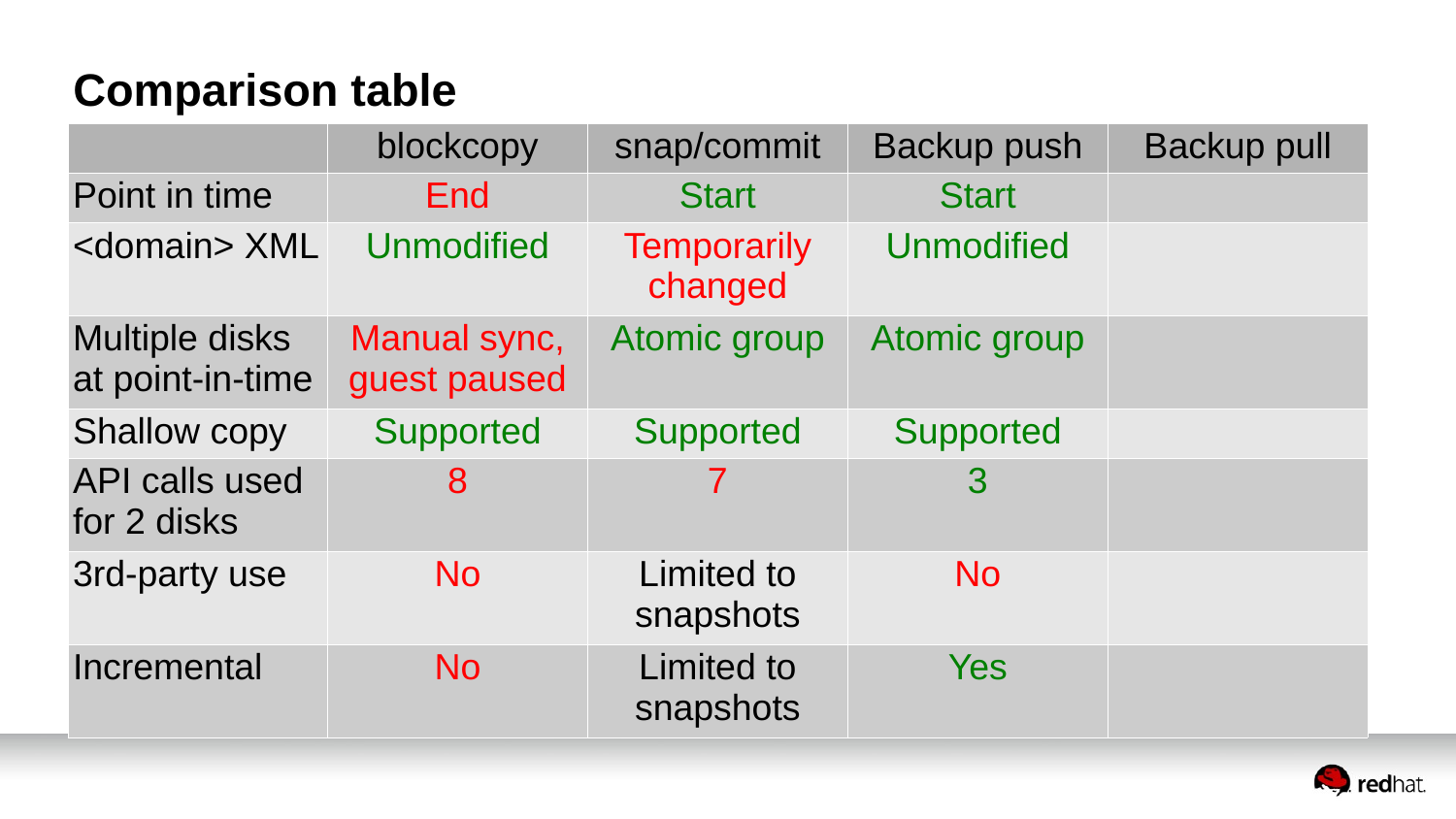# **Part III Accessing backups through NBD**



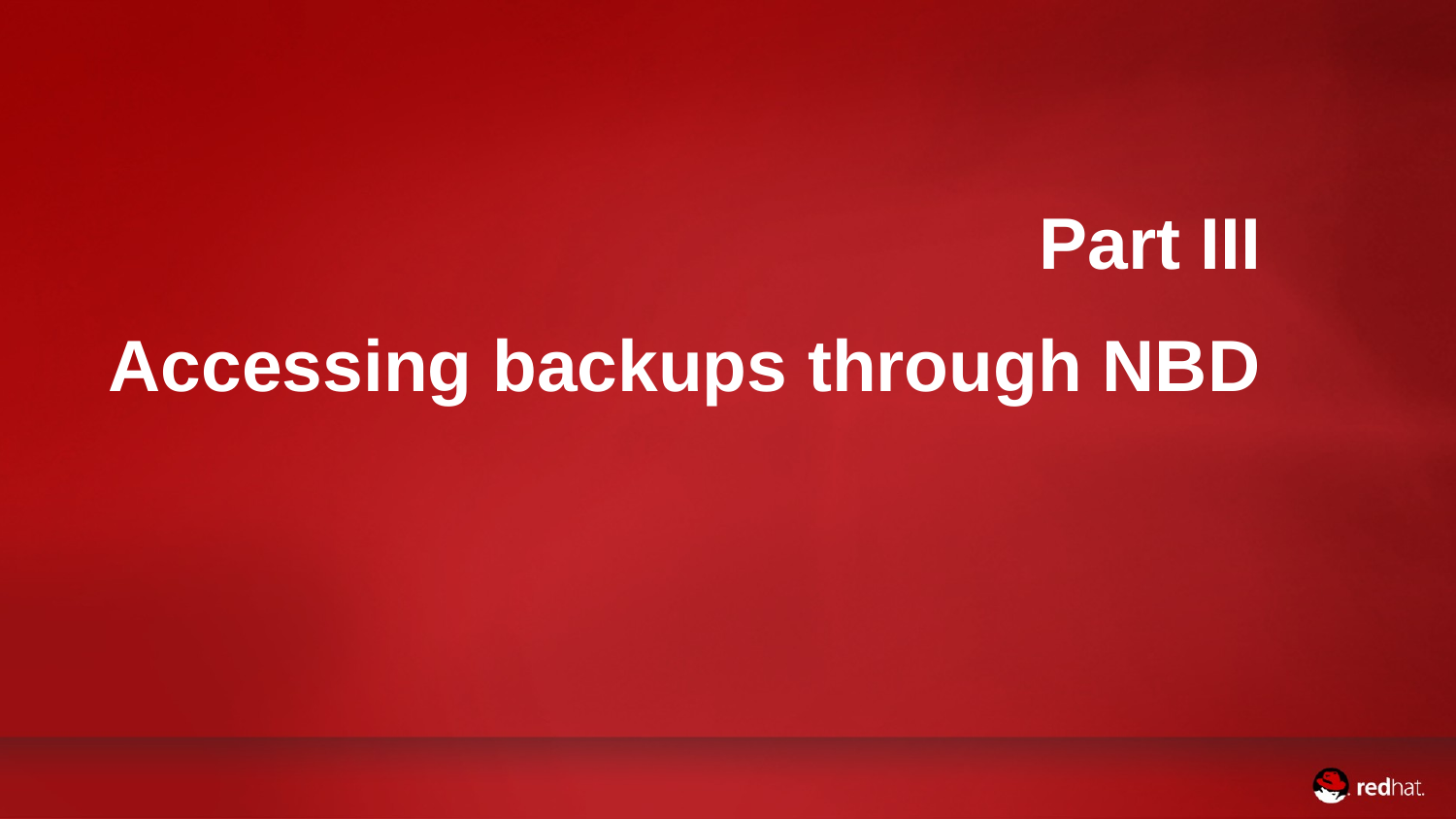#### **Creating a full backup via pull**

• \$ cat backup\_pull\_full.xml <domainbackup mode="pull"> <server name="localhost" port="10809"/> <disks> <disk name="vda"/> <disk name="vdb" type="file"> <scratch file="/home/eblake/scratch.qcow2"/> </disk> </disks> </domainbackup>

• \$ qemu-img create -f qcow2 -b \$PWD/Active2.qcow2 -F qcow2 \ /home/eblake/scratch.qcow2



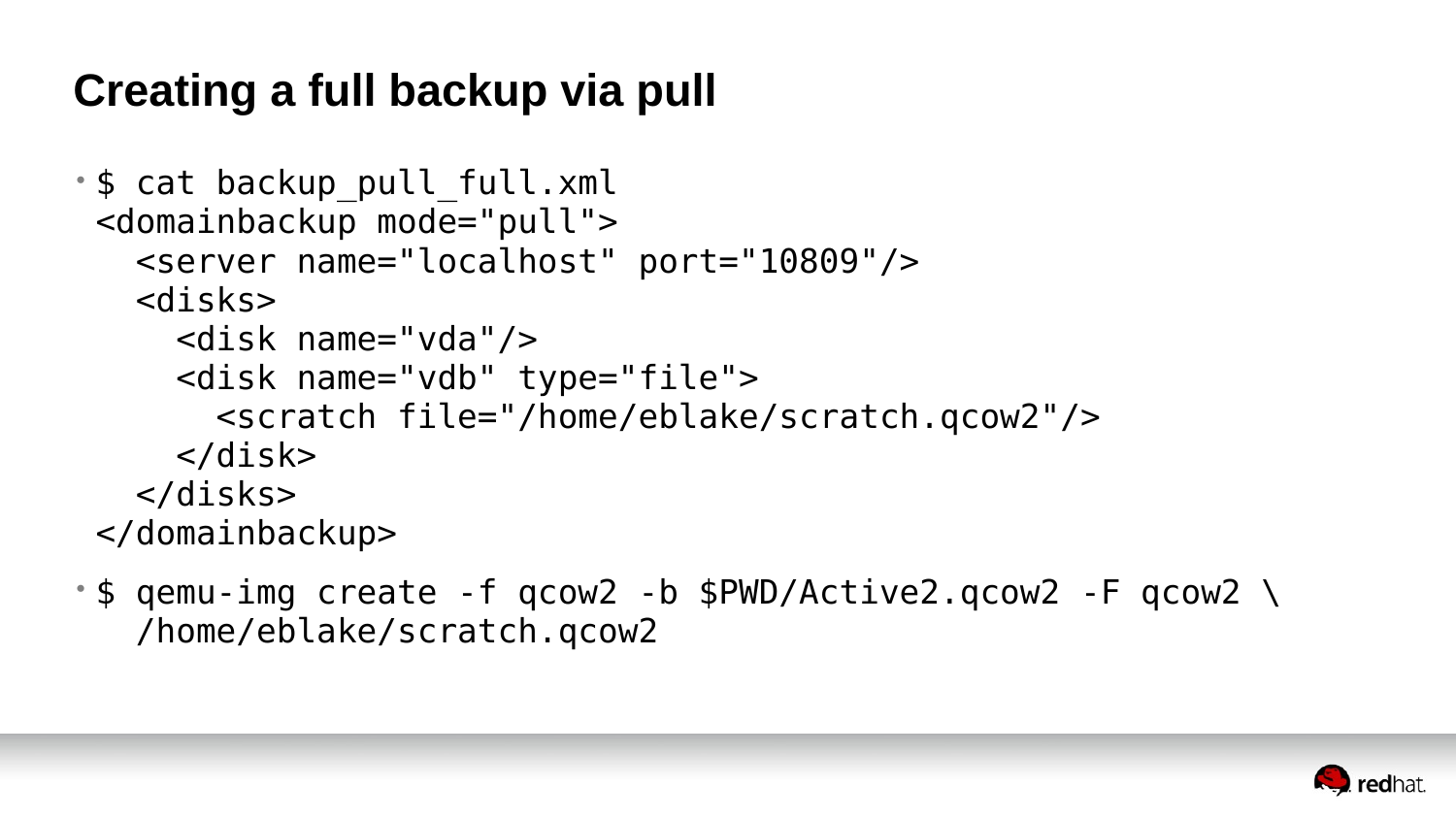#### **Full Backup – start the job**

- \$ virsh backup-begin \$dom backup\_pull\_full.xml Backup id 1 created backup used description from 'backup pull full.xml'
- $\cdot$  Base1.img ← Active1.qcow2 ← Active1.qcow2.1540065765
- ` •Base2.img ← Active2.qcow2 ← scratch.qcow2
- NBD server on port 10809 (specified in the xml) is now serving two exports: "vda" and "vdb"

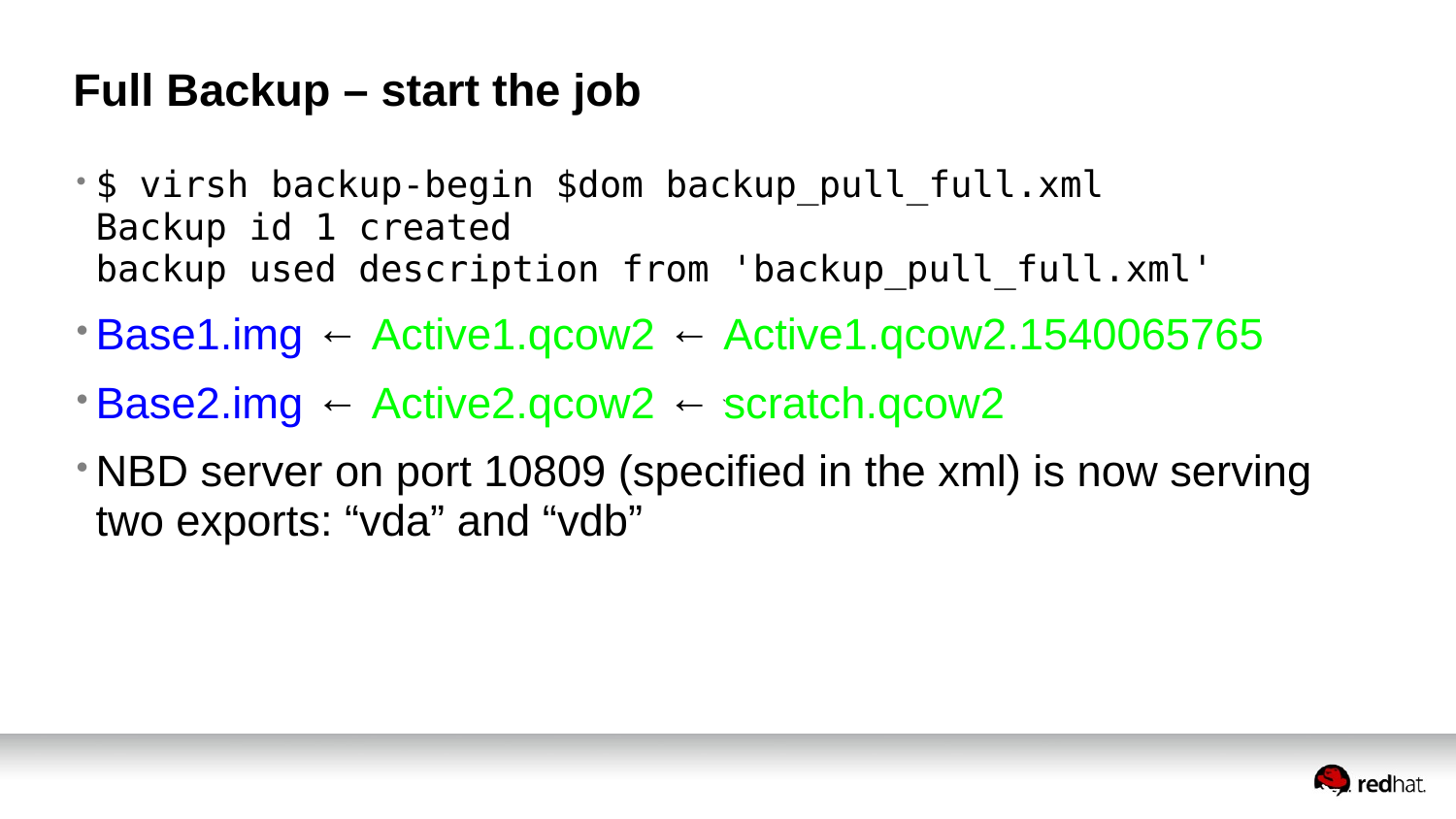#### **Full Backup – start the job**

- \$ virsh backup-begin \$dom backup\_pull\_full.xml Backup id 1 created
- backup used description from 'backup pull full.xml' •Base1.img ← Active1.qcow2 ← Active1.qcow2.1540065765 AAAA---- -BBBB--- -------- ABBBB---
- `  $\bullet$  XXXX----  $\log$  ← Active YYYY---  $\log^2$  ← scratch.com  $\log^2$  XYYYY---
- NBD server on port 10809 (specified in the xml) is now serving two exports: "vda" and "vdb"

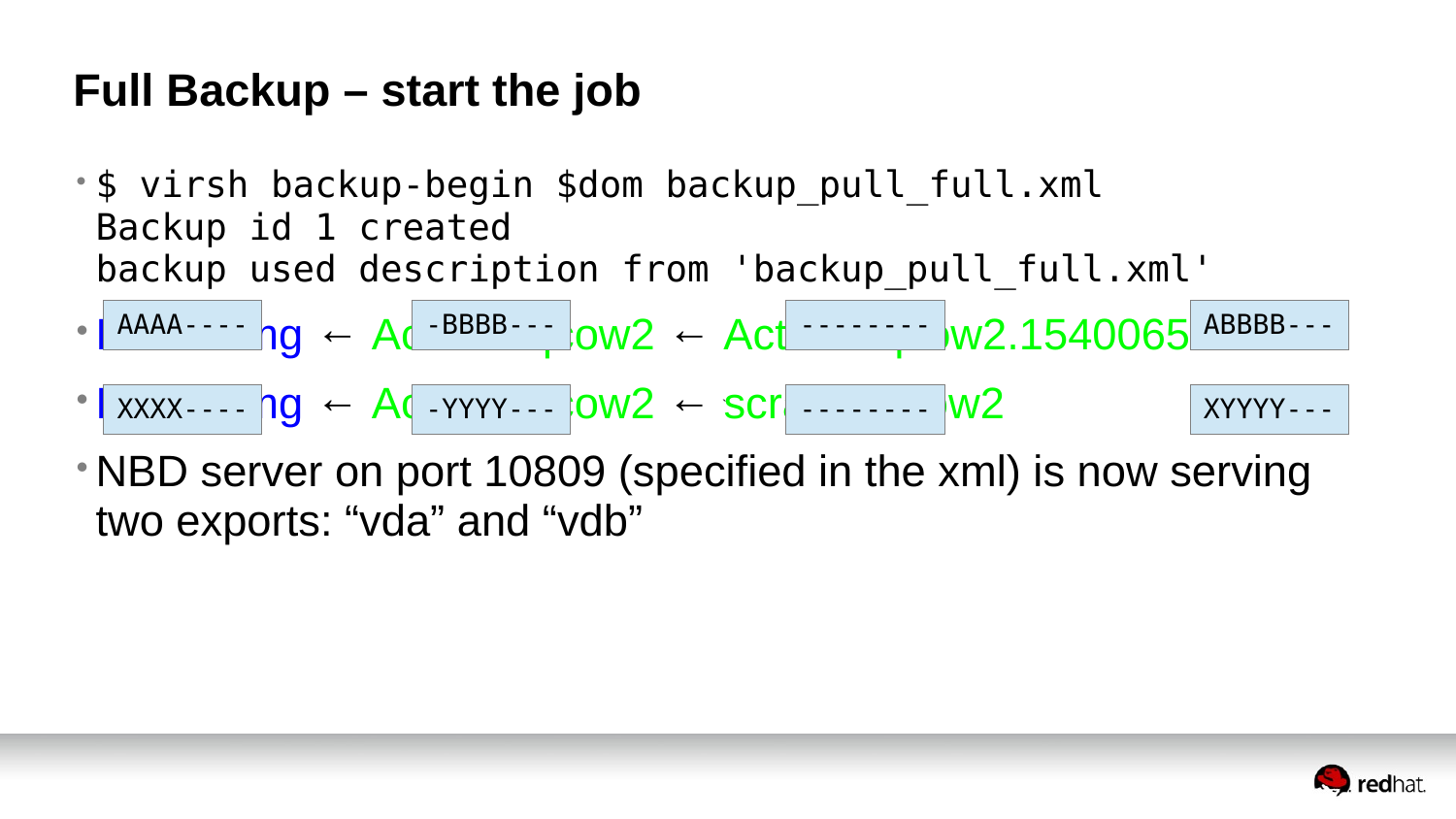#### **Full Backup – start the job**

- \$ virsh backup-begin \$dom backup\_pull\_full.xml Backup id 1 created
- backup used description from 'backup pull full.xml'  $\bullet$  | AAAA----  $\text{ng } \leftarrow \text{Ac}$  -BCCCC--  $\text{low2 } \leftarrow \text{Act}$  --BBB0--  $\text{uv2.1540065}$  ABCCCC--
- `  $\bullet$  XXXX----  $\log$  ← Activezzz--  $\log^2$  ← scratch.xxx0-- W2 xyzzzz--
- NBD server on port 10809 (specified in the xml) is now serving two exports: "vda" and "vdb"

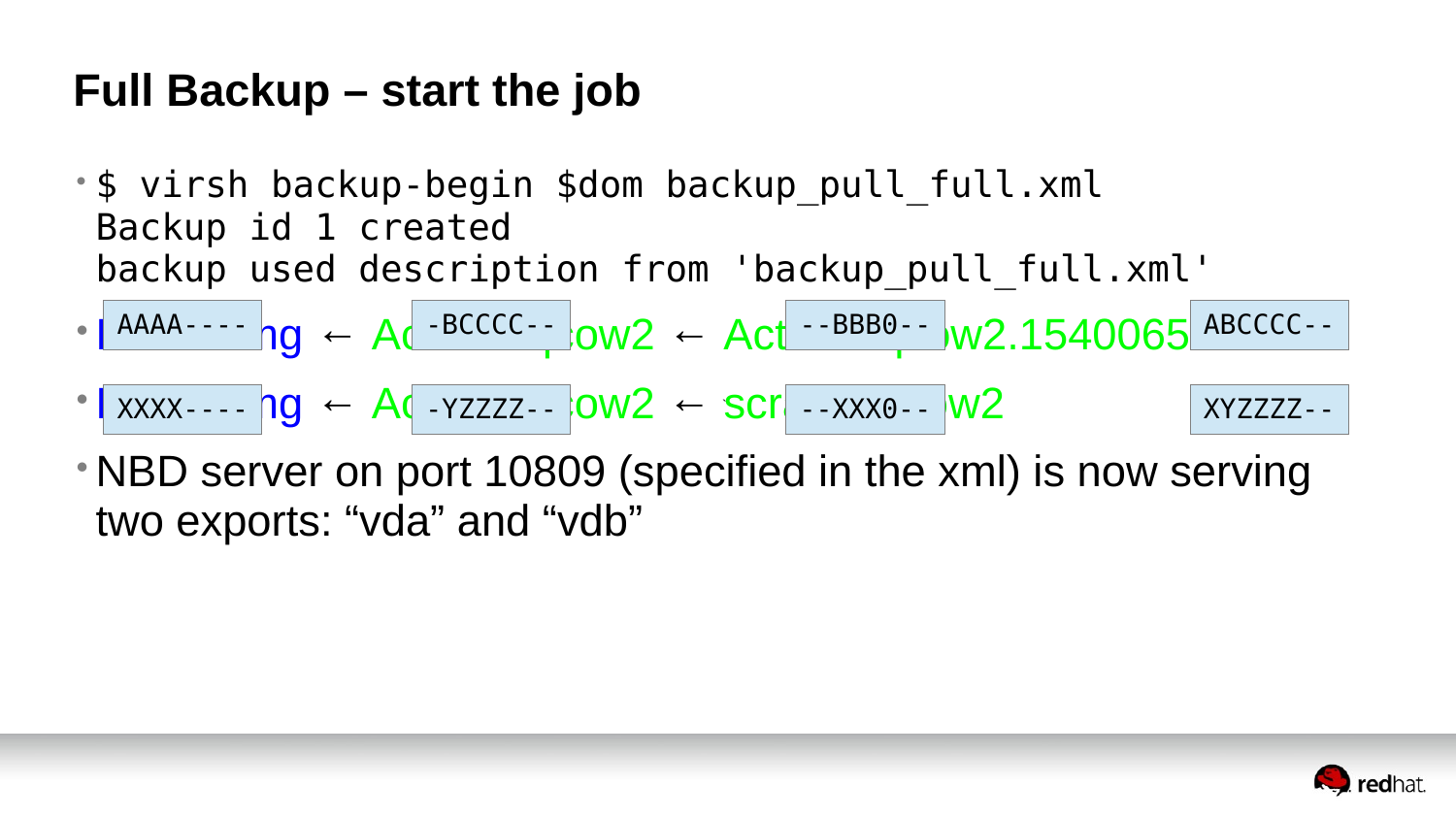- \$ qemu-img convert -f raw nbd://localhost:10809/vda \ -O raw Backup1.full.raw
- $\cdot$  Base1.img ← Active1.qcow2 ← Active1.qcow2.1540065765
- •Backup1.full.raw

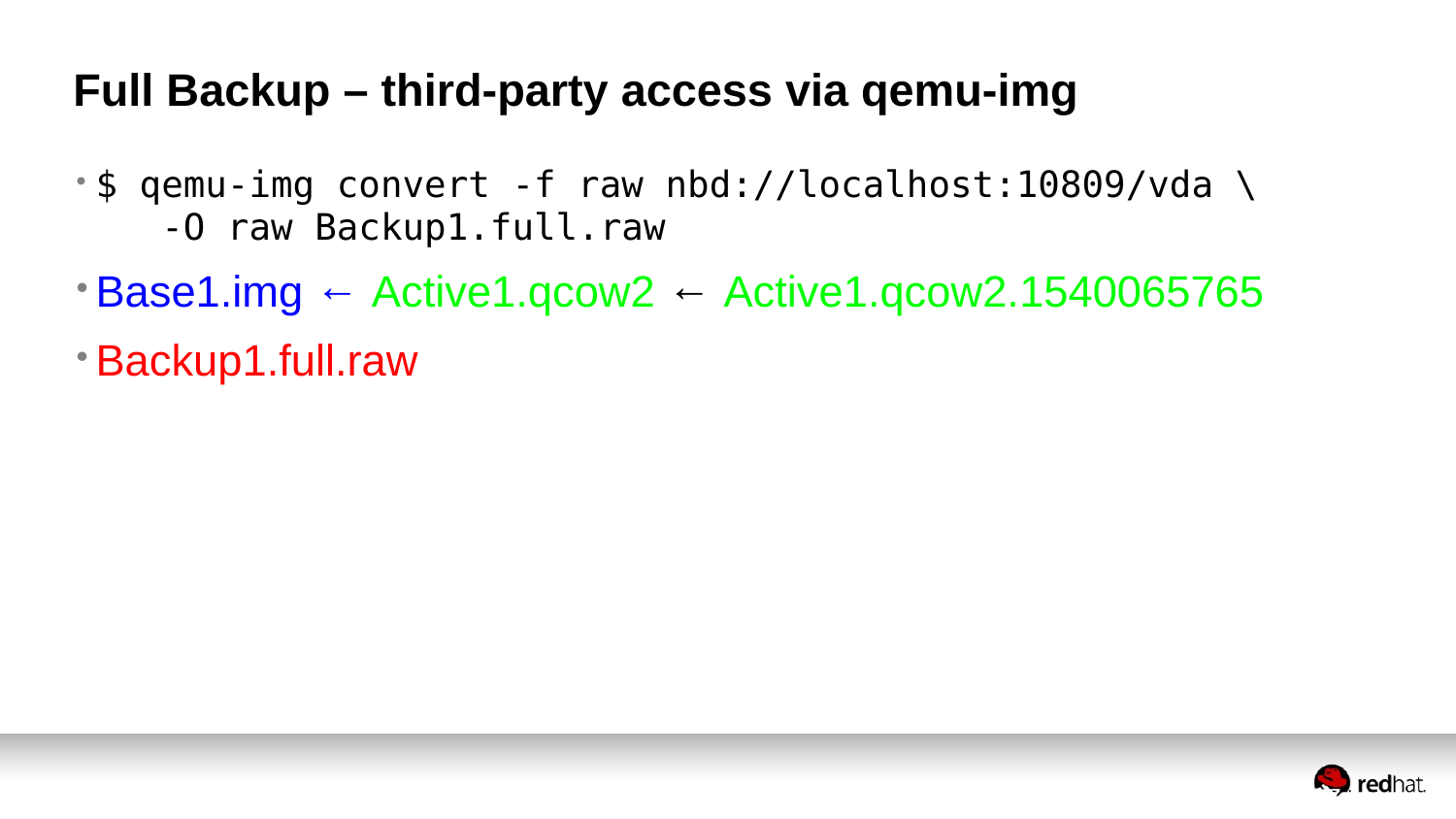- \$ qemu-img convert -f raw nbd://localhost:10809/vda \ -O raw Backup1.full.raw
- AAAA----  $ng \leftarrow$  -BBBB---  $qcow2 \leftarrow$  Active 1.540 ABBBB---
- •Backup1.full.raw --------

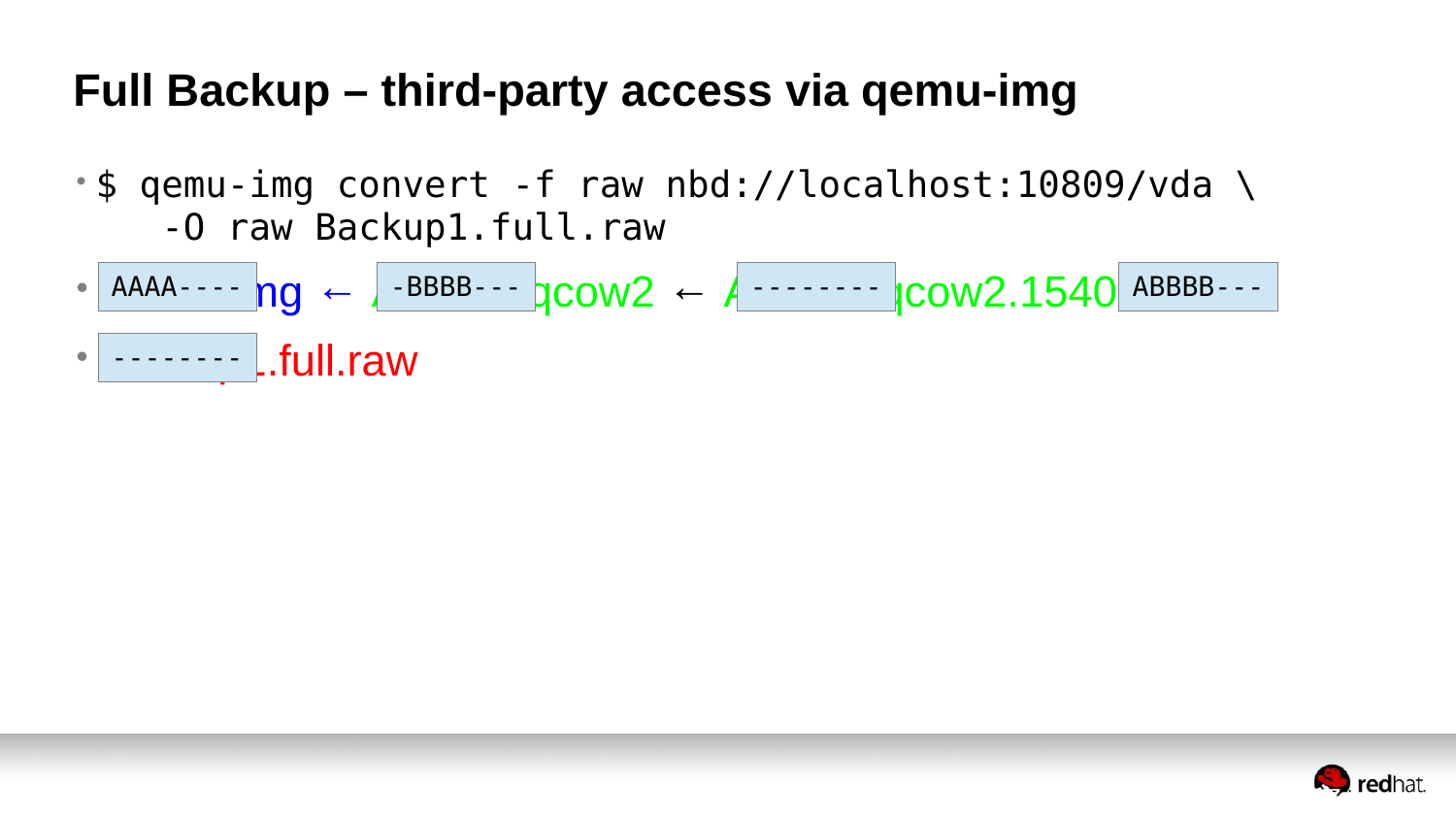- \$ qemu-img convert -f raw nbd://localhost:10809/vda \ -O raw Backup1.full.raw
- 
- ABB----- L.full.raw

• AAAA----  $ng \leftarrow$  -BBBB---  $qcow2 \leftarrow$  Active 1.540 ABBBB---

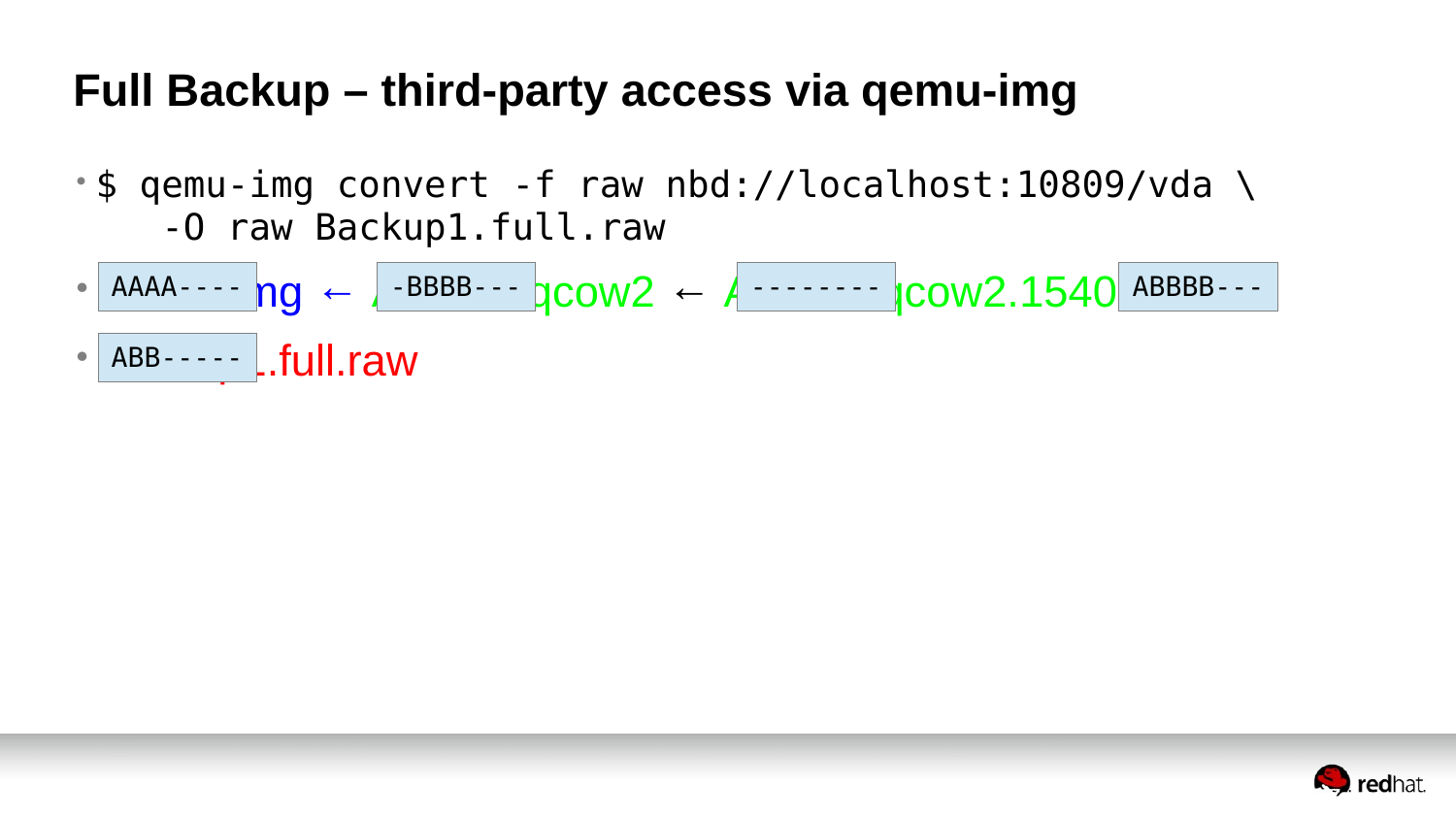- \$ qemu-img convert -f raw nbd://localhost:10809/vda \ -O raw Backup1.full.raw
- 
- ABBB0--- L.full.raw

 $\bullet$  AAAA----  $ng \leftarrow$  -BCCCC--  $qcow2 \leftarrow$  A--BBB0--  $qcow2.1540$  ABCCCC--

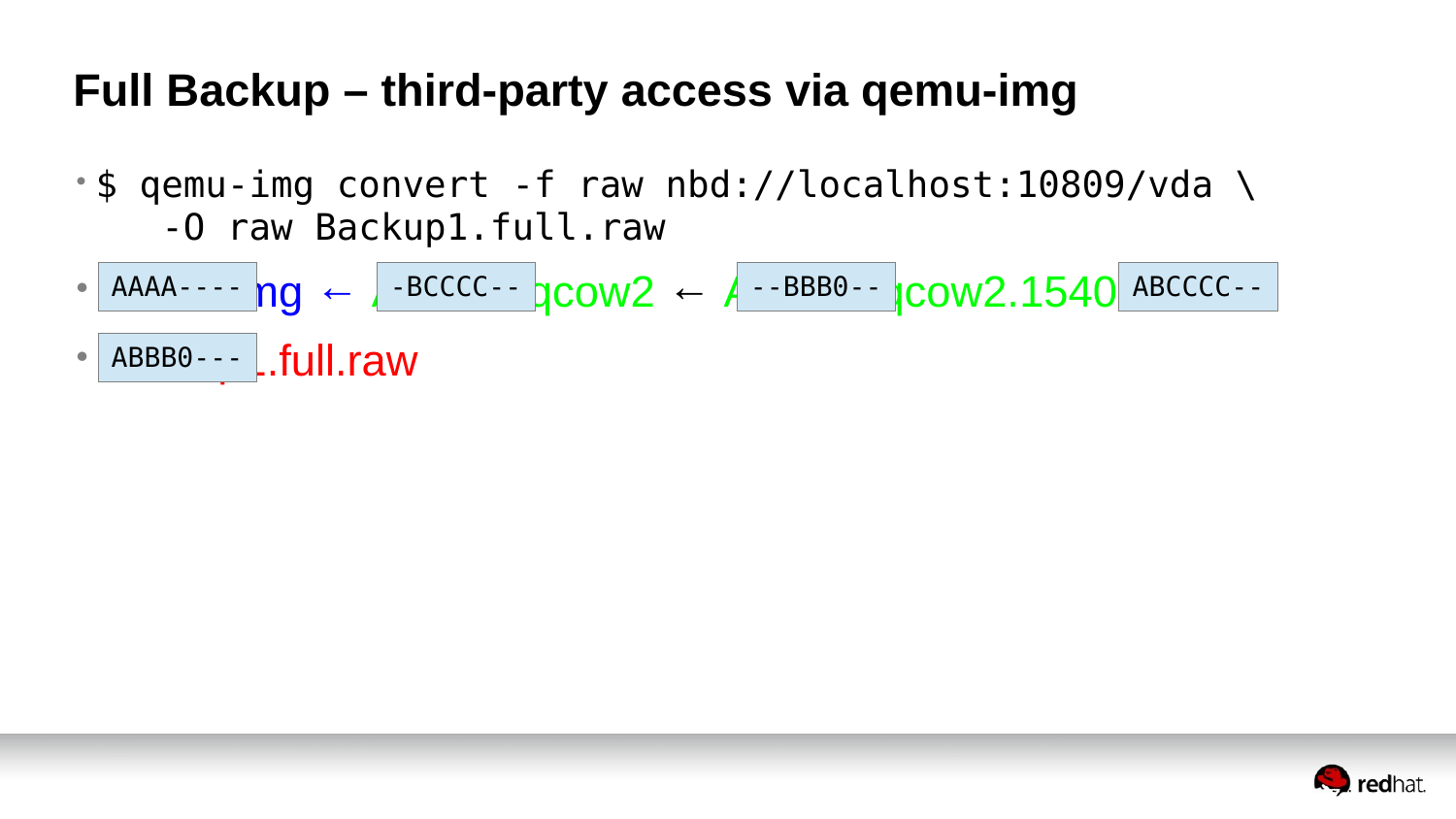### **Full Backup – third-party access via kernel nbd module**

- \$ sudo modprobe nbd
- \$ qemu-nbd -rc /dev/nbd0 -f raw nbd://localhost:10809/vdb
- •\$ dd if=/dev/nbd0 of=Subset.raw bs=64k skip=\$((1024/64)) \  $count=$ \$((1024/64)) conv=fdatasync
- Base2.img  $\leftarrow$  Active2.qcow2  $\leftarrow$  scratch.qcow2
- Subset raw is now a 1 megabyte file containing the raw contents at an offset of 1 megabyte into the guest's view of storage

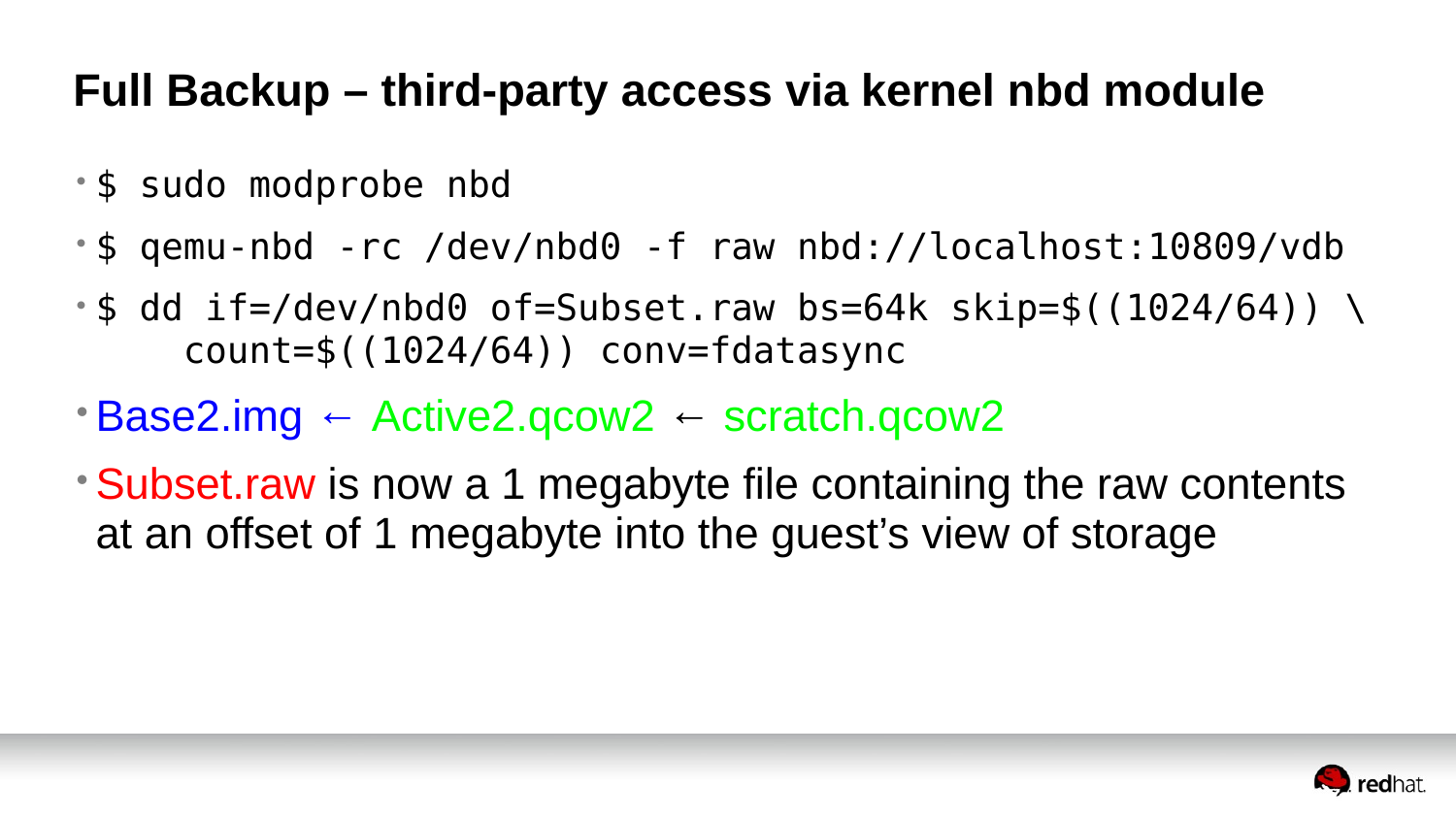#### **Full Backup – third-party access via kernel nbd module**

- \$ sudo modprobe nbd
- \$ qemu-nbd -rc /dev/nbd0 -f raw nbd://localhost:10809/vdb
- •\$ dd if=/dev/nbd0 of=Subset.raw bs=64k skip=\$((1024/64)) \  $count=$ \$((1024/64)) conv=fdatasync
- $\textsf{E}$  xxxx----  $\textsf{Ig}$  ← Ac -Yzzzz--  $\textsf{OW2}$  ← sci --YYY0--  $\textsf{DW2}$  $\begin{array}{ccc} \begin{array}{c} \times \times \times \times \end{array} \end{array}$   $\begin{array}{ccc} \begin{array}{ccc} \text{-} \ \text{N} \ \text{N} \ \text{-} \ \text{N} \ \text{N} \ \text{N} \ \text{N} \ \text{N} \ \text{N} \ \text{N} \ \text{N} \ \text{N} \ \text{N} \ \text{N} \ \text{N} \ \text{N} \ \text{N} \ \text{N} \ \text{N} \ \text{N} \ \text{N} \ \text{N} \ \text{N} \ \text{N} \ \text{N} \ \text{N} \ \text{N} \ \text{N}$
- $\cdot$  S  $\cdot$   $\cdot$  and  $\cdot$   $\cdot$  and  $\cdot$  is now a 1 megabyte file containing the raw contents at an offset of 1 megabyte into the guest's view of storage

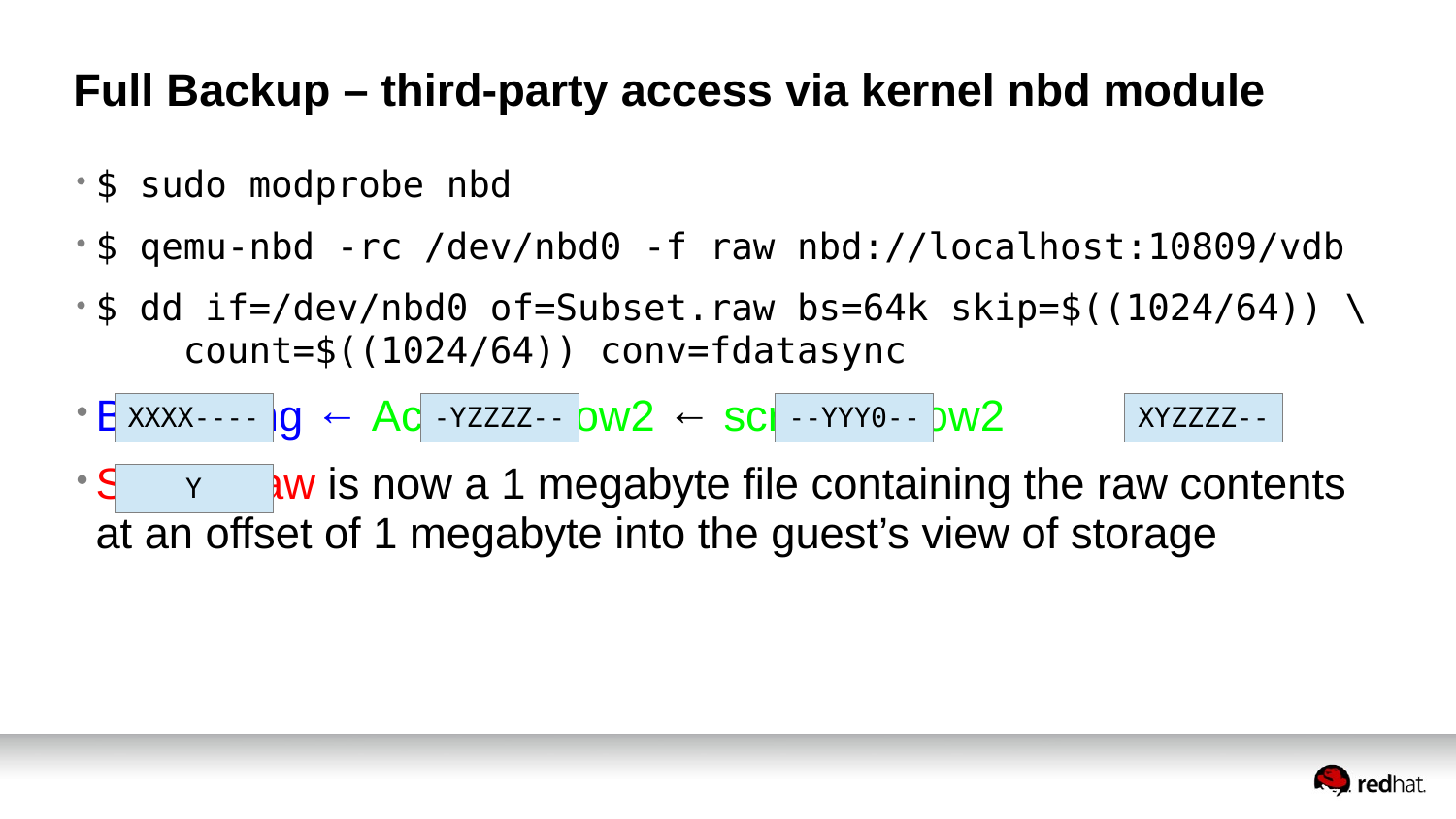- \$ v='([0-9]\*)' src=nbd://localhost:10809/vdb
- \$ qemu-img create -f qcow2 -b \$src -F raw Backup2.qcow2
- \$ while read line; do start=\${BASH\_REMATCH[1]} len=\${BASH\_REMATCH[2]} qemu-io -C -c "r \$start \$len" -f qcow2 Backup2.qcow2 done  $\langle$   $\langle$  (qemu-img map --output=json -f raw \$src)
- \$ qemu-img rebase -u -f qcow2 -b '' Backup2.qcow2
- 

```
[ [ \frac{1}{2} \frac{1}{2} \frac{1}{2} \frac{1}{2} \frac{1}{2} \frac{1}{2} \frac{1}{2} \frac{1}{2} \frac{1}{2} \frac{1}{2} \frac{1}{2} \frac{1}{2} \frac{1}{2} \frac{1}{2} \frac{1}{2} \frac{1}{2} \frac{1}{2} \frac{1}{2} \frac{1}{2} \frac{1}{2} \frac{1}{2} \frac{1
```
• Used qemu-io copy-on-read (-C) to read only data portions of the NBD export (parsed from qemu-img map output), copying those clusters into Backup2.qcow2, then a final rebase (-b '') for a standalone file

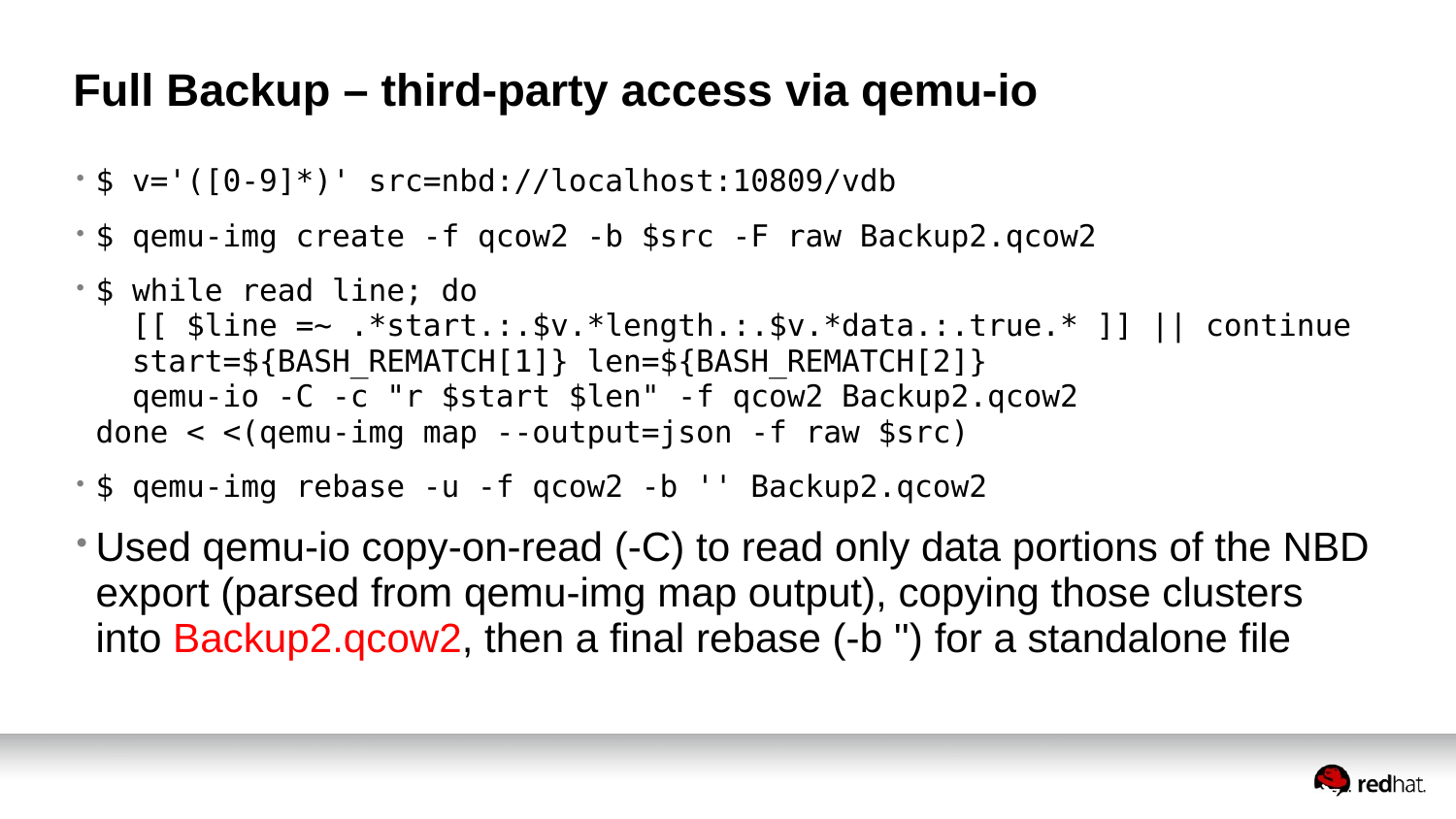• Used qemu-io copy-on-read (-C) to read only data portions of the NBD export (parsed from qemu-img map output), copying those clusters into  $Ba$   $\cdots$   $\cdots$  ow2, then a final rebase (-b ") for a standalone file



- \$ v='([0-9]\*)' src=nbd://localhost:10809/vdb
- \$ qemu-img create -f qcow2 -b \$src -F raw Backup2.qcow2
- \$ while read line; do start=\${BASH\_REMATCH[1]} len=\${BASH\_REMATCH[2]} qemu-io -C -c "r \$start \$len" -f qcow2 Backup2.qcow2 done  $\lt$   $\lt$  (qemu-img map !!!!!!---  $\equiv$ json -f raw \$src)
- \$ qemu-img rebase -u -f qcow2 -b '' Backup2.qcow2
- 

```
[ [ \frac{1}{2} \frac{1}{2} \frac{1}{2} \frac{1}{2} \frac{1}{2} \frac{1}{2} \frac{1}{2} \frac{1}{2} \frac{1}{2} \frac{1}{2} \frac{1}{2} \frac{1}{2} \frac{1}{2} \frac{1}{2} \frac{1}{2} \frac{1}{2} \frac{1}{2} \frac{1}{2} \frac{1}{2} \frac{1}{2} \frac{1}{2} \frac{1
```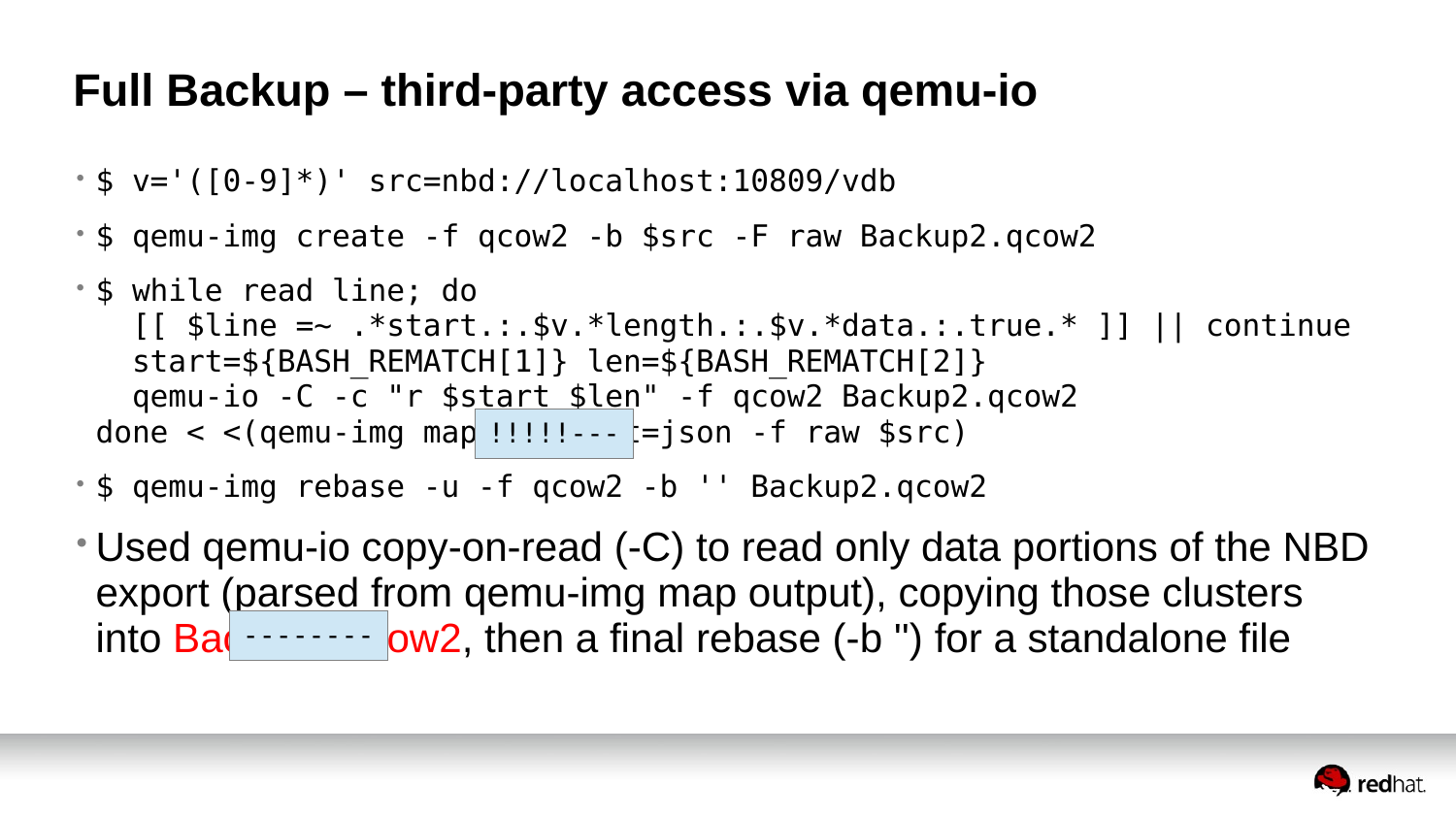• Used qemu-io copy-on-read (-C) to read only data portions of the NBD export (parsed from qemu-img map output), copying those clusters into Ba(XYYYY--- ow2, then a final rebase (-b ") for a standalone file



- \$ v='([0-9]\*)' src=nbd://localhost:10809/vdb
- \$ qemu-img create -f qcow2 -b \$src -F raw Backup2.qcow2
- \$ while read line; do start=\${BASH\_REMATCH[1]} len=\${BASH\_REMATCH[2]} qemu-io -C -c "r \$start \$len" -f qcow2 Backup2.qcow2 done  $\lt$   $\lt$  (qemu-img map !!!!!!---  $\equiv$ json -f raw \$src)
- \$ qemu-img rebase -u -f qcow2 -b '' Backup2.qcow2
- 

```
[ [ \frac{1}{2} \frac{1}{2} \frac{1}{2} \frac{1}{2} \frac{1}{2} \frac{1}{2} \frac{1}{2} \frac{1}{2} \frac{1}{2} \frac{1}{2} \frac{1}{2} \frac{1}{2} \frac{1}{2} \frac{1}{2} \frac{1}{2} \frac{1}{2} \frac{1}{2} \frac{1}{2} \frac{1}{2} \frac{1}{2} \frac{1}{2} \frac{1
```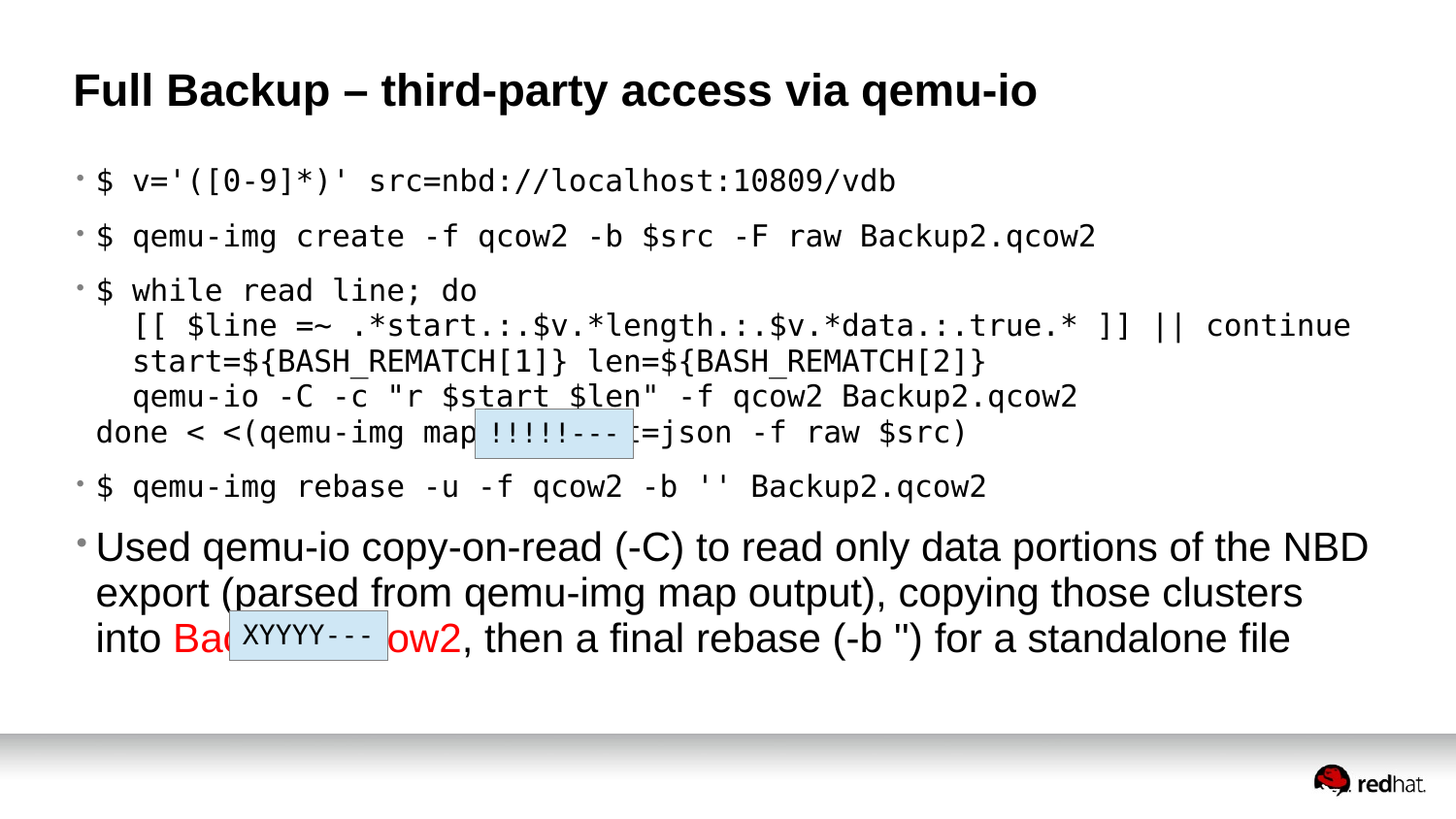#### **Full Backup – declare completion**

- \$ virsh backup-end \$dom 1 Backup id 1 completed
- \$ rm scratch.qcow2
- •Base1.img ← Active1.qcow2
- •Backup1.full.raw
- •Base2.img ← Active2.qcow2
- •Backup2.qcow2
- •Subset.raw

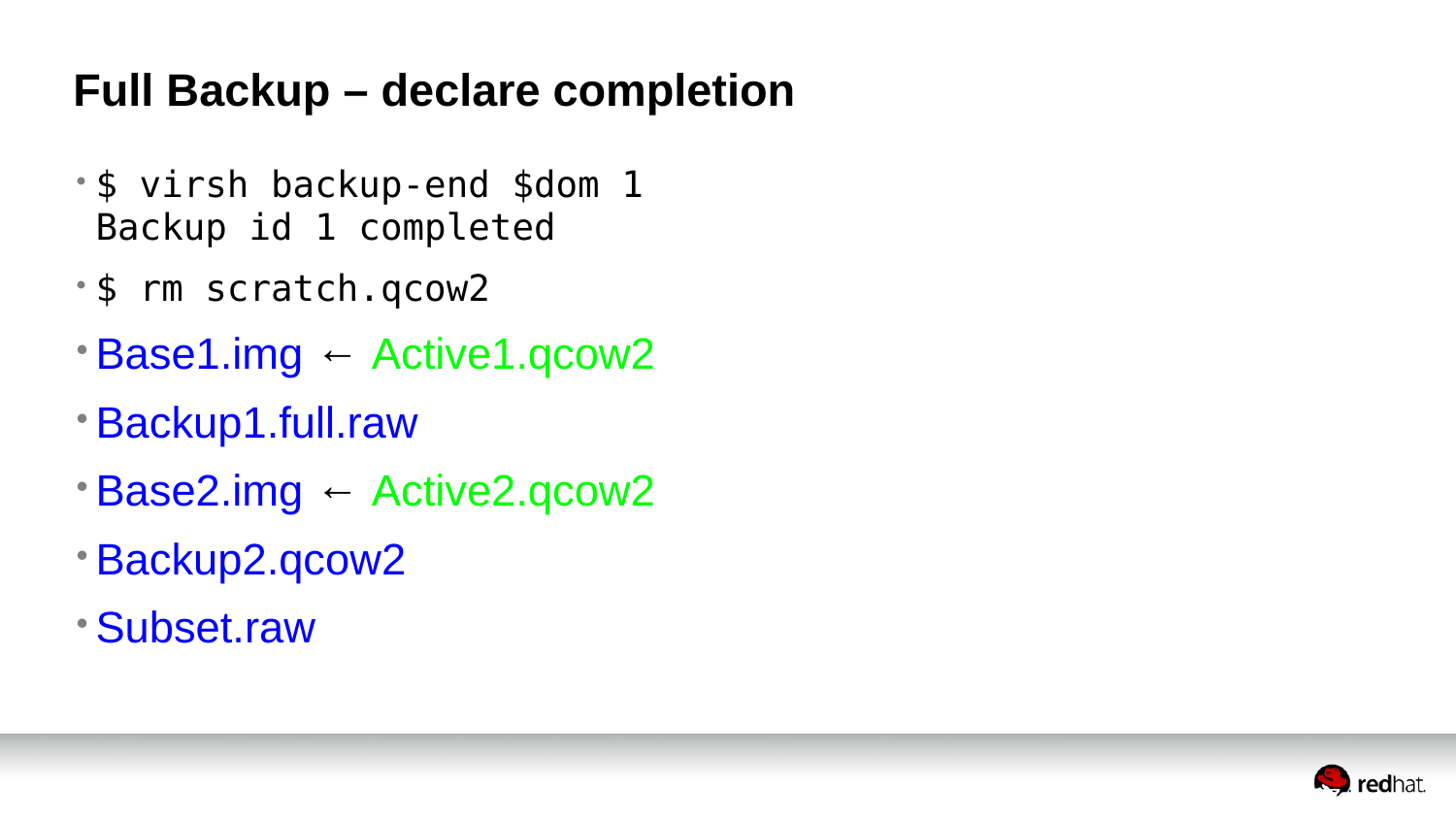### **Full Backup – declare completion**

- \$ virsh backup-end \$dom 1 Backup id 1 completed
- \$ rm scratch.qcow2
- $\bullet$  B<sub>c</sub> AAAA----  $J \leftarrow AC$  -BCCCC--  $OW2$  ABCCCC--
- Ba ABBBB--- Ull.raw
- $B$ a xxxx -  $y \leftarrow Ac$  YZZZZ -  $OW2$  xYZZZZ -
- Ba XYYYY--- ICOW2
- SU Y W



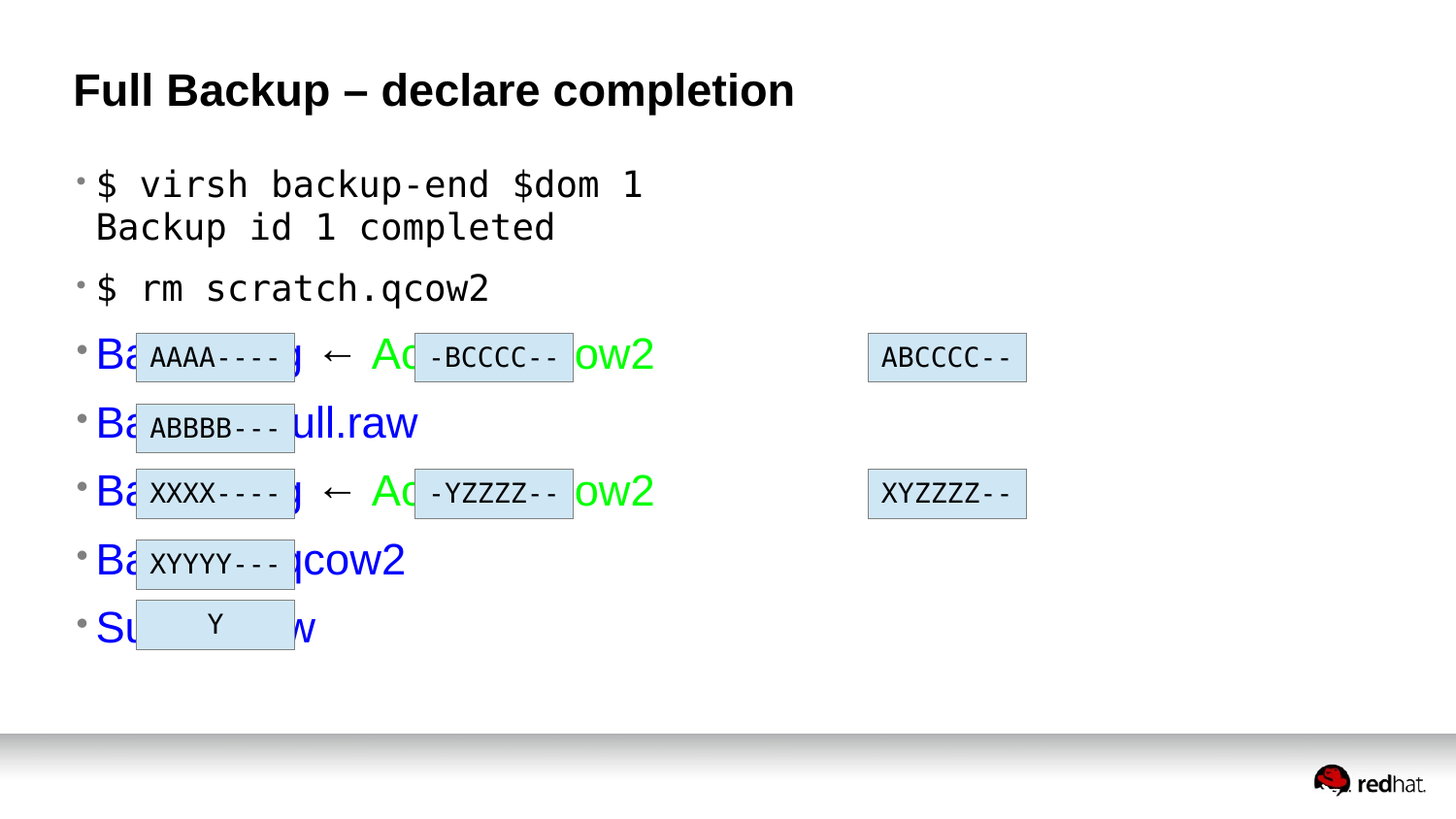#### **Under the hood**

[blockdev-add, transaction:blockdev-backup, nbd-server-start,

- virDomainBackupBegin(dom, "<domainbackup…", NULL, 0) nbd-server-add] to start the job
- job

• virDomainBackupEnd(…) [nbd-server-stop, blockdev-del] to end

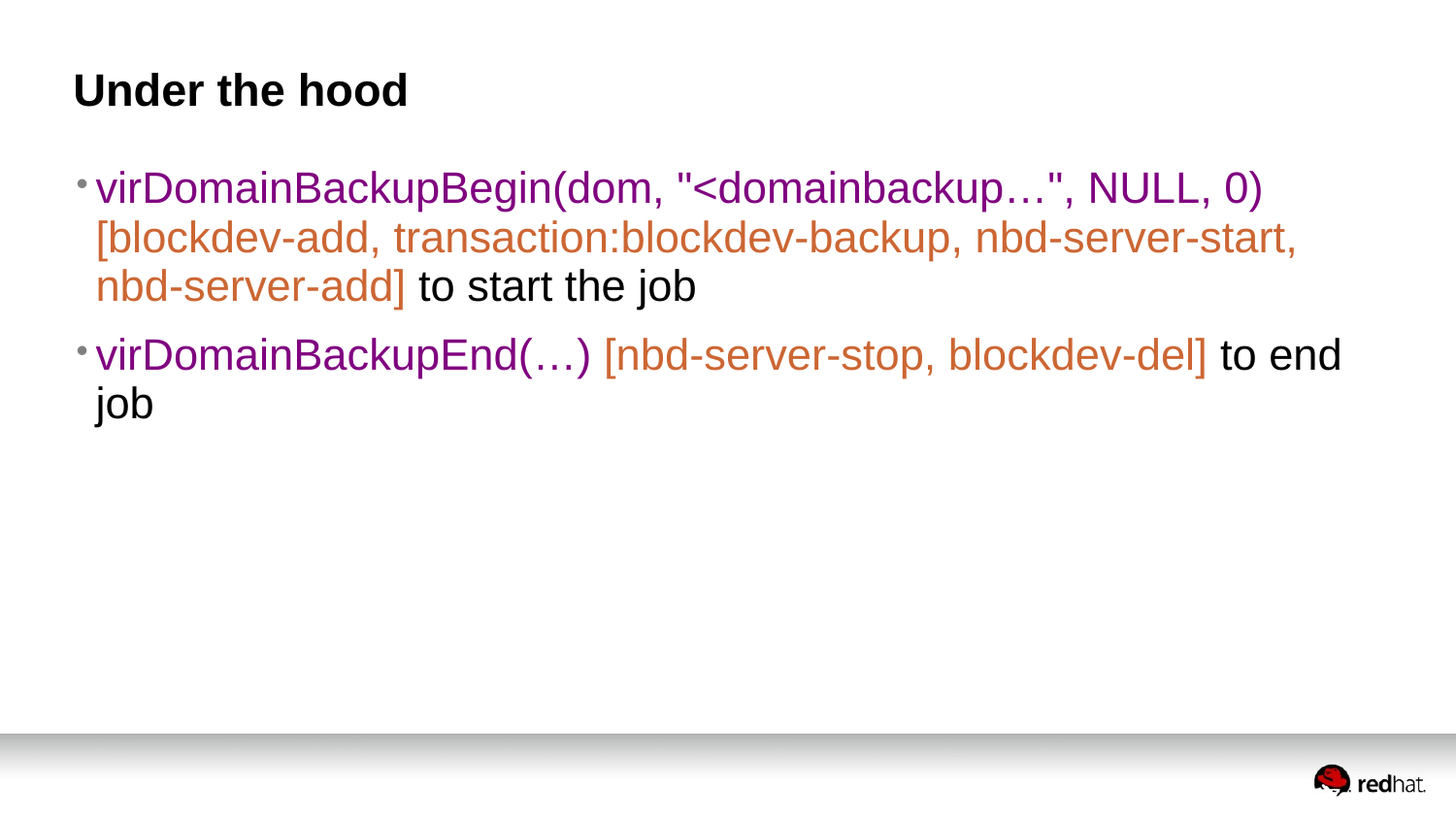### **Comparison table**

|                                           | blockcopy                    | snap/commit                    | <b>Backup push</b> | <b>Backup pull</b>  |
|-------------------------------------------|------------------------------|--------------------------------|--------------------|---------------------|
| Point in time                             | End                          | <b>Start</b>                   | <b>Start</b>       | <b>Start</b>        |
| <domain> XML</domain>                     | Unmodified                   | Temporarily<br>changed         | Unmodified         | Unmodified          |
| <b>Multiple disks</b><br>at point-in-time | Manual sync,<br>guest paused | Atomic group                   | Atomic group       | Atomic group        |
| Shallow copy                              | Supported                    | Supported                      | Supported          | Future<br>extension |
| <b>API calls used</b><br>for 2 disks      | 8                            |                                | 3                  |                     |
| 3rd-party use                             | <b>No</b>                    | Limited to<br>snapshots        | N <sub>O</sub>     | Yes                 |
| Incremental                               | <b>No</b>                    | <b>Limited to</b><br>snapshots | Yes                | Yes                 |

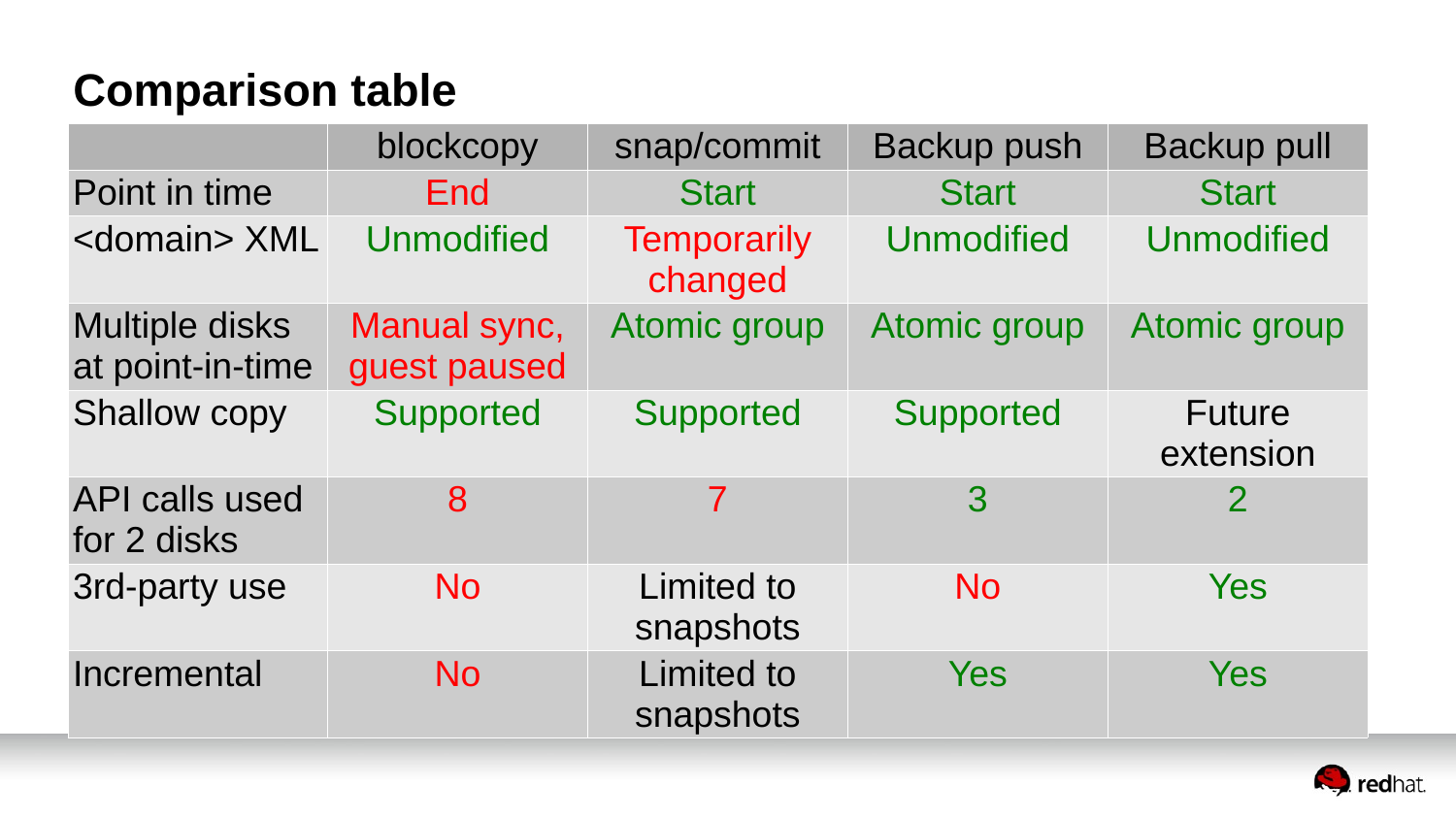#### **Obvious future enhancements**

- The previous demo showed the client specifying the NBD port in XML; but libvirt should be able to auto-assign an available port, which the client then queries with virBackupGetXMLDesc(...)
- Libvirt should allow the client to request that qemu's NBD server use TLS encryption and/or user authentication to ensure qemu only exposes data to the correct third-party clients
- Libvirt should allow a Unix socket NBD server, not just TCP
- Qemu should allow more than one NBD server in parallel, in order to permit parallel backup jobs
- Qemu extension to NBD to let client learn which clusters come from active overlay vs. backing file, for shallow backups

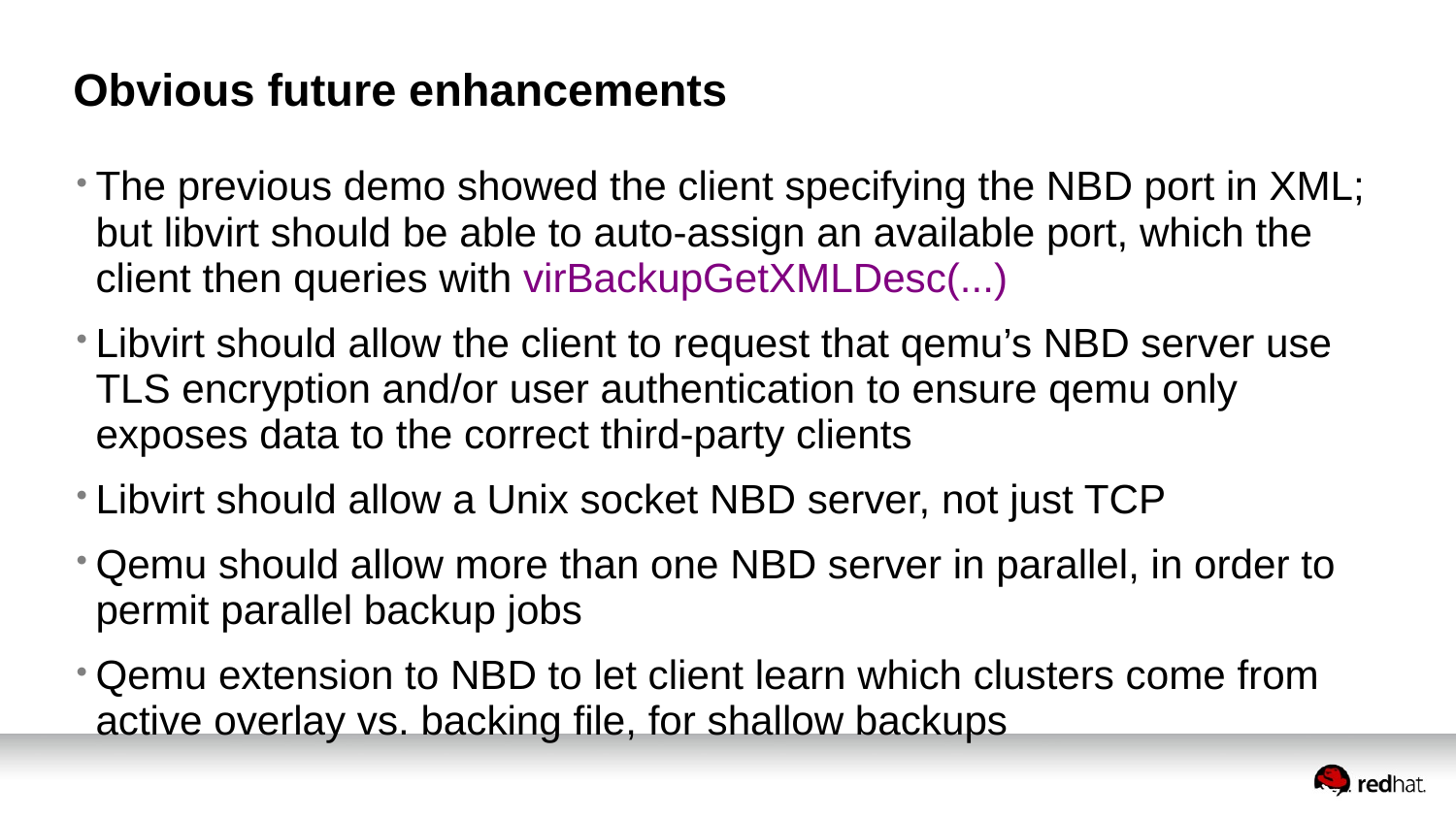## **Part IV Incremental/Differential backups**



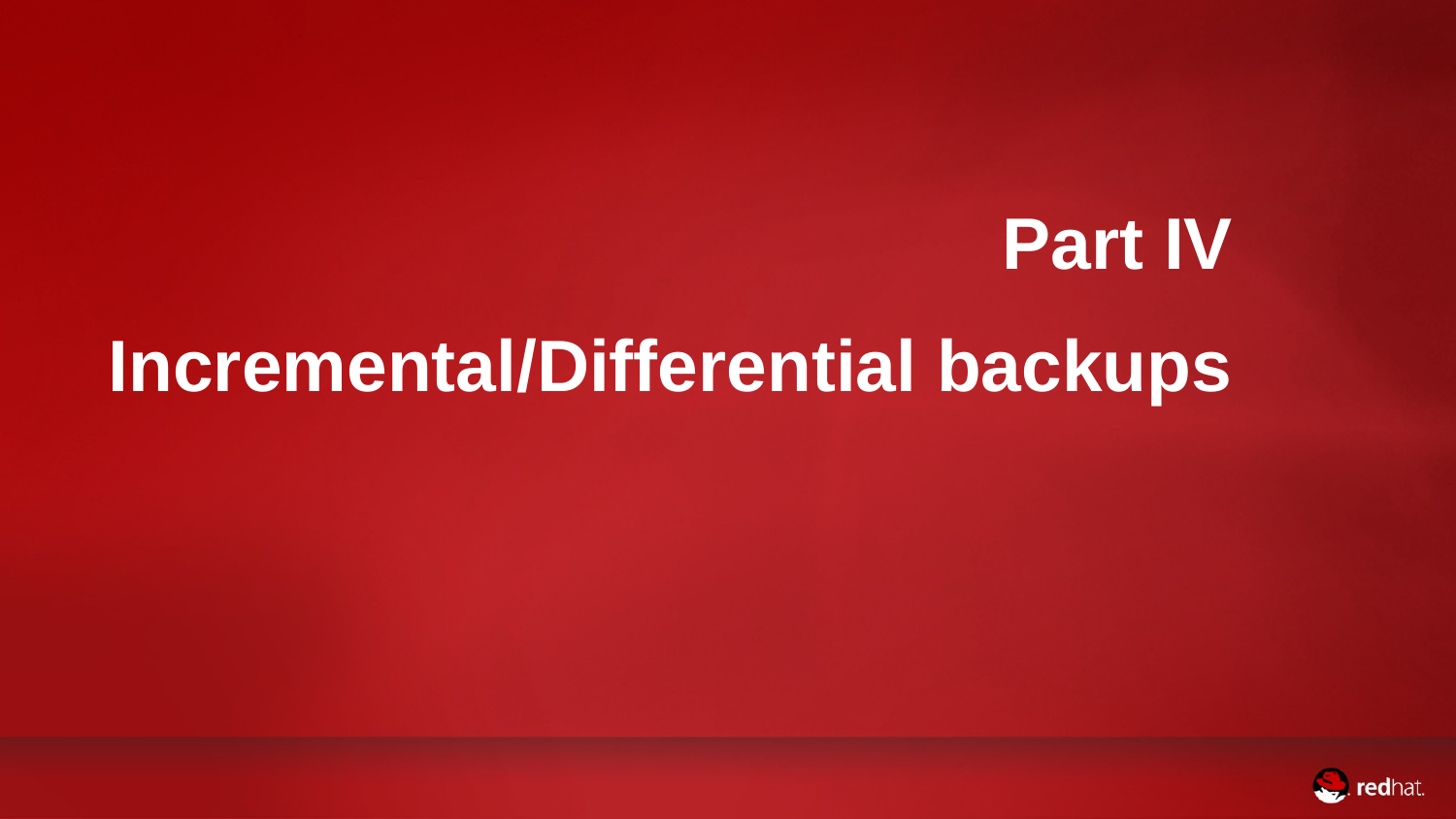### **Definitions**

• Differential backup – all changes to the disk from a point in time

• Persistent dirty bitmap  $-$  a means of tracking which portions of a disk have changed (become dirty) since the bitmap was created

- the previous backup to the current moment
- to the present, even if other backups occurred in between
- 
- differential backups



• Incremental backup – only the portions of the disk changed since

• Checkpoint – a point in time that can be used for incremental or

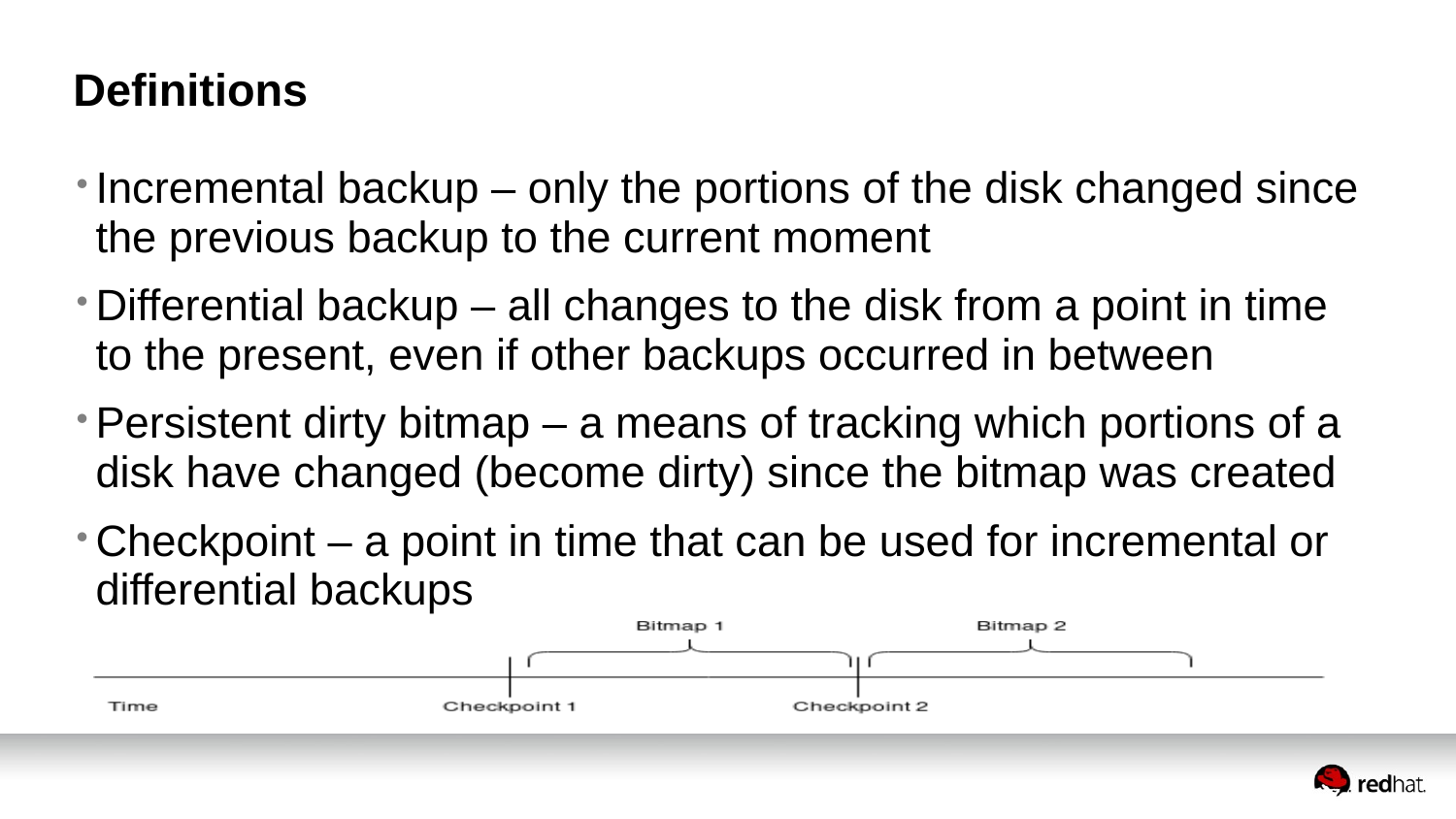## **How much disk is the guest dirtying?**

# • The simplest use of a checkpoint is to determine how much data



- the guest is actively writing over a period of time
- \$ virsh checkpoint-create-as \$dom c1
- \$ virsh checkpoint-dumpxml \$dom c1 --size | head -n9 <domaincheckpoint>
	- <name>c1</name>
	- <creationTime>1540073217</creationTime> <disks>
		- <disk name='vda' checkpoint='bitmap' bitmap='c1' size='131072'/>
	- <disk name='vdb' checkpoint='bitmap' bitmap='c1' size='0'/> </disks>
	- <domain type='kvm'/>
	- <name>f25</name>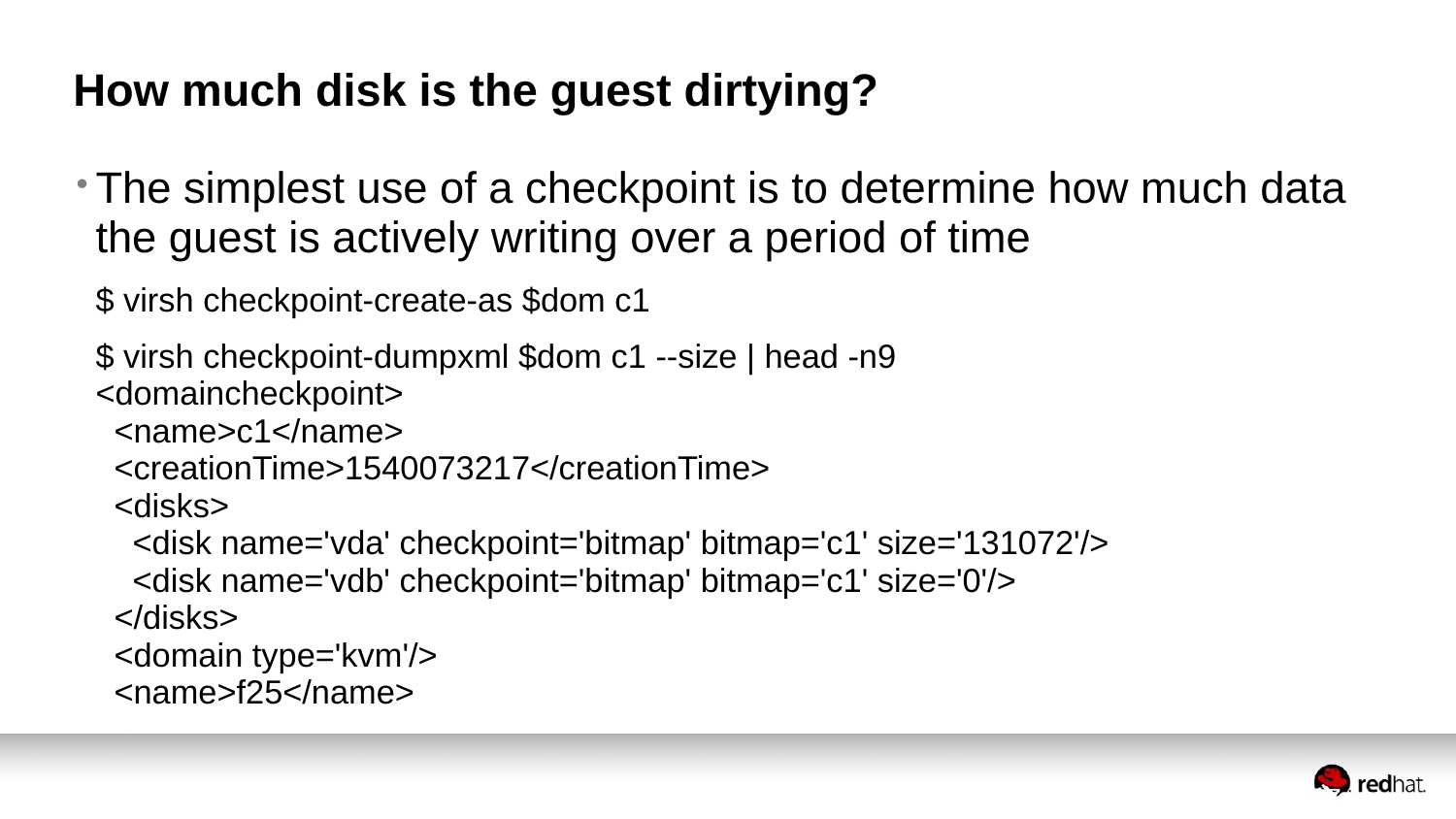### **Interesting, but let's make this useful**

- The size reported gives an estimate of the size of a differential or incremental snapshot taken from that checkpoint
- Remember to add in padding for metadata, and to account for sectors changed between the size query and the actual backup
- \$ qemu-img measure --size 131072 -O qcow2 required size: 327680 fully allocated size: 458752
- •But most checkpoints are NOT created in isolation, so time to clean up this one
- \$ virsh checkpoint-delete \$dom c1

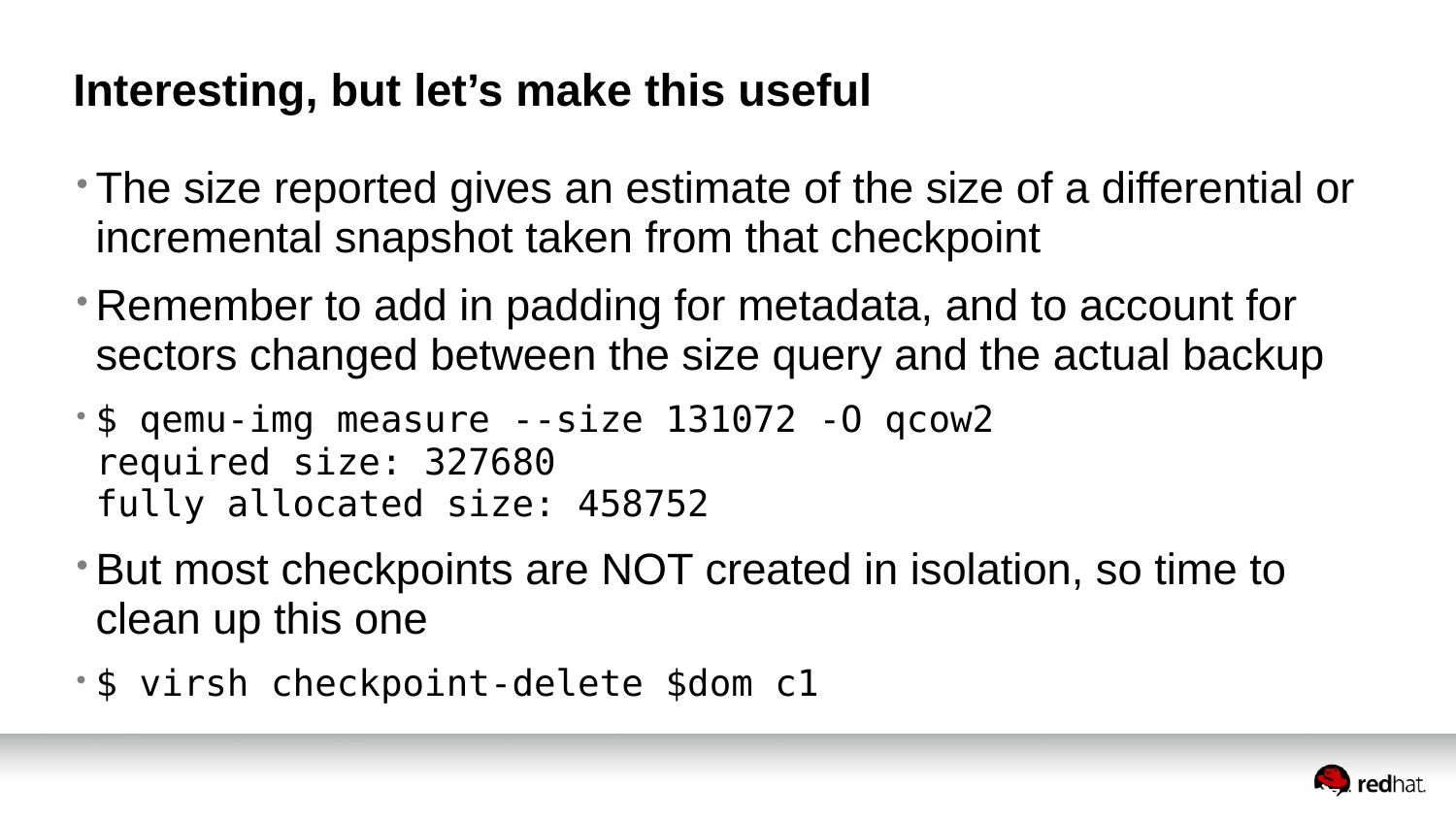#### **Under the hood**

- virDomainCheckpointCreateXML(dom, "<domaincheckpoint…", 0) [transaction:block-dirty-bitmap-add, x-block-dirty-bitmapdisable] to create checkpoint (virsh checkpoint-create-as --printxml can be used to generate the right XML), using persistent bitmap in the qcow2 file (survives both guest and libvirtd restarts)
- virDomainCheckpointGetXMLDesc(...) [query-block] with flags to query live size estimates of qemu bitmaps
- virDomainCheckpointDelete(…) [x-block-dirty-bitmap-enable, xblock-dirty-bitmap-merge, block-dirty-bitmap-remove] to remove
- •Several other API for checking relations between checkpoints

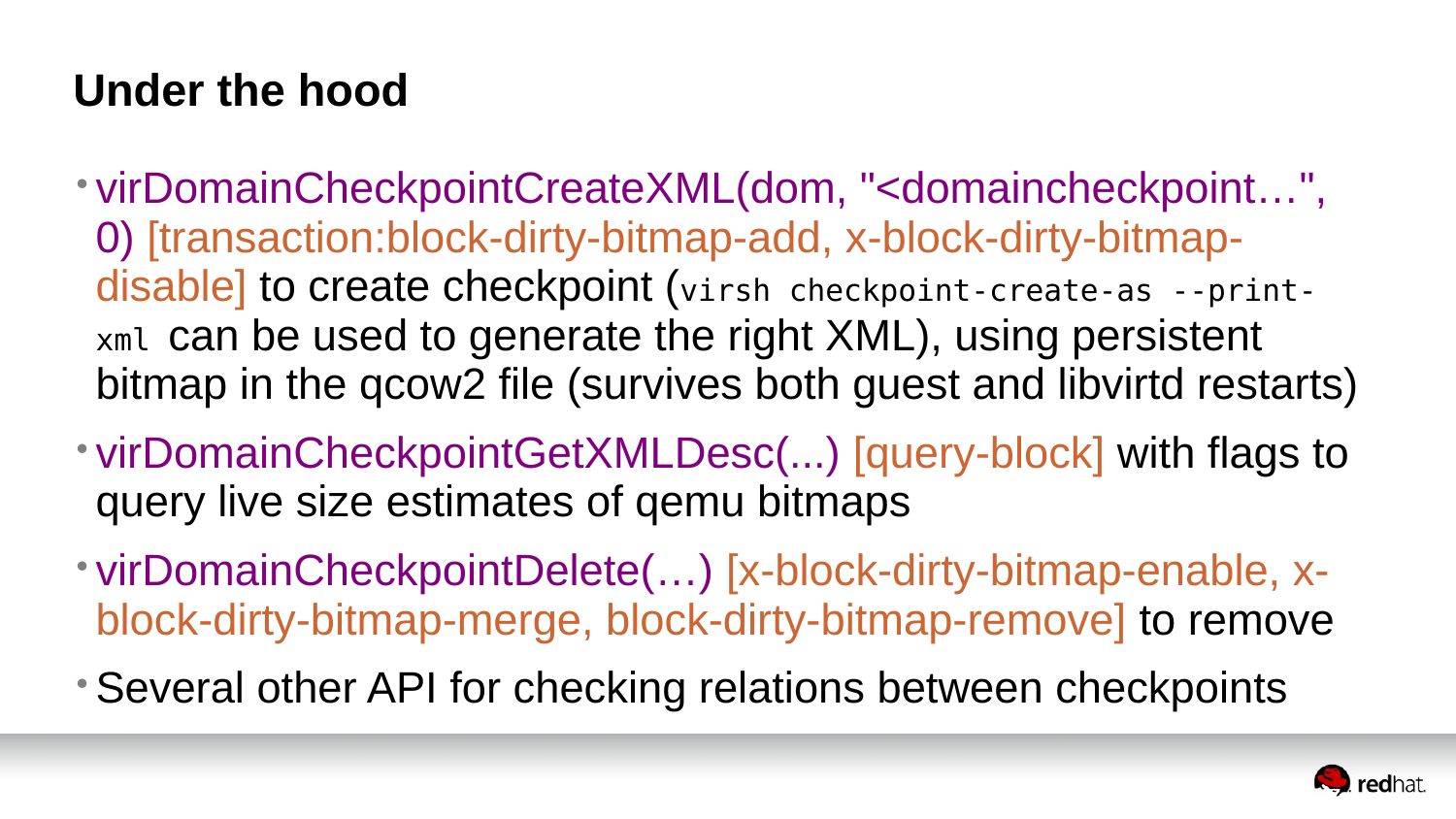### **Modifying the initial full backup**

- \$ cat backup\_pull\_1.xml <domainbackup mode="pull"> <server name="localhost" port="10809"/> </domainbackup>
- \$ cat check1.xml <domaincheckpoint> <name>check1</name> </domaincheckpoint>
- \$ virsh backup-begin \$dom backup\_pull\_1.xml check1.xml Backup id 1 created backup used description from 'backup pull 1.xml' checkpoint created from 'check1.xml'

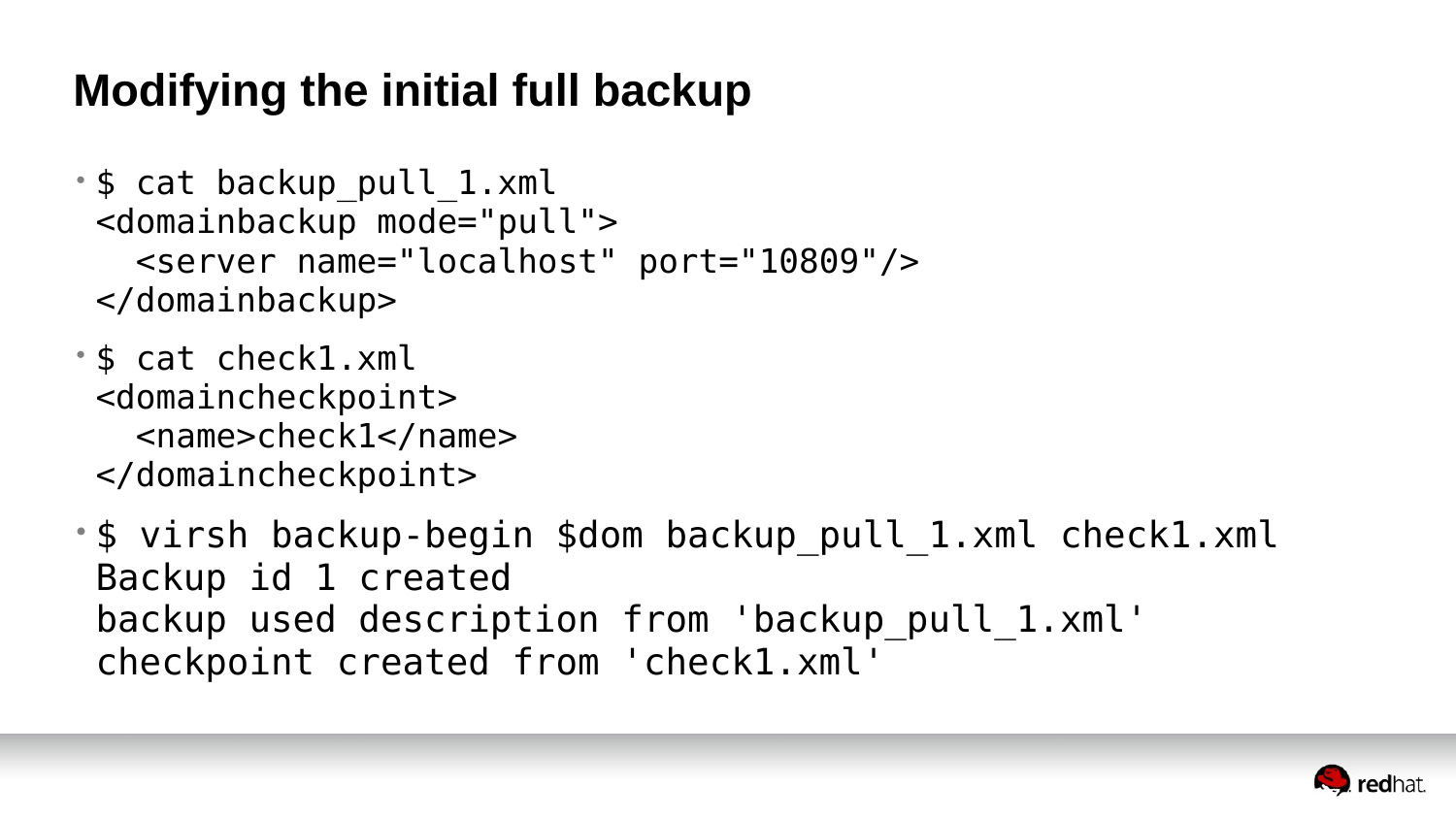### **Save off full backups using NBD as before**

- \$ qemu-img convert -f raw nbd://localhost:10809/vda \ -O qcow2 Backup1.1.qcow2
- \$ qemu-img convert -f raw nbd://localhost:10809/vdb \ -O qcow2 Backup2.1.qcow2
- ` •Base1.img ← Active1.qcow2 ← Active1.qcow2.check1
- •Backup1.1.qcow2
- $\cdot$  Base2.img ← Active2.qcow2 ← Active2.qcow2.check1
- •Backup2.1.qcow2
- \$ virsh backup-end \$dom 1 Backup id 1 completed

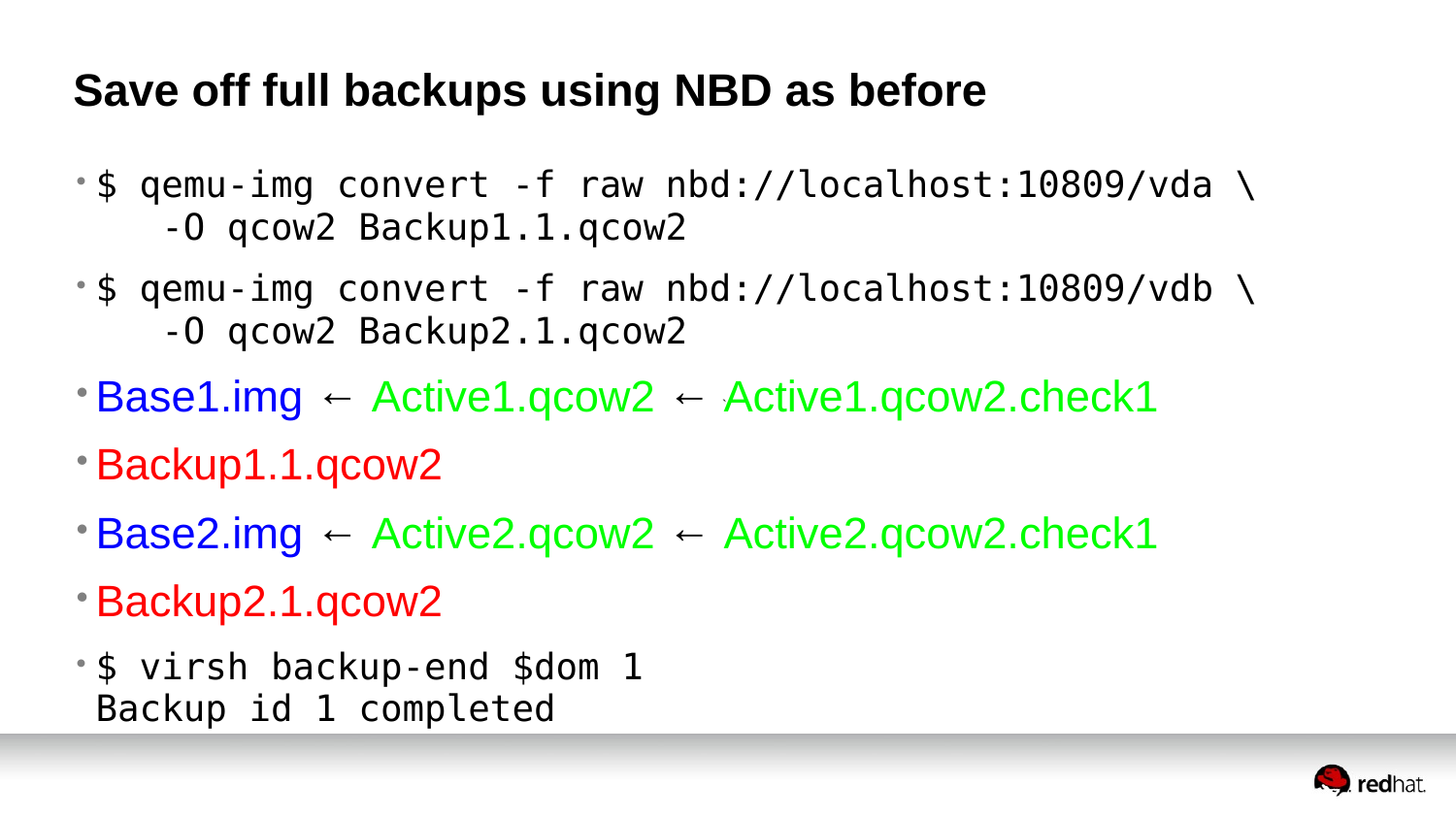### **Save off full backups using NBD as before**

- \$ qemu-img convert -f raw nbd://localhost:10809/vda \ -O qcow2 Backup1.1.qcow2
- \$ qemu-img convert -f raw nbd://localhost:10809/vdb \ -O qcow2 Backup2.1.qcow2
- $\cdot$  B AAAA----  $g \leftarrow$  Acti-BBBB--- W2 ← A ------- COW2.check ABBBB---
- B ------- 1.qcow2 --------
- $\cdot$  B xxxx - g ← Acti YYYY - W2 ← A - - - COW2.check xYYYY - -
- B ------- 1.qcow2 --------
- \$ virsh backup-end \$dom 1 Backup id 1 completed



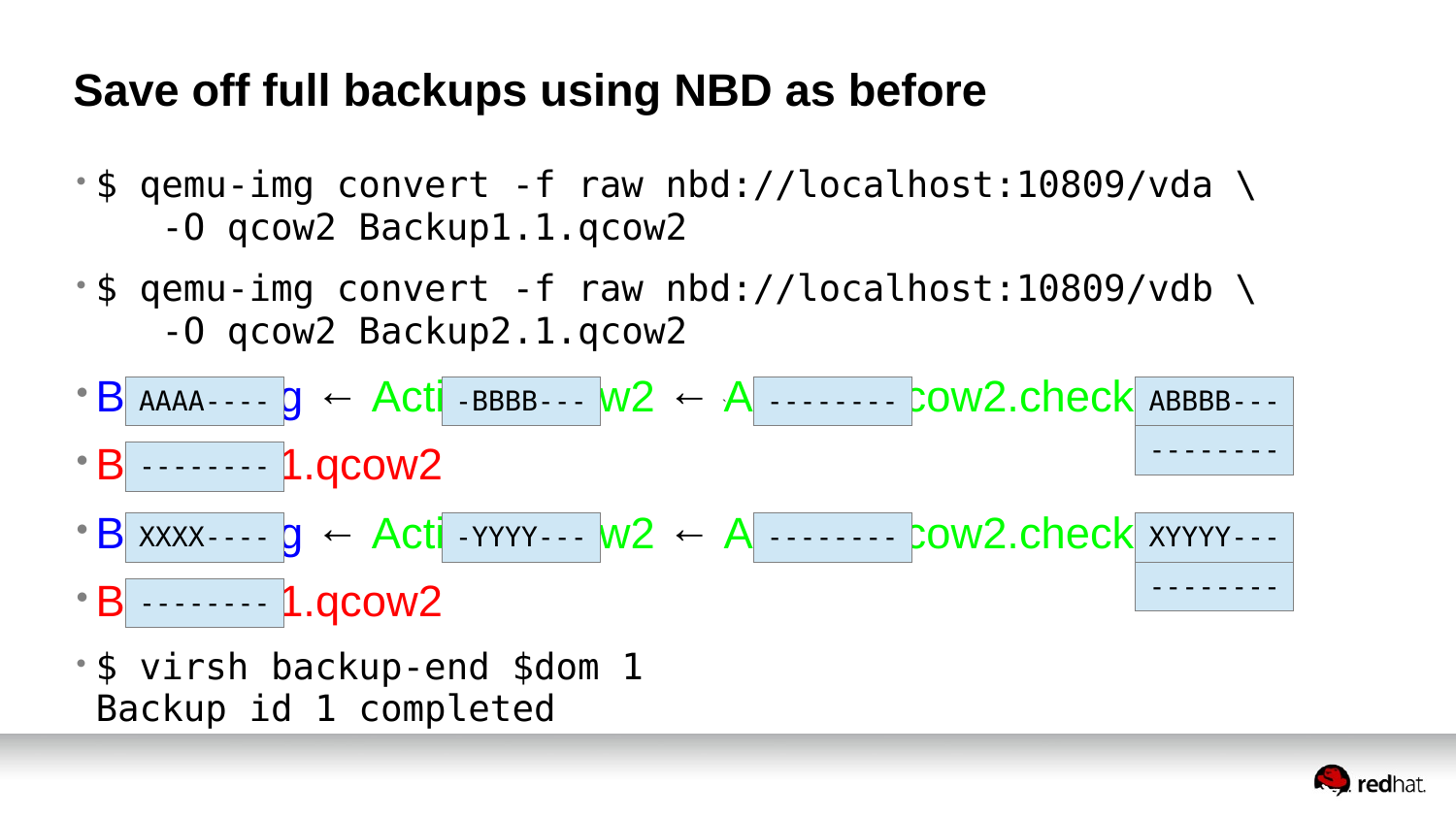### **Save off full backups using NBD as before**

- \$ qemu-img convert -f raw nbd://localhost:10809/vda \ -O qcow2 Backup1.1.qcow2
- \$ qemu-img convert -f raw nbd://localhost:10809/vdb \ -O qcow2 Backup2.1.qcow2
- $\cdot$  B AAAA----  $g \leftarrow$  Acti-BCCCC-- W2 ← A --BBB0-- COW2.check ABCCCC--
- B ABBBB--- 1.qcow2 ABBBB---
- $\cdot$  B xxxx - g ← Acti YZZZZ - W2 ← A - YYY0- COW2.check xYZZZZ -
- B XYYYY--- 1.qcow2 XYYYY---
- \$ virsh backup-end \$dom 1 Backup id 1 completed

` --!!!!--

--!!!!--

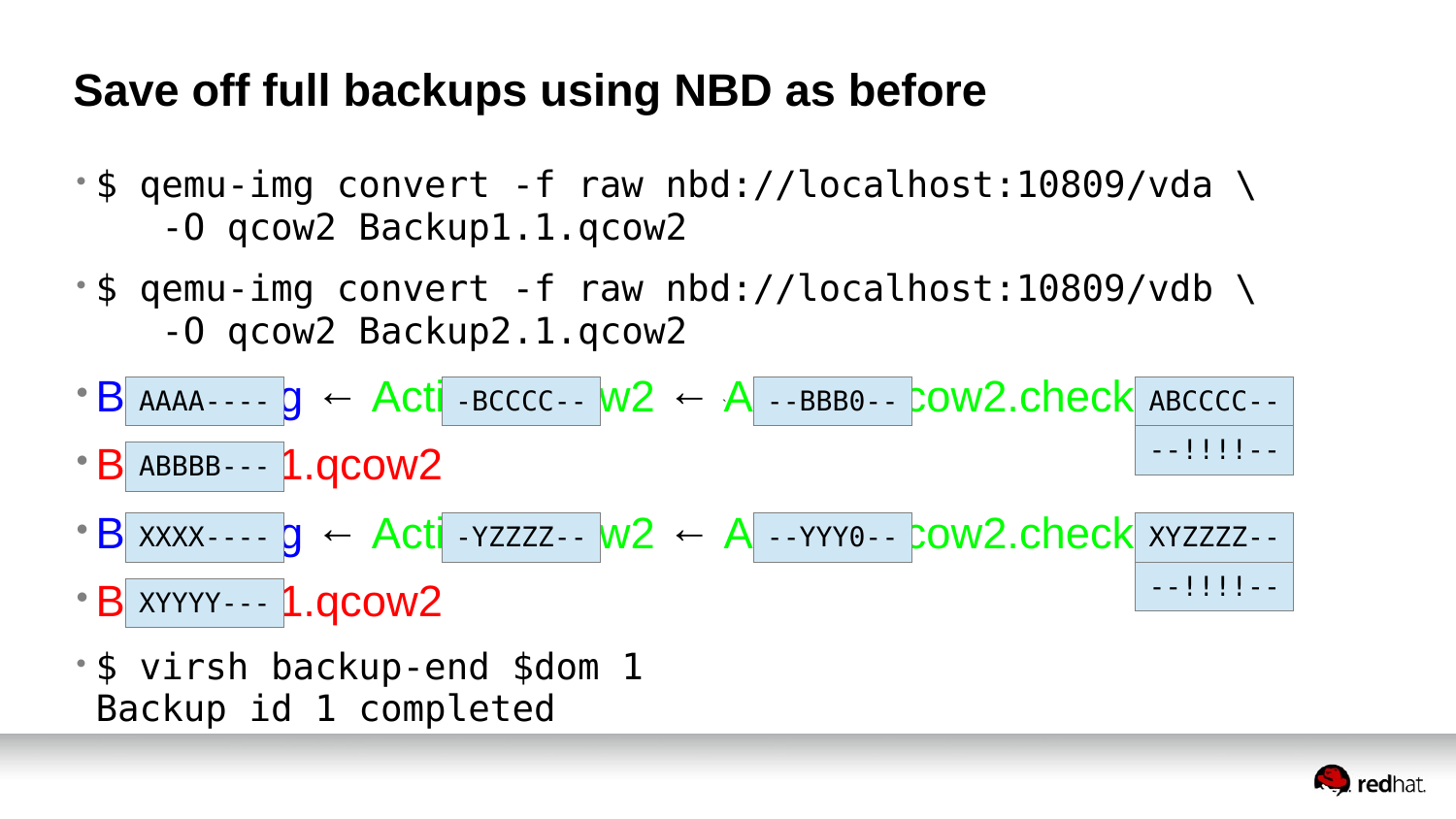#### **Now for an incremental backup**

- \$ cat backup\_pull\_2.xml <domainbackup mode="pull"> <incremental>check1</incremental> <server name="localhost" port="10809"/> </domainbackup>
- \$ cat check2.xml <domaincheckpoint> <name>check2</name> </domaincheckpoint>
- \$ virsh backup-begin \$dom backup\_pull\_2.xml check2.xml Backup id 1 created backup used description from 'backup pull 2.xml' checkpoint created from 'check2.xml'

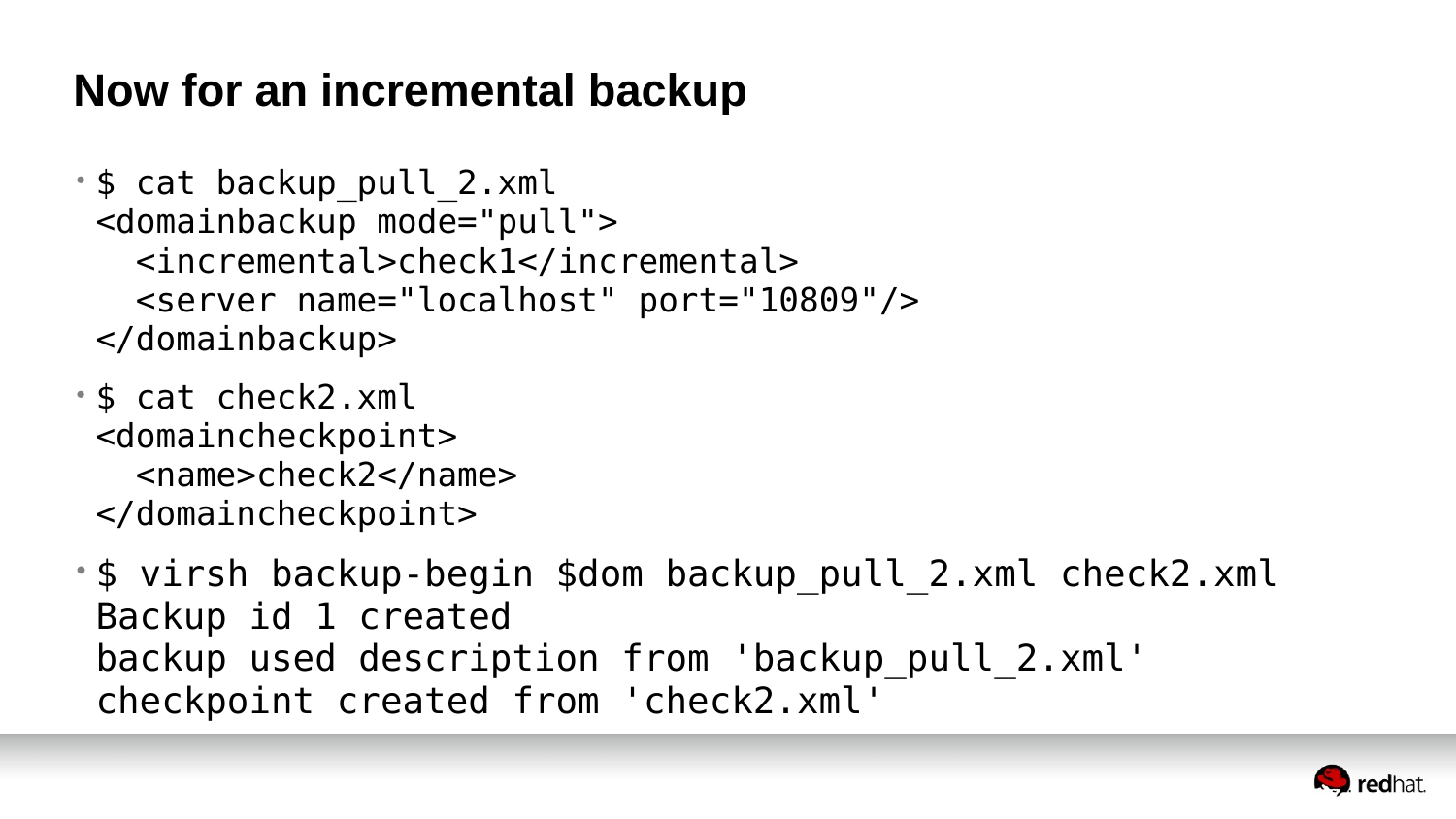#### **NBD tells us dirty clusters**

#### • Use your NBD client's NBD CMD BLOCK STATUS support on the "qemu:dirty-bitmap:vda" context to learn which portions of the

- image are dirtied
	-

### • Haven't written your own NBD client yet? qemu-img can do it:



- \$ v='([0-9]\*)' src=nbd://localhost:10809/vda
- \$ qemu-img create -f qcow2 -b \$src -F raw Backup1.2.qcow2
- \$ img=driver=nbd,export=vda,server.type=inet,
- \$ img+=server.host=localhost,server.port=10809,
- \$ img+=x-dirty-bitmap=qemu:dirty-bitmap:vda

•

…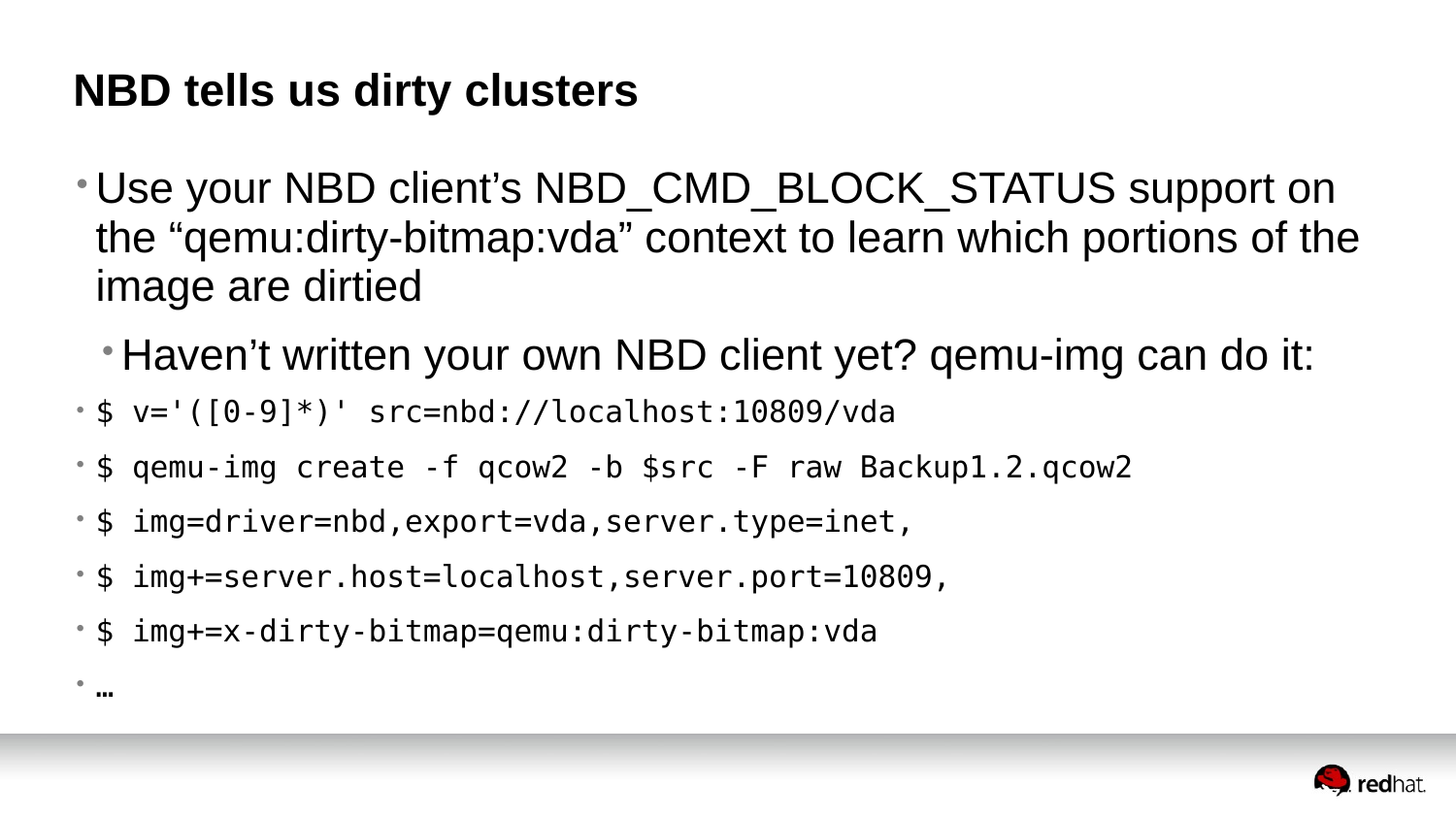#### **NBD tells us dirty clusters**

#### • Use your NBD client's NBD CMD BLOCK STATUS support on the "qemu:dirty-bitmap:vda" context to learn which portions of the

- image are dirtied
	-

#### • Haven't written your own NBD client yet? qemu-img can do it:

 $[$  [  $$line =~ ~.*$start.:$ ,  $$v.*length.:$ ,  $$v.*data.:$   $false.*$  ]] || continue



• …

- \$ while read line; do start=\${BASH\_REMATCH[1]} len=\${BASH\_REMATCH[2]} qemu-io -C -c "r \$start \$len" -f qcow2 Backup1.2.qcow2 done  $\langle$   $\langle$  (qemu-img map --output=json --image-opts \$img)
- \$ qemu-img rebase -u -f qcow2 -b Backup1.1.qcow2 -F qcow2 \ Backup1.2.qcow2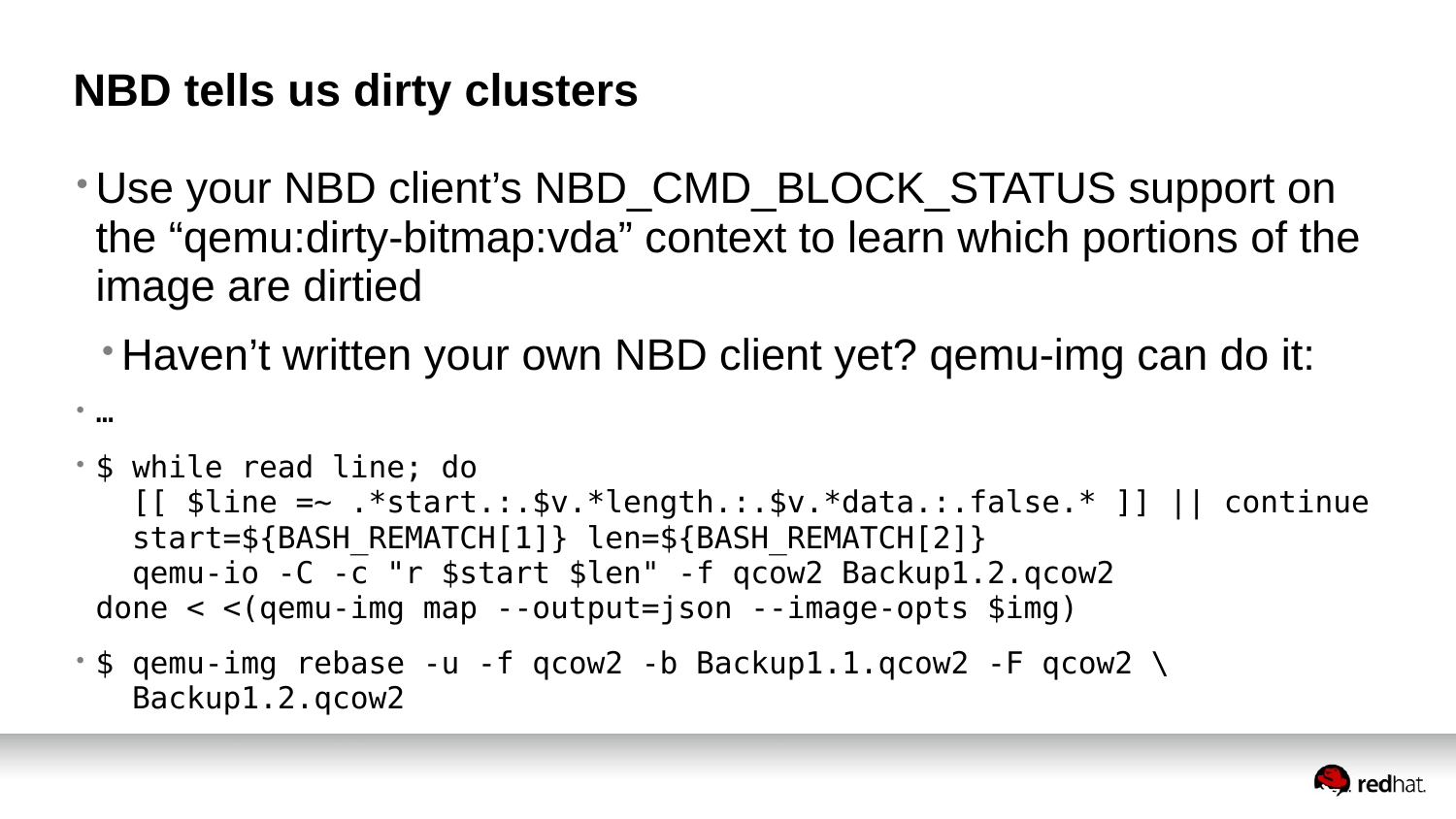#### **NBD tells us dirty clusters**

#### • Use your NBD client's NBD\_CMD\_BLOCK\_STATUS support on the "qemu:dirty-bitmap:vda" context to learn which portions of the

- image are dirtied
	-

#### • Haven't written your own NBD client yet? qemu-img can do it:



•

…

- \$ while read line; do  $[$  [  $\frac{1}{2}$   $\frac{1}{2}$   $\frac{1}{2}$   $\frac{1}{2}$   $\frac{1}{2}$   $\frac{1}{2}$   $\frac{1}{2}$   $\frac{1}{2}$   $\frac{1}{2}$   $\frac{1}{2}$   $\frac{1}{2}$   $\frac{1}{2}$   $\frac{1}{2}$   $\frac{1}{2}$   $\frac{1}{2}$   $\frac{1}{2}$   $\frac{1}{2}$   $\frac{1}{2}$   $\frac{1}{2}$   $\frac{1}{2}$   $\frac{1}{2}$   $\frac{1$ start=\${BASH\_REMATCH[1]} len=\${BASH\_REMATCH[2]} qemu-io -C -c "r \$start \$len" -f qcow2 Back -------- pw2 done  $<$   $<$  (qemu-img map  $\frac{1}{2}$ ........ json --image-opts \$img) --!!!!--
- $\cdot$  \$ qemu-img rebase -u -f qcow2 -b Backup1.1.qcow2 -F qcow2 \ Backup1.2.qcow2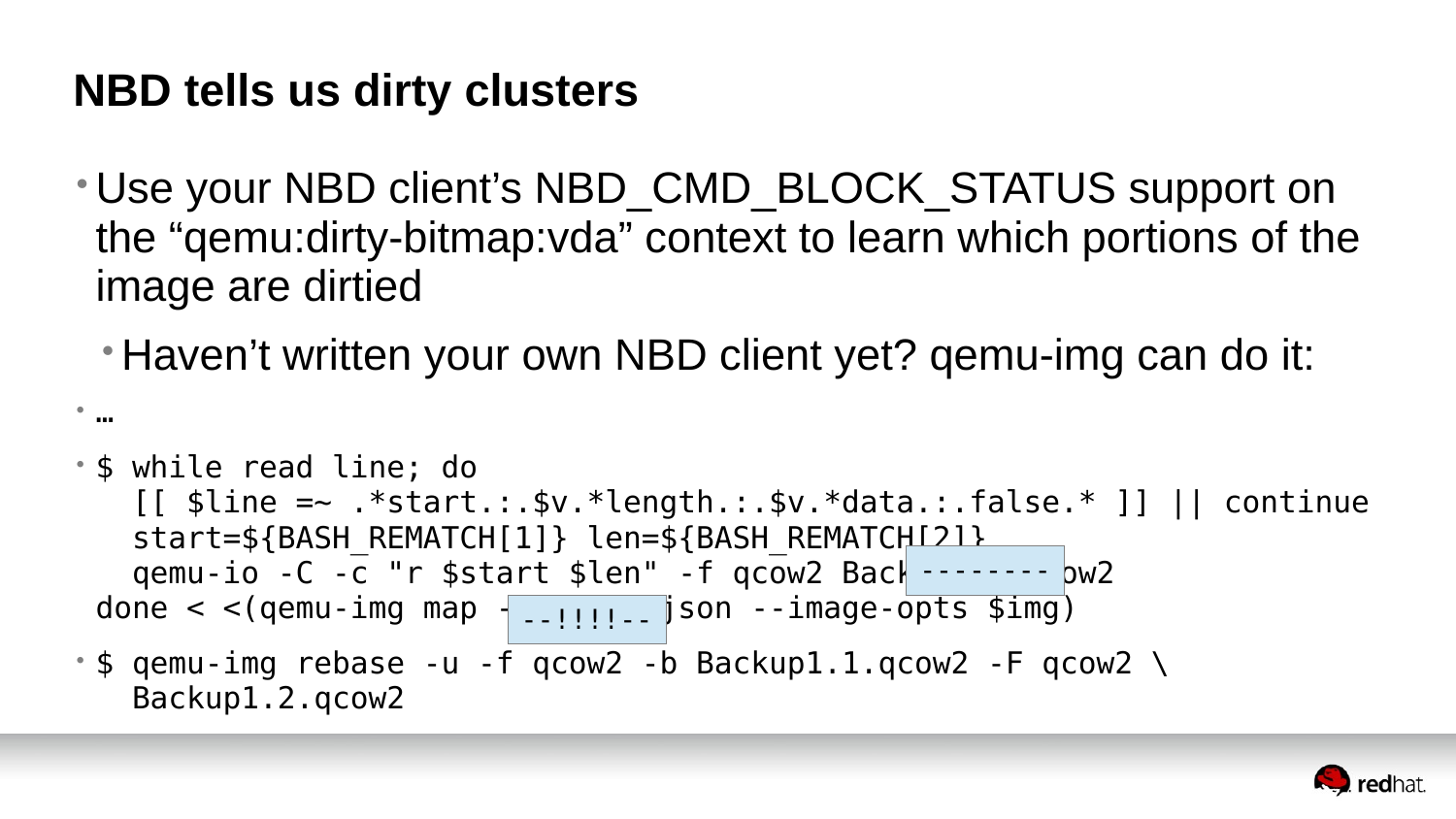### **NBD tells us dirty clusters**

### • Use your NBD client's NBD\_CMD\_BLOCK\_STATUS support on the "qemu:dirty-bitmap:vda" context to learn which portions of the

- image are dirtied
	-

### • Haven't written your own NBD client yet? qemu-img can do it:



•

…

- \$ while read line; do  $[$  [  $\frac{1}{2}$   $\frac{1}{2}$   $\frac{1}{2}$   $\frac{1}{2}$   $\frac{1}{2}$   $\frac{1}{2}$   $\frac{1}{2}$   $\frac{1}{2}$   $\frac{1}{2}$   $\frac{1}{2}$   $\frac{1}{2}$   $\frac{1}{2}$   $\frac{1}{2}$   $\frac{1}{2}$   $\frac{1}{2}$   $\frac{1}{2}$   $\frac{1}{2}$   $\frac{1}{2}$   $\frac{1}{2}$   $\frac{1}{2}$   $\frac{1}{2}$   $\frac{1$ start=\${BASH\_REMATCH[1]} len=\${BASH\_REMATCH[2]} qemu-io -C -c "r \$start \$len" -f qcow2 Back --CCCC-- pw2 done  $<$   $<$  (qemu-img map  $\frac{1}{2}$ ........ json --image-opts \$img) --!!!!--
- $\cdot$  \$ qemu-img rebase -u -f qcow2 -b Backup1.1.qcow2 -F qcow2 \ Backup1.2.qcow2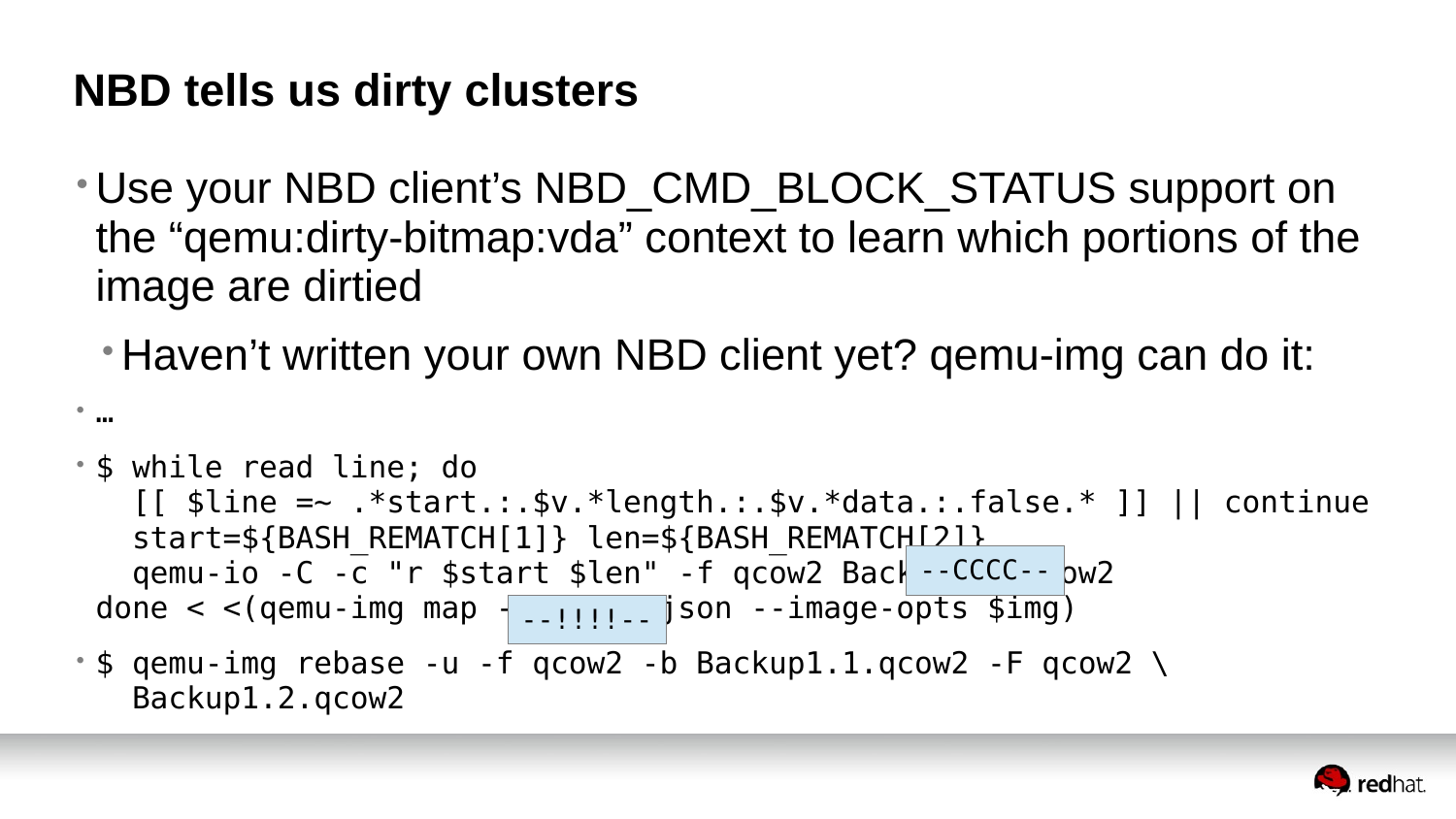### **Incremental chain is ready**

# exposes dirty region boundaries in NBD\_CMD\_BLOCK\_STATUS



- Use of --image-opts and x-dirty-bitmap=qemu:dirty-bitmap:vda
- •Base1.img ← Active1.qcow2
- •Backup1.1.qcow2 ← Backup1.2.qcow2
- •Base2.img ← Active2.qcow2
- •Backup2.1.qcow2 ← Backup2.2.qcow2
- \$ virsh backup-end \$dom 1 Backup id 1 completed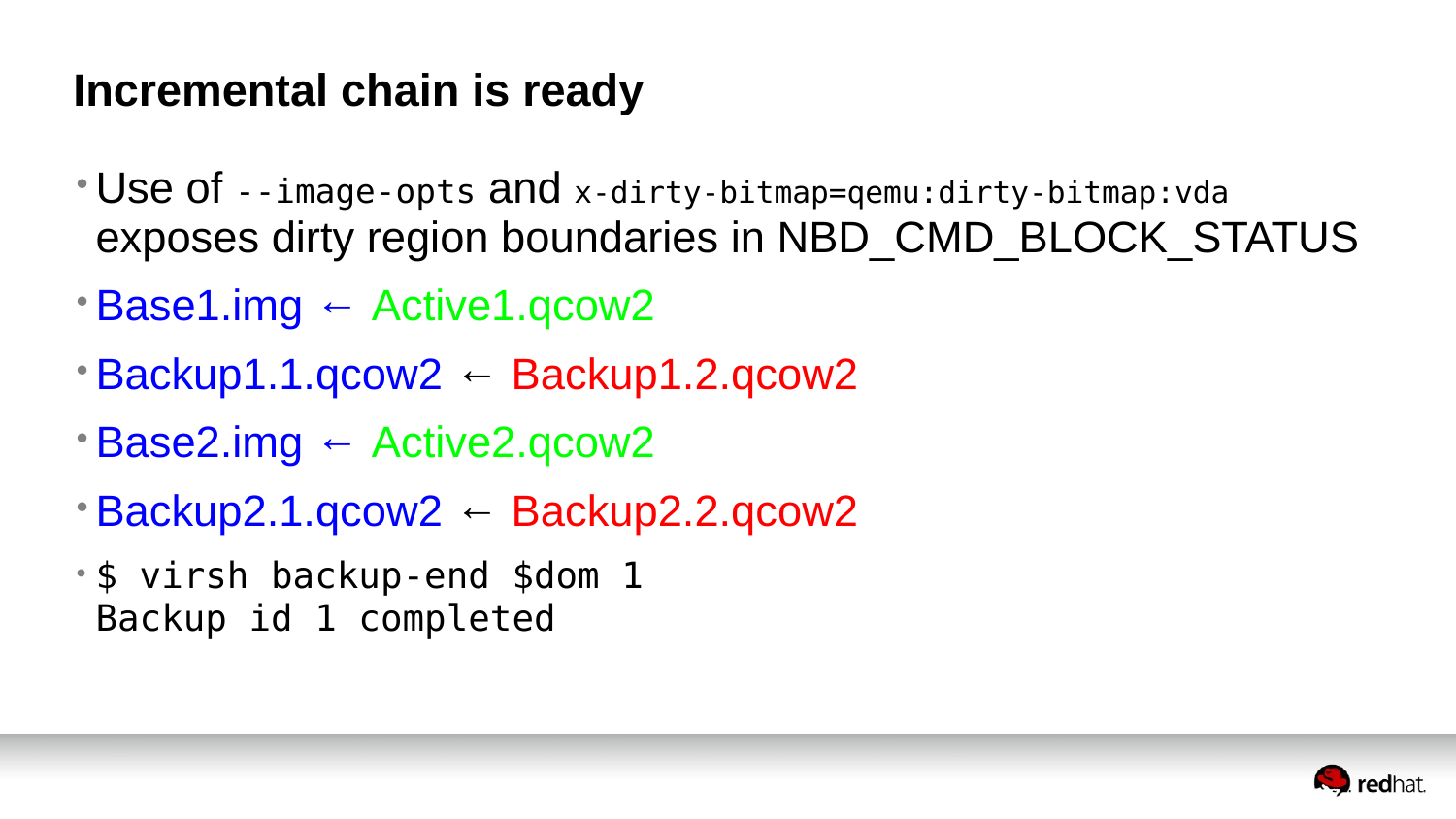### Incremental chain is ready

- Use of --image-opts and x-dirty-bitmap=qemu:dirty-bitmap:vda
- $\cdot$  [AAAA----  $\log$   $\leftarrow$  Act -BCCCC--  $\log$
- $\cdot$  [ ABBBB---  $\vert$  1.0 COW2  $\leftarrow$  Bac ------- gCOW2
- $\bullet$  E XXXX----  $\log$   $\leftarrow$  Act -YZZZZ--  $)w2$
- $\bullet$  E XYYYY -  $\blacksquare$  1.000W2  $\leftarrow$  Bad - - - -
- · \$ virsh backup-end \$dom 1 Backup id 1 completed

# exposes dirty region boundaries in NBD CMD BLOCK STATUS



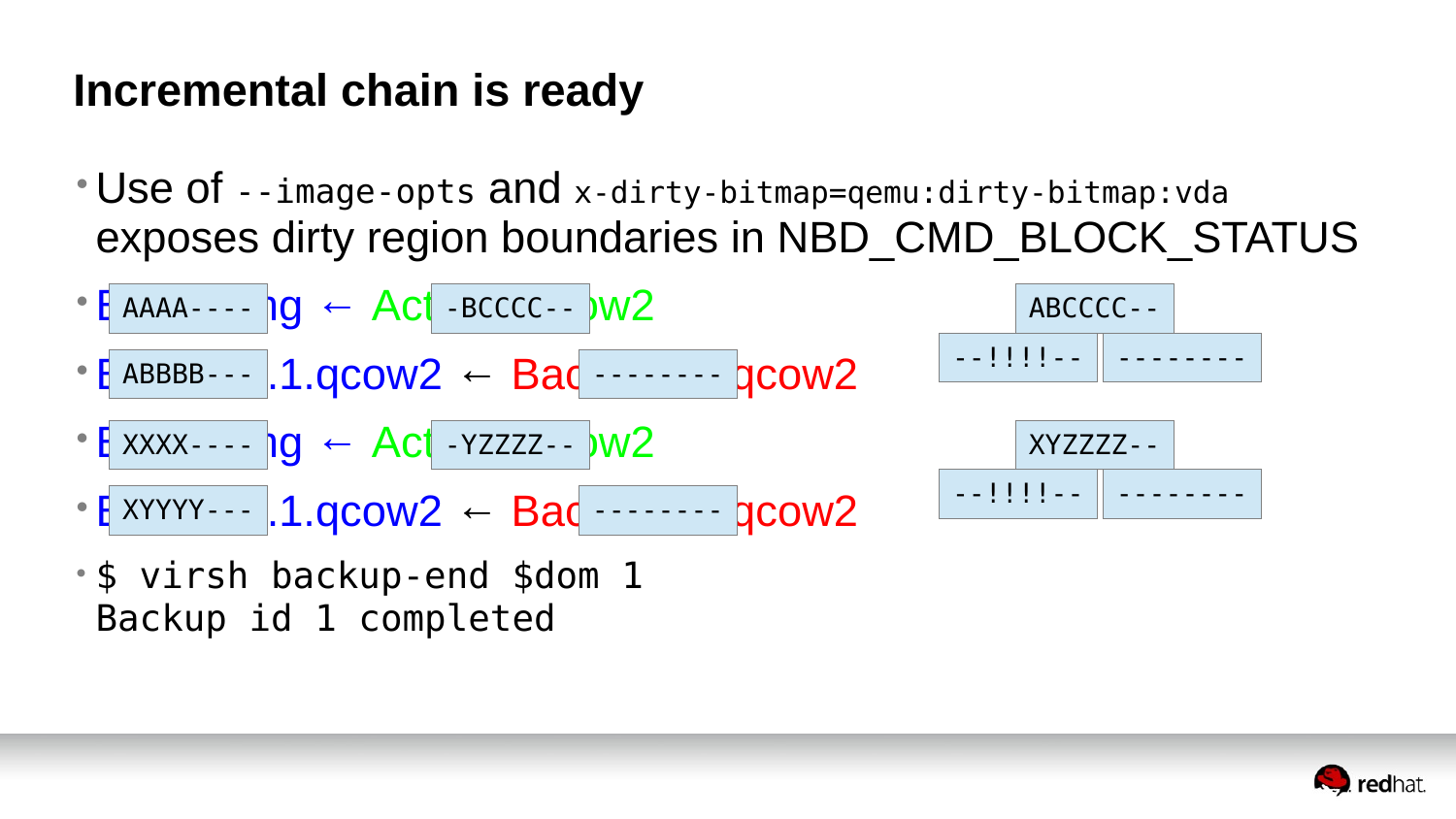### Incremental chain is ready

- Use of --image-opts and x-dirty-bitmap=qemu:dirty-bitmap:vda
- $\cdot$  [ AAAA----  $\log$   $\leftarrow$  Act -BCDDDD-  $\frac{1}{2}$
- $\cdot$  [ ABBBB---  $\vert$  1.0 COW2  $\leftarrow$  Bac --CCCC-- gCOW2
- $\bullet$  E XXXX----  $\log$   $\leftarrow$  Act -YZWWWW-  $)w2$
- $\cdot$  E XYYYY---  $1.0$ COW2  $\leftarrow$  Bac --ZZZZ-- gCOW2
- · \$ virsh backup-end \$dom 1 Backup id 1 completed

# exposes dirty region boundaries in NBD CMD BLOCK STATUS



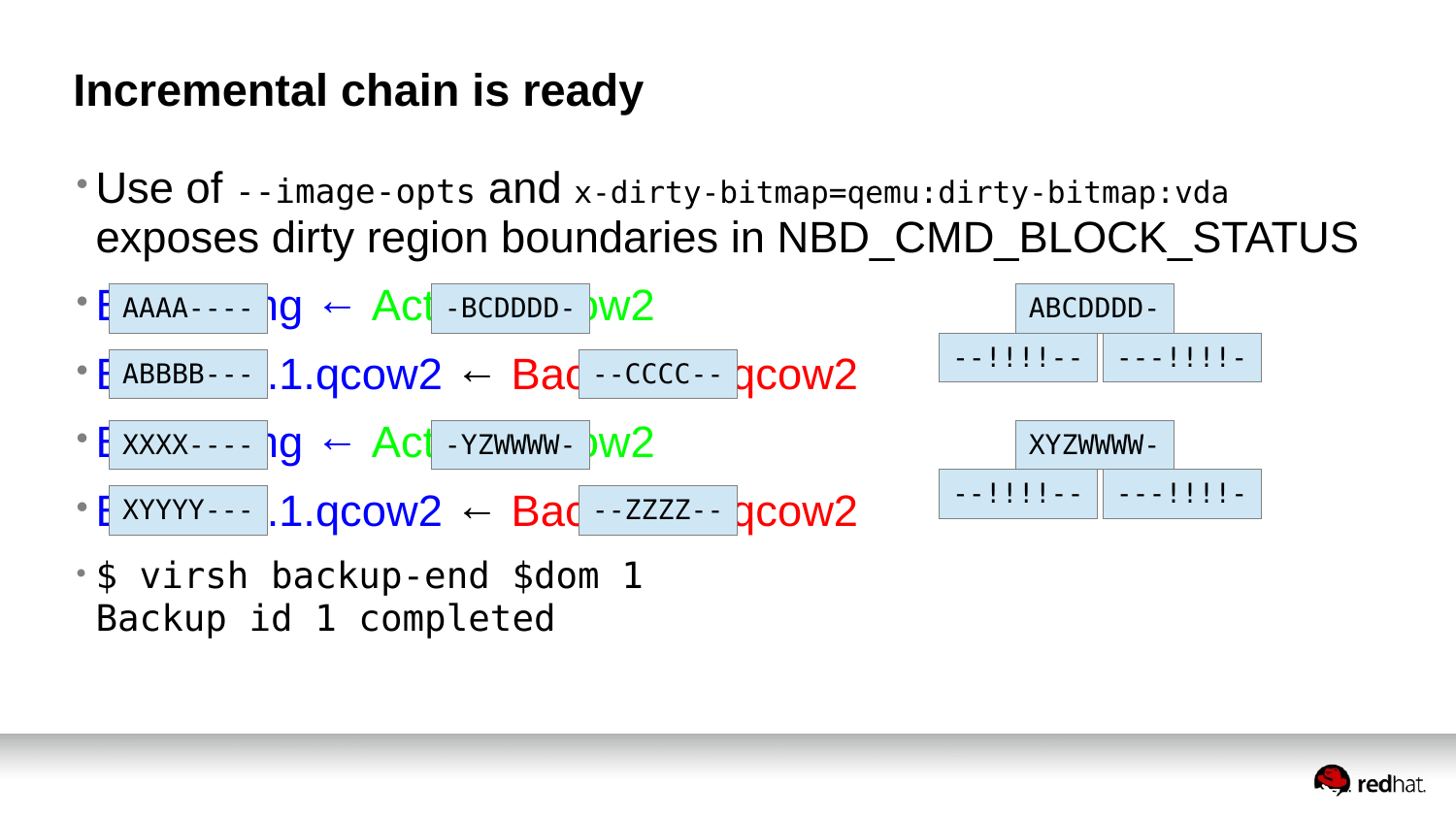### **Rinse and repeat**

- \$ cat backup\_pull\_3.xml <domainbackup mode="pull"> <incremental>check2</incremental> <server name="localhost" port="10809"/> </domainbackup>
- \$ cat check3.xml <domaincheckpoint> <name>check3</name> </domaincheckpoint>
- \$ virsh backup-begin \$dom backup\_pull\_3.xml check3.xml Backup id 1 created backup used description from 'backup pull 3.xml' checkpoint created from 'check3.xml'

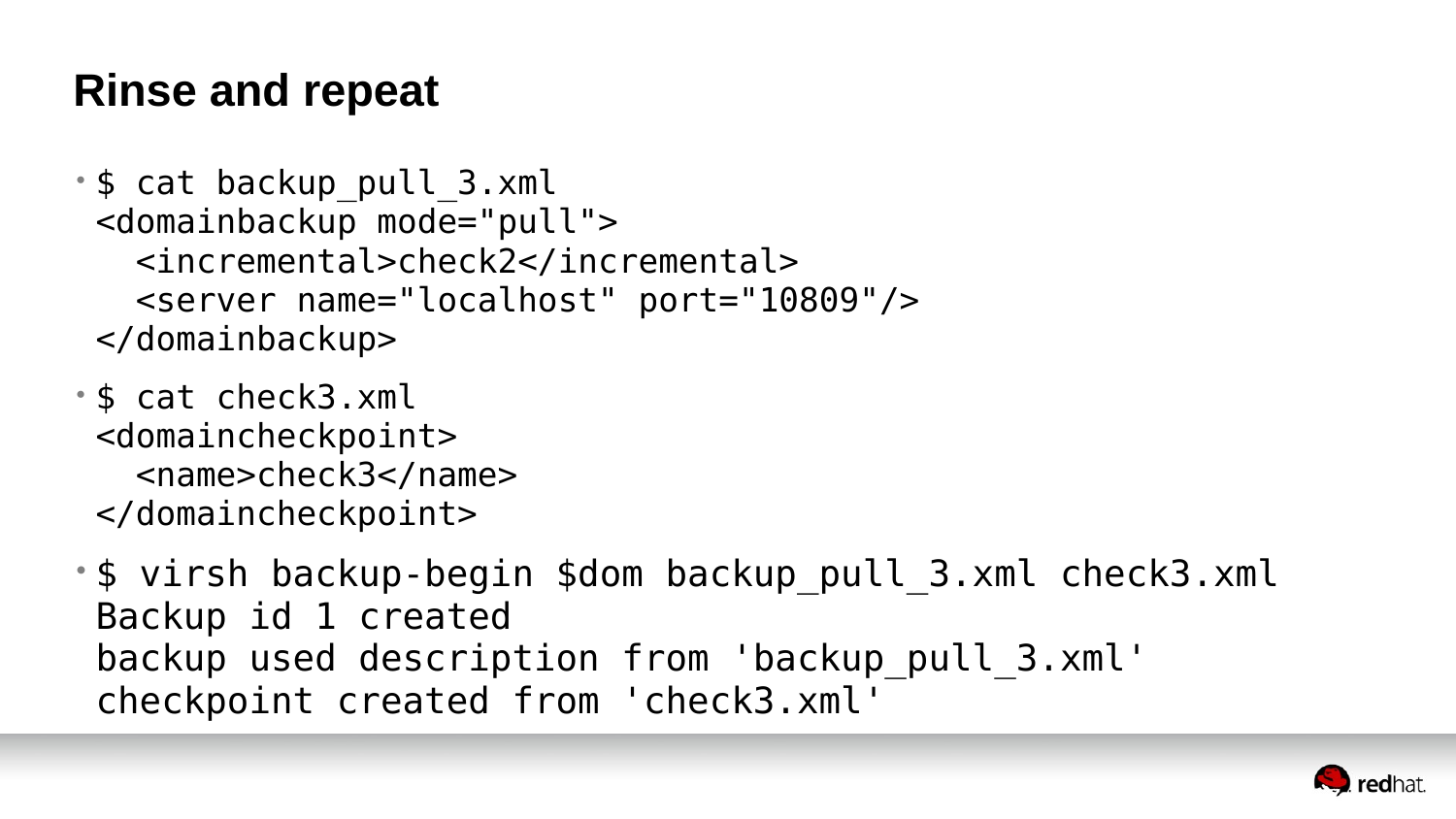### **Longer incremental chain is ready**

- •Another round of 3rd-party NBD access...
- •Base1.img ← Active1.qcow2
- $\cdot$ Backup1.1.qcow2 ← Backup1.2.qcow2 ← Backup1.3.qcow2
- •Base2.img ← Active2.qcow2
- $\cdot$ Backup2.1.qcow2 ← Backup2.2.qcow2 ← Backup2.3.qcow2
- \$ virsh backup-end \$dom 1 Backup id 1 completed



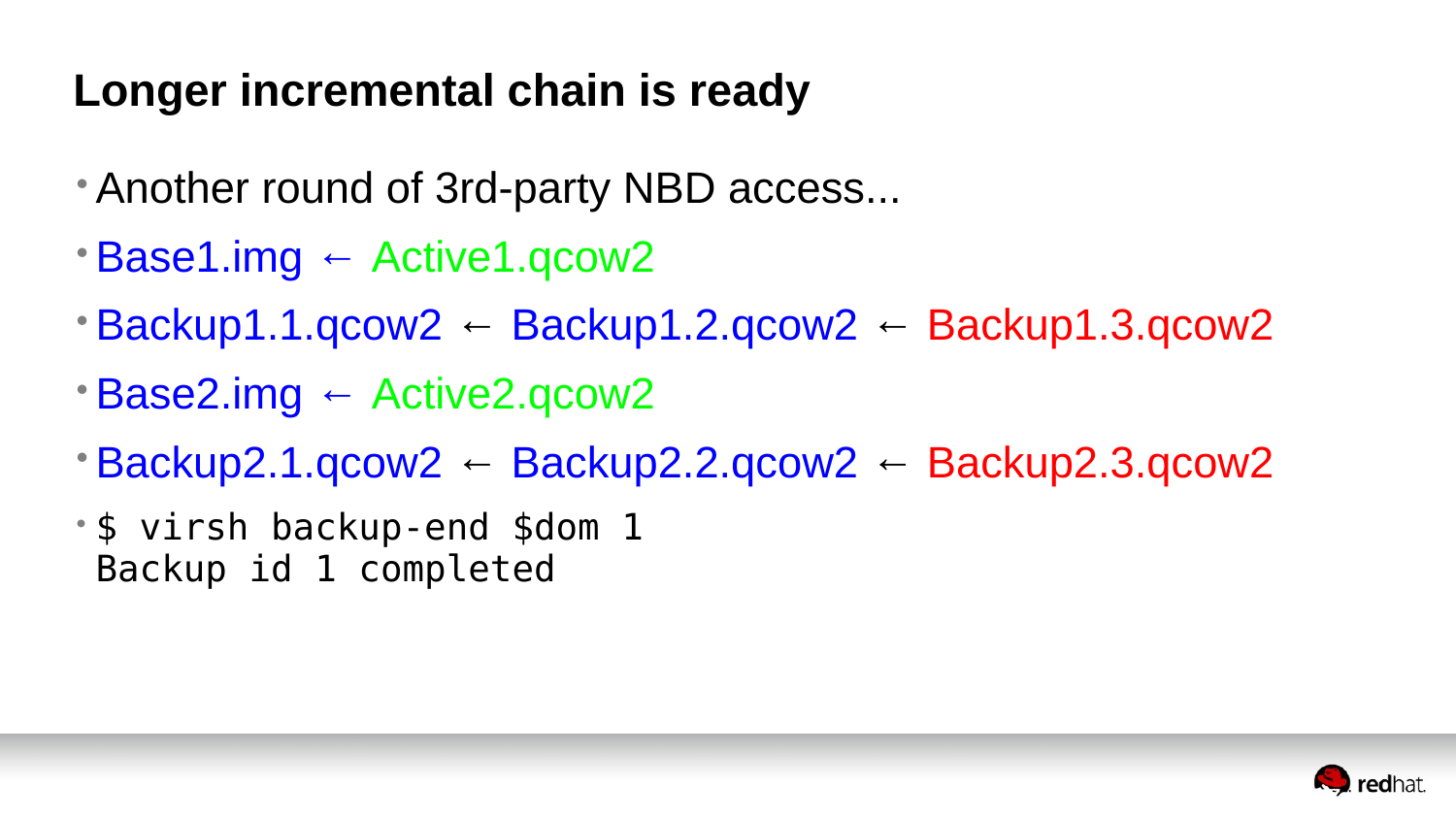### Longer incremental chain is ready

- Another round of 3rd-party NBD access...
- $\cdot$  B<sup>2</sup> AAAA - -  $\cdot$  + Activ BCDEEEE /2
- $B\hat{\sigma}$  ABBBB--- .QCOW2  $\leftarrow$  Back -cccc- : : ow2  $\leftarrow$  B $\hat{\sigma}$  -cccc-- : .QCOW2
- $\cdot$  Ba xxxx -  $\cdot$  Activ YZWVVVV /2
- $\cdot$  Ba xyyyy - . QCOW2  $\leftarrow$  Back --zzzz-- : ow2  $\leftarrow$  Ba ---www- : . qcow2
- · \$ virsh backup-end \$dom 1 Backup id 1 completed

**ABCDEEEE XYZWVVVV** 

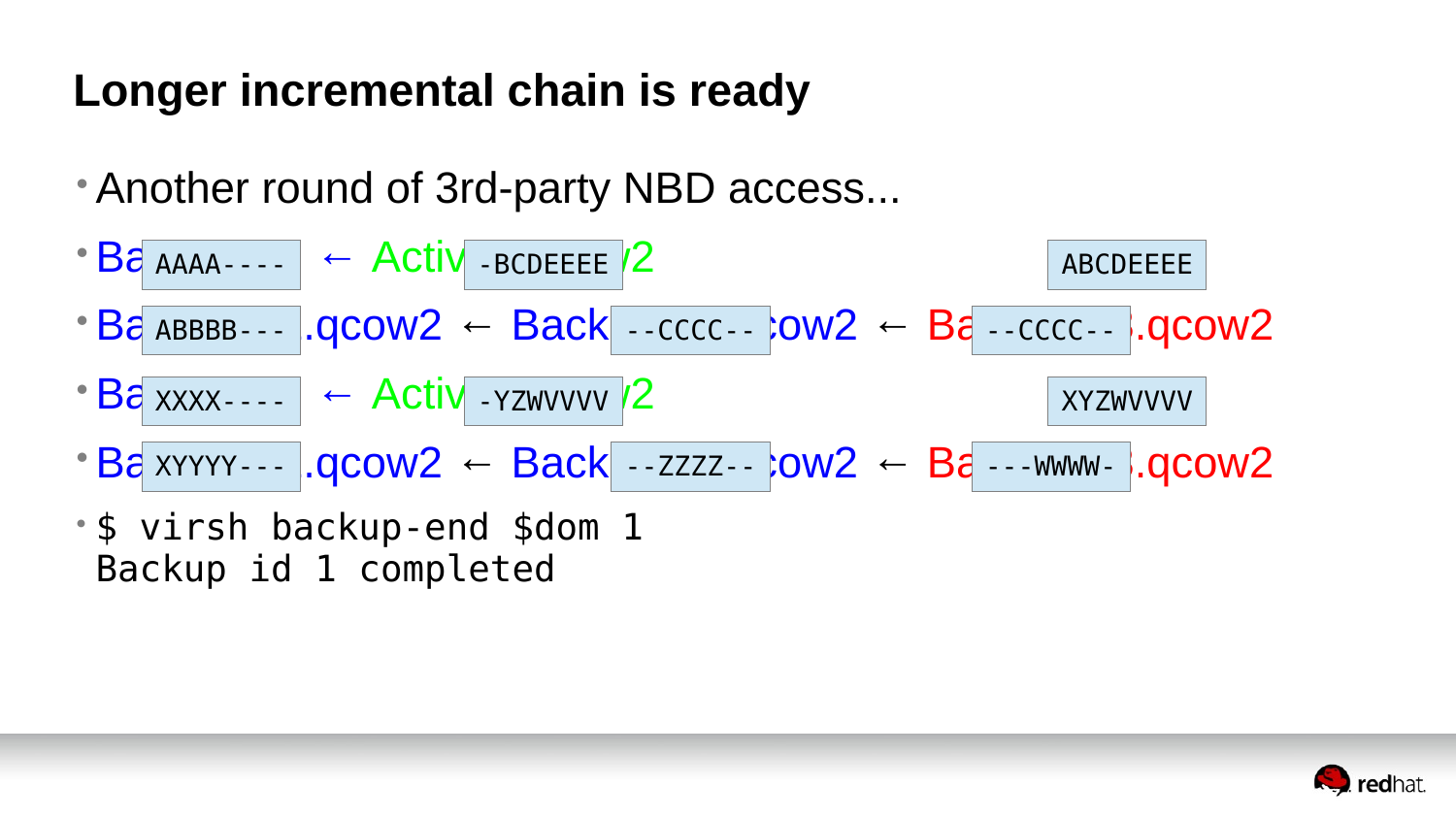## **Differential, snooping**

- \$ cat backup\_pull\_4.xml <domainbackup mode="pull"> <incremental>check1</incremental> <server name="localhost" port="10809"/> </domainbackup>
- \$ virsh backup-begin \$dom backup\_pull\_4.xml Backup id 1 created backup used description from 'backup pull 4.xml'
- Note that with no checkpoint created, this backup cannot be used as the base for a future backup, but rather just snoops the disk

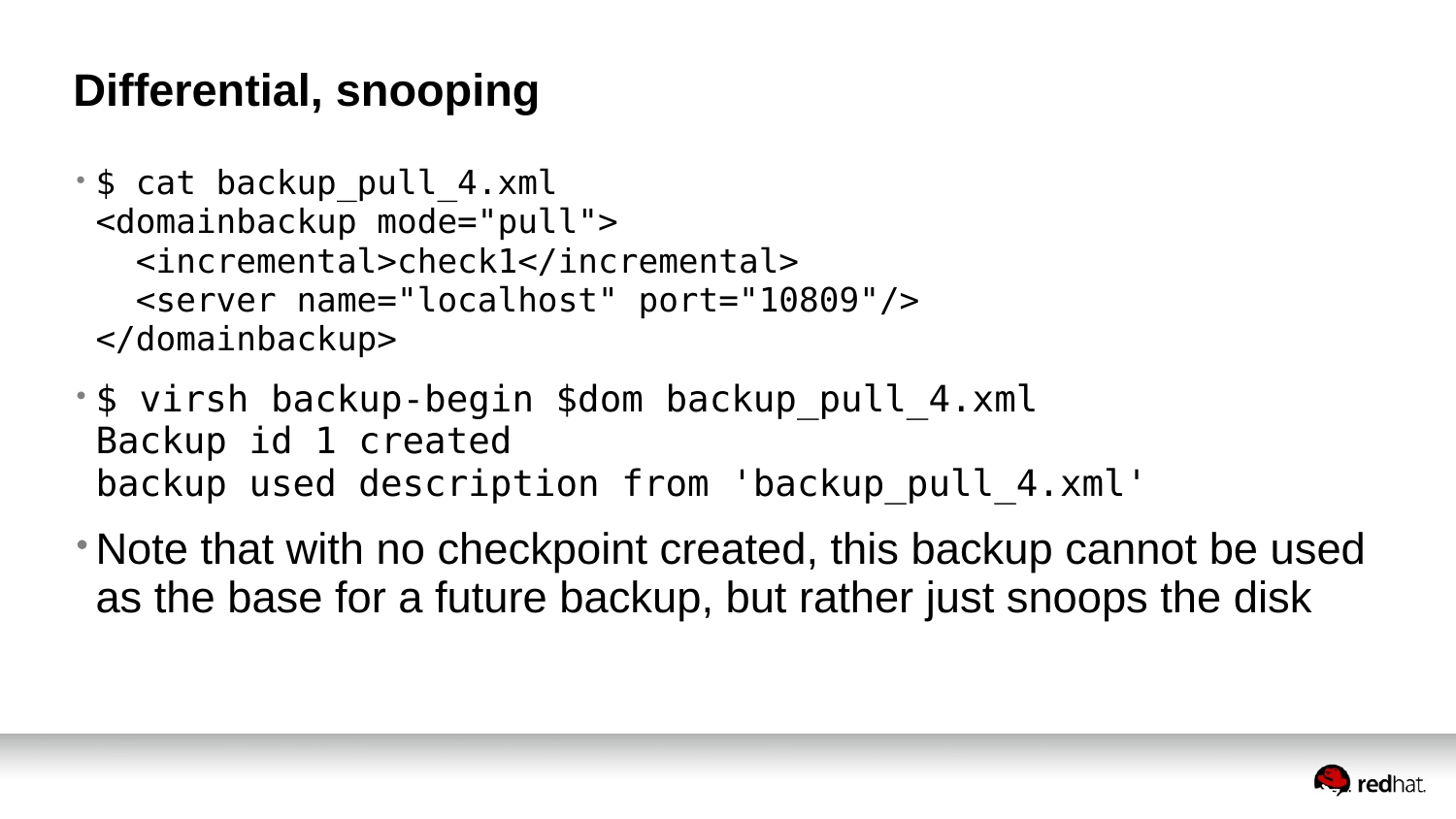# **Multiple checkpoints allow differential backups**

- •Another round of 3rd-party NBD access...
- Base1.img ← Active1.qcow2
- $\cdot$ Backup1.1.qcow2 ← Backup1.2.qcow2 ← Backup1.3.qcow2
- Backup1.1.qcow2 ← Backup1.4.qcow2
- •Base2.img ← Active2.qcow2
- $\cdot$ Backup2.1.qcow2 ← Backup2.2.qcow2 ← Backup2.3.qcow2
- •Backup2.1.qcow2 ← Backup2.4.qcow2
- \$ virsh backup-end \$dom 1 Backup id 1 completed

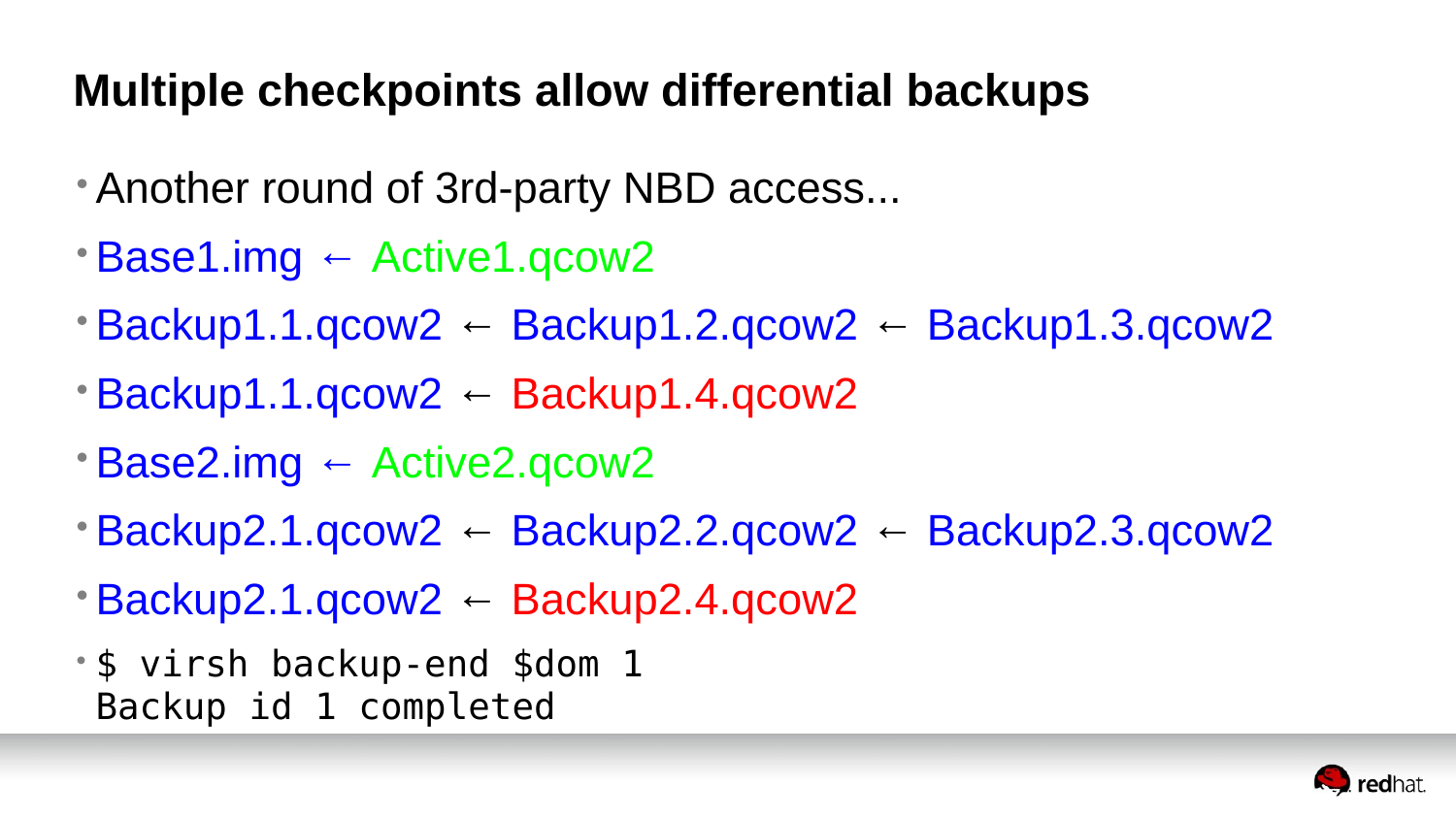# **Multiple checkpoints allow differential backups**

- •Another round of 3rd-party NBD access... • Ba AAAA---- | ← A FBCDEFFF COW2 • Backuptup 1.qcow2 ← Backupt 1.cccc -  $|q\text{conv2} \leftarrow \text{Bac}$  --DDDD- $|q\text{conv2}|$  $\cdot$  Ba ABBBB---  $|qcow2 \leftarrow Ba|$  - CDEEEE  $|qcow2 \rangle$ ABBBB--- --CCCC-- ---DDDD- ABBBB--- COCOW2 ← Ba --CDEEEE FBCDEFFF
- Ba xxxx - - | ← A UYZWVUUU COW2 • Backupty - -  $|qccw2 - Ba - 2zz - qccw2 - Ba - 3.4xw - qccw2|$ XXXX---- UYZWVUUU  $XYYYY-- \cdot$   $OCOW2 \leftarrow$   $Ba$   $\cdot$  -ZZZZ--  $OCOW2 \leftarrow$   $Bac$  ---WWWV-UYZWVUUU
- •Backup2.1.qcow2 ← Backup2.4.qcow2  $XYYYY-- OCON2 \leftarrow$   $Ba$  --ZWVVVV
- \$ virsh backup-end \$dom 1 Backup id 1 completed

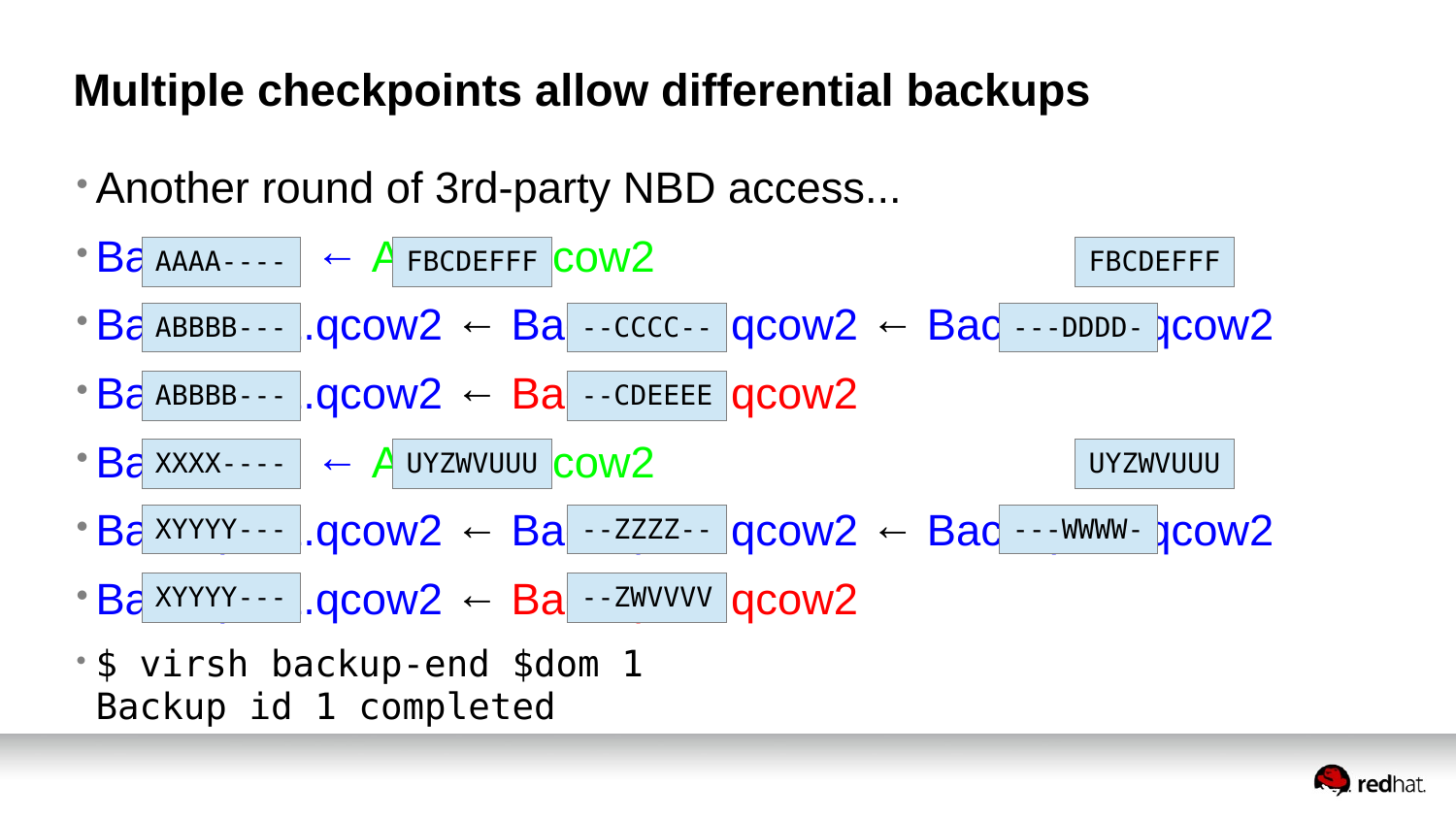## **Under the hood**

- virDomainBackupBegin(dom, "<domainbackup…", "<domaincheckpoint...", 0) [blockdev-add, x-block-dirty-bitmapmerge, transaction:blockdev-backup+block-dirty-bitmap-add, nbd-server-start, nbd-server-add, x-nbd-server-add-bitmap] to create a checkpoint at the same time as starting a backup job
- Add "<incremental>" element to backup definition to choose all changes since that point in time – libvirt creates temporary bitmap as merge of all persistent bitmaps since checkpoint
	- In push mode, qemu pushes just those changes
	- In pull mode, NBD exposes that bitmap as block status context

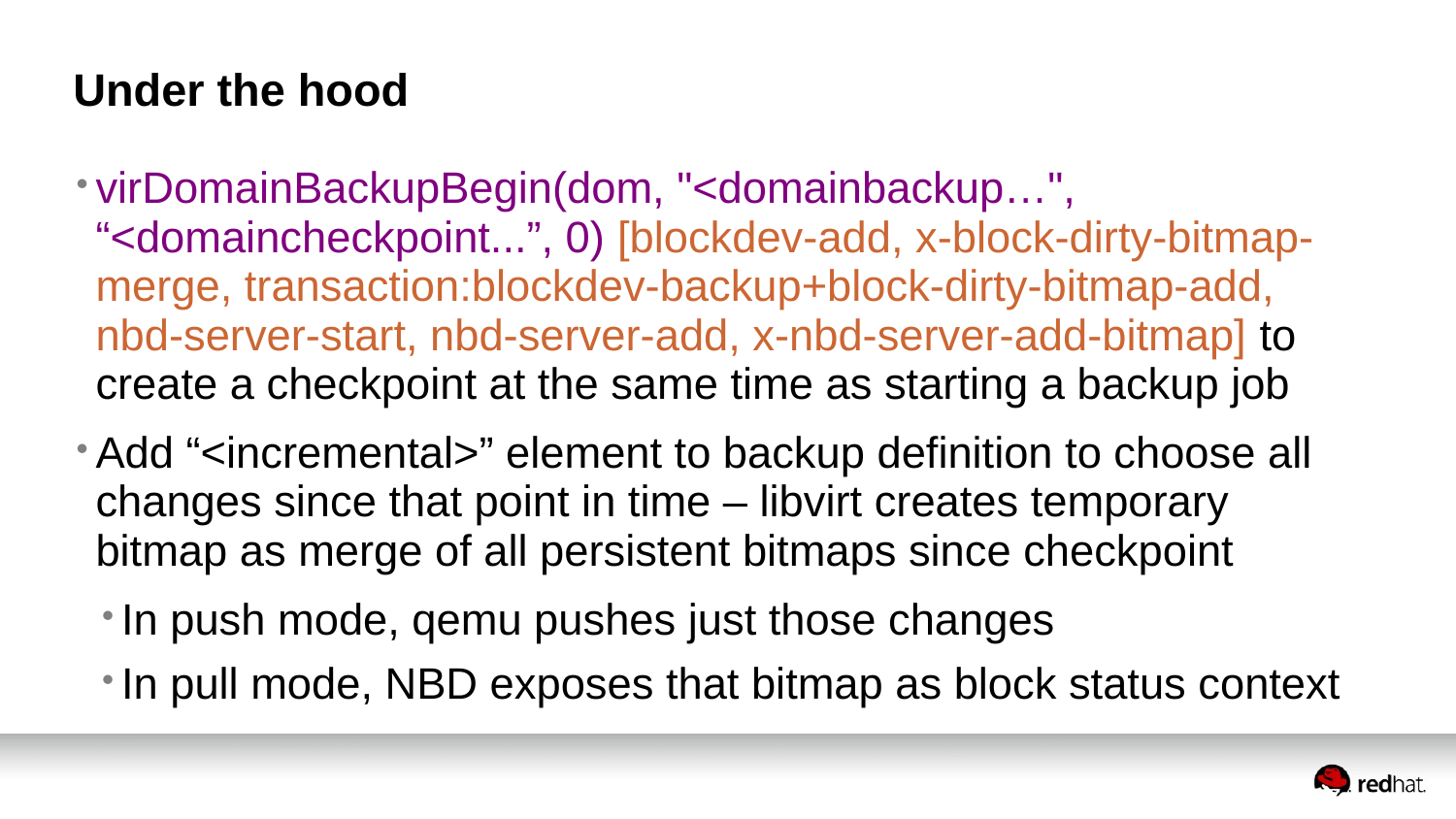# **Beyond this talk...**

- For more details on qemu's bitmaps and NBD:
	- Stick around: today at 16:15: Vladimir Sementsov-Ogievsky: "Qemu Backup Status"
	- Or refer to the past: KVM Forum 2015: John Snow: "Incremental Backups"
- qemu interfaces will be finalized (remove "x-" prefix, perhaps add some convenience commands so libvirt has fewer QMP calls…)
- libvirt API needs upstream acceptance (may change slightly from what was presented here)
- Design for supporting checkpoints with external snapshots still a work in progress (issues: hotplug, disk resize, ...)